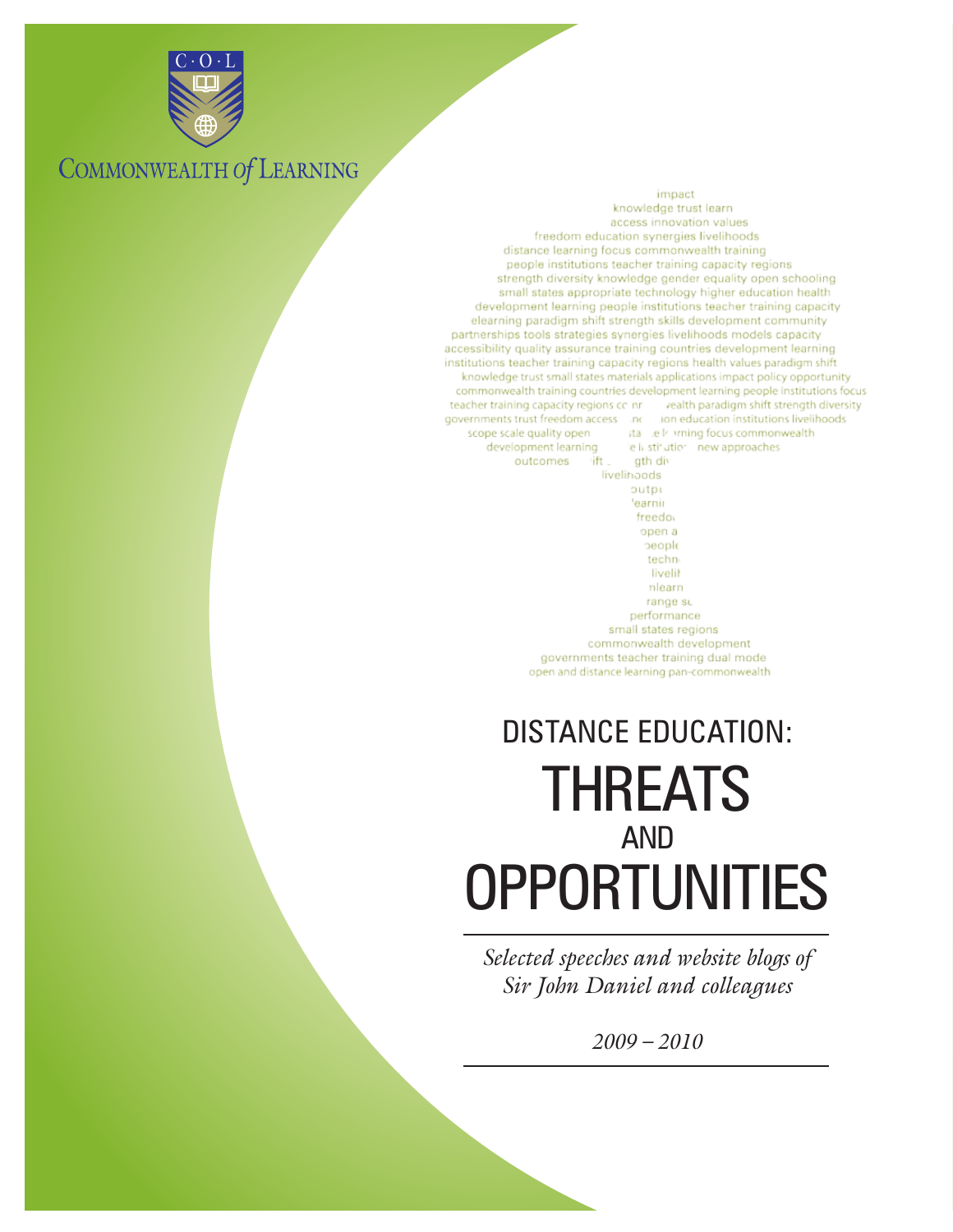## *Contents*

### *Speeches*

| Council for Higher Education Accreditation   Annual Conference<br>and International Seminar<br>Washington, DC - January 26-29, 2009                                                                |
|----------------------------------------------------------------------------------------------------------------------------------------------------------------------------------------------------|
| By Sir John Daniel and Ms. Stamenka Uvalić-Trumbić                                                                                                                                                 |
| Creativity in advancing distance learning:                                                                                                                                                         |
| Commonwealth Heads of Government Meeting   People's Forum,<br>Theme: Creativity and Innovation<br>Port of Spain, Trinidad - 23-29 November 2009                                                    |
| By Sir John Daniel, Professor Asha Kanwar, Mr. Paul West,<br>Dr. Kodhandaraman Balasubramanian, Mr. John Lesperance<br>and Dr. Ramamurthy Sreedher                                                 |
| Challenges of success and failure in the<br>campaign for Universal Primary Education:<br>The secondary surge and the teacher                                                                       |
| ACU Conference of Executive Heads "Universities and the Millennium<br>Development Goals"<br>Cape Town, South Africa. - 25-27 April 2010<br>By Sir John Daniel                                      |
| Quality Assurance and Open                                                                                                                                                                         |
| International Network of Quality Assurance Agencies in Higher<br>Education   UNESCO-COL Workshop on Open Education Resources<br>Welcome and Introductory Remarks<br>Windhoek, Namibia - 3 May 2010 |
| By Sir John Daniel and Ms. Stamenka Uvalić-Trumbić                                                                                                                                                 |
| Confessions of a Part-time Extramural                                                                                                                                                              |
| Massey University   Extra-mural Students' Society Dinner<br>Wellington, New Zealand - 13 May 2010                                                                                                  |
| By Sir John Daniel                                                                                                                                                                                 |
| Small, Successful and not in London:                                                                                                                                                               |
| Commonwealth of Learning   Presentation to Commonwealth<br>Eminent Persons Group (EPG)<br>Audio-conference between Vancouver and London - 19 July 2010                                             |
| By Sir John Daniel                                                                                                                                                                                 |

*Blogs.................................................... 28*

*Learning Management Systems and eLearning* 14 March 2010

*What is the world's greatest educational challenge?* 31 March 2010

*Why is secondary education important?* 1 April 2010

*Universal Secondary Education: Mission Impossible?*  4 April 2010

*Resistance to distance education* 2 June 2010

*Legislative barriers to distance education* 2 June 2010

*How much openness?* 9 July 2010

*Feeding and weighing goats – measuring development success* 11 July 2010

*Educational Technology: never a dull moment!* 5 August 2010

*The COL-CEMCA EduFrame netbook* 5 August 2010

*Transnational Qualifications Framework – Gaining Traction*  5 August 2010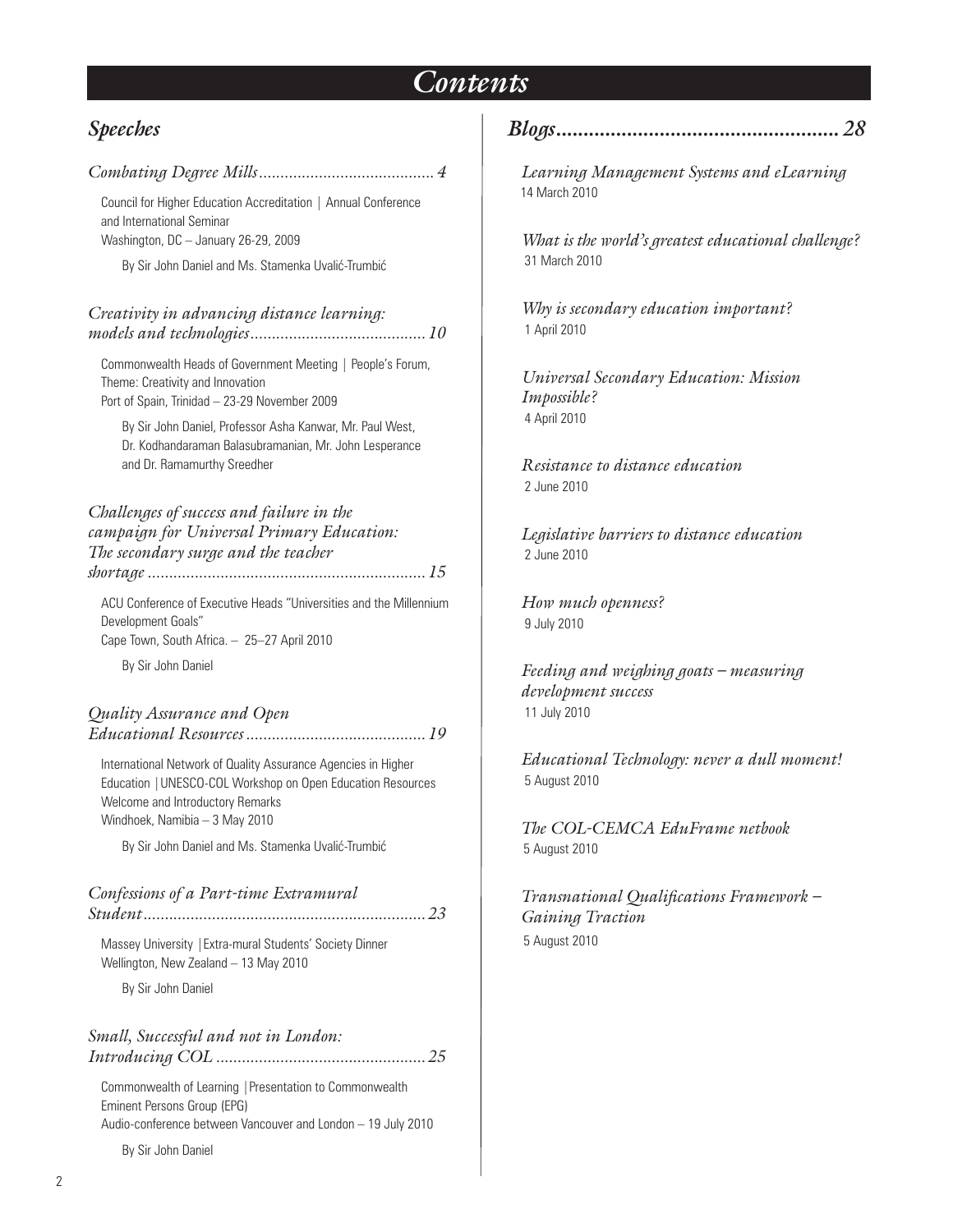## *Introduction*

My COL colleagues and I give many presentations in the course of our work and all are available at www.col.org/ speeches. However, our stakeholders have welcomed occasional booklets of these addresses and tell us they find them interesting and useful.

This selection of speeches from 2009 and 2010 is entitled *Distance Education: Threats and Opportunities*. It also includes some entries from the blog that COL has introduced since the publication of the previous booklet.

Open, distance and technology-mediated learning (ODL) is becoming steadily more pervasive as traditional educational institutions adopt this approach for more of their course offerings. Paradoxically, however, the rising use of ODL has provoked threats to its development that I have summarised in a more recent speech: *Distance Education under Threat: An Opportunity?* (www.col.org/resources/speeches/2010presentation/Pages/2010-10-06.aspx).

These threats are of two types. The first are fraudulent operations, known as degree mills, which purport to offer instruction through ODL but merely offer credentials in exchange for payment. In 2008-2009 I was part of an international group convened by UNESCO and the US Council for Higher Education Accreditation that made proposals for combating this scourge. These are summarised in the first speech reproduced here (p. 4).

The second type of threat, sketched in the blogs on p. 30, comes in the form of regulations issued by governments and institutions that seek to restrict the offering of education by ODL and the use of qualifications obtained through it. While some of these initiatives claim to be a response to degree mills, most are really a rearguard action to prevent the erosion of traditional methods of instruction and the accompanying loss of institutional income.

This backlash against ODL will fail, as has similar opposition to the use of technology in other areas of life. Where technology can give better and less expensive products and services to more people, as ODL does, it will prevail. But we must take the threats seriously nevertheless.

Advancing technology and process innovations provide new opportunities for ODL to counter these threats and make it impossible to turn the clock back. For example, the speech on pp. 10-14 describes three technological developments, in the use of mobile phones, the efficient use of software, and a low-cost computing device, that all enable us to do more with less. Open Educational Resources (pp. 19-22) are an exciting development that COL takes very seriously because the sharing of learning materials as OERs makes it possible to combine world-class quality with local relevance.

I am grateful to the colleagues who have contributed to this booklet. Stamenka Uvalić-Trumbić is UNESCO's focal point for its productive joint work plan agreement with COL and it is a pleasure to present some of these activities with her. The innovations described here reflect the creativity and dedication of my colleagues Asha Kanwar, Paul West, Kodhandaraman Balasubramanian, John Lesperance and Ramamurthy Sreedher. It is a pleasure to work with them and also to thank Kathryn Romanow, Denise Tremblay and Dave Wilson for readying this booklet for publication.

Sir John Daniel President & CEO, Commonwealth of Learning October 2010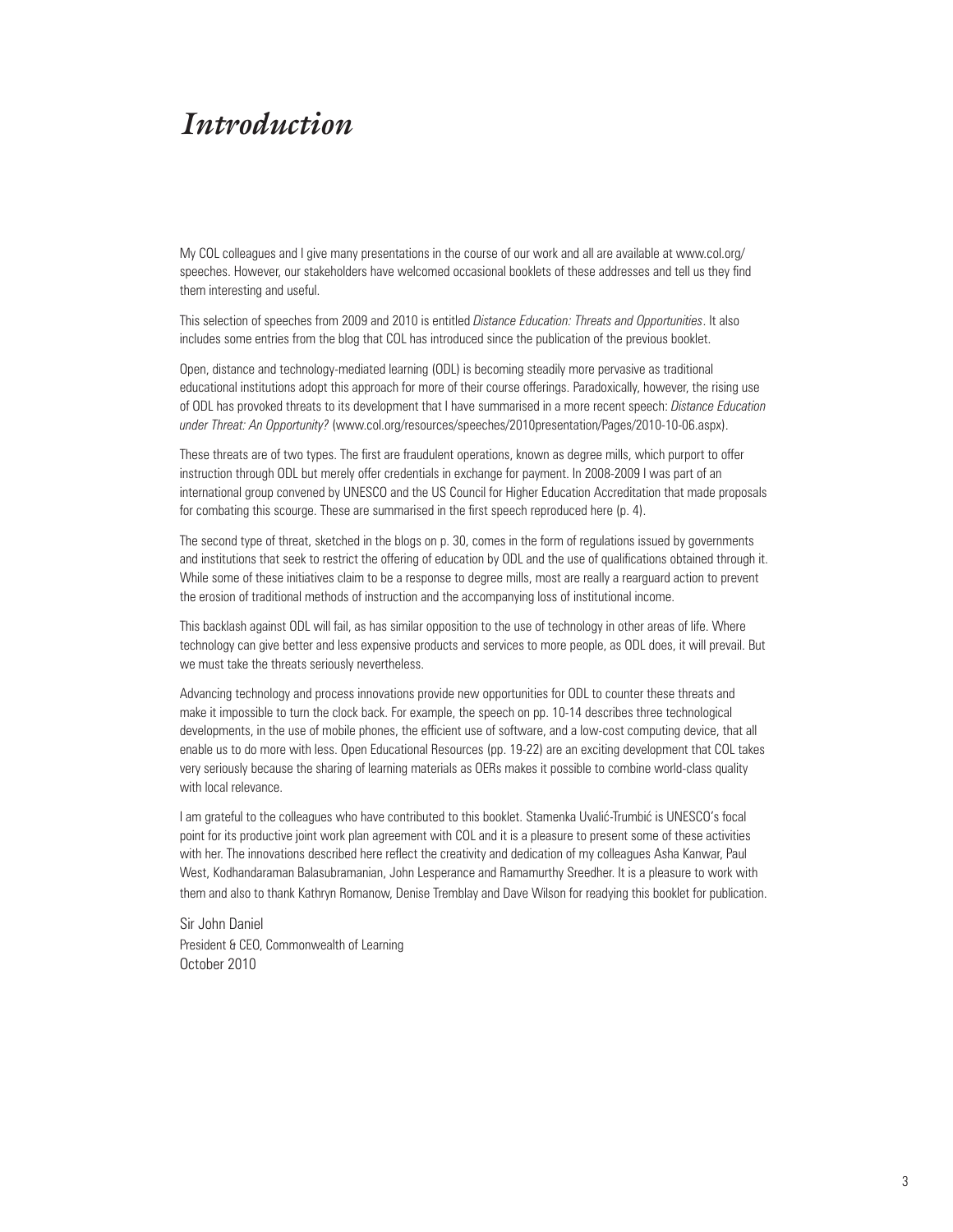# *Speeches*

# *Combating Degree Mills*

Council for Higher Education Accreditation Annual Conference and International Seminar Washington, DC – January 26-29, 2009

Sir John Daniel (Commonwealth of Learning) and Ms. Stamenka Uvalić-Trumbić (UNESCO)

CHEA and UNESCO have been working together on an advisory statement on international practices to discourage and eliminate degree mills. What has been done and what are likely future actions?

### *Outline*

The integrity of the global higher education system is threatened by the multiplication of bogus operations known as degree mills. They respond to the booming demand for advanced qualifications, particularly in the developing world, by offering spurious credentials. The internationalisation of higher education and the steady extension of the Internet both facilitate their operations and also make it easier for them to cover their tracks when authorities move against them.

The internationalisation of quality assurance has accompanied these trends and is gaining new momentum. Some manifestations of this are: the OECD's program on Assessing Higher Education Learning Outcomes (AHELO); the burgeoning business of international university rankings (e.g. the UK's *Times Higher*; Shanghai Jiaotong University); and the Bologna process with its European Standards and Guidelines.

Intergovernmental organisations with mandates in education, such as UNESCO and COL, are working in various ways to protect the integrity of international higher education and to promote capacity-building for quality assurance.

In that respect, UNESCO has created the *Global Forum for Quality Assurance and the Recognition of Qualifications in Higher Education* in order to give all stakeholders the opportunity to discuss emerging issues. UNESCO and the OECD have developed *Guidelines for Quality Assurance in Cross-Border Higher Education*, which are now being used by many countries in developing their own legislation and/ or policies. To guide students through new HE spaces,

UNESCO has launched an Internet portal that will bring together lists, provided by national governments, of the higher education institutions that are officially recognised in their territories. This is now being expanded to include more countries. We encourage all governments to provide such "white lists" so that students and others concerned about the authenticity of institutions and credentials can check their status. Developing suggestions for effective practices to discourage degree mills is a continuation of this work and so UNESCO and COL partnered with CHEA to internationalise the debate.

Combating degree mills requires a multi-pronged attack. First, countries must want to protect the integrity of their higher education systems. This requires good communication within governments so that the education authorities are aware of all companies that register in order to conduct an educational business on their territories and can make judgements about their legitimacy. Second, quality assurance agencies must tackle the difficult challenge of bringing cross-border eLearning within their ambit. Third, all bodies granting financial aid to students, or defraying tuition fees, should ensure they are not inadvertently supporting degree mills. Fourth, employers, higher education admissions officers, immigration officials, etc. must check credentials presented to them. As with other forms of crime, the certainty of discovery is the strongest deterrent. Fifth, the media, including the Internet, should be used more aggressively to make the public aware of bogus educational institutions. Finally, it would be helpful to have an international network for information and alerts about degree mill activity, since spurious operators are internationally mobile and can quickly re-appear in a new jurisdiction when another closes them down.

## *Introduction*

It is a pleasure for us to address you on Combating Degree Mills. All developments have their good and their bad sides. The emergence of the knowledge society and economy has many positive features. Living in a

**The integrity of the global<br>
higher education system**<br>
is threatened by the *higher education system is threatened by the multiplication of bogus operations known as*  degree mills.<br> **.** 

> *I*ntergovernmental<br>
> organisations with<br>
> mandates in educatio *organisations with mandates in education, such as UNESCO and COL, are working in various ways to protect the integrity of international higher*  education....<br> *Figure*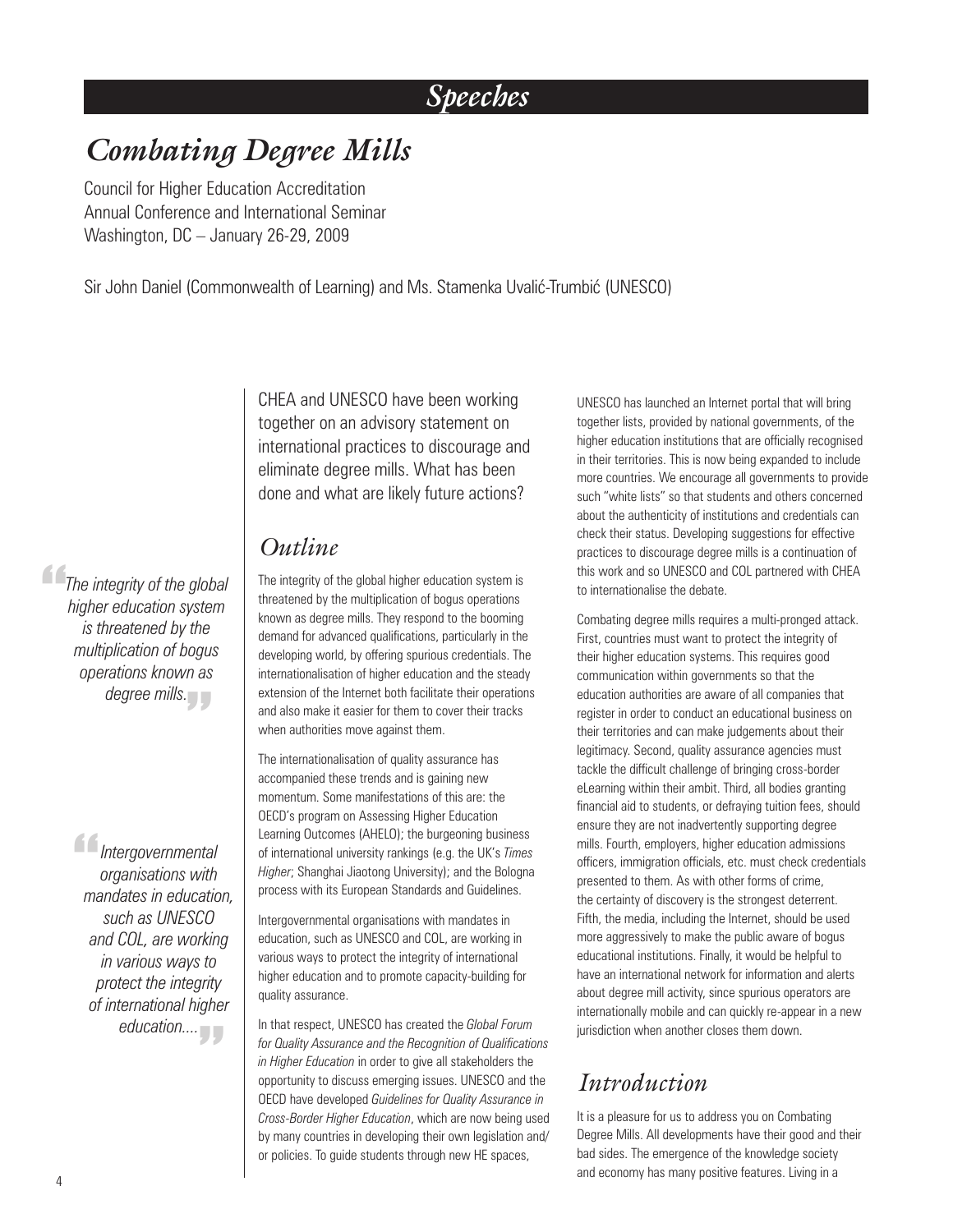society based on information and knowledge encourages people to pursue their education further and gives then opportunities for more interesting and satisfying jobs.

But there is a downside. We can think of credentials, especially the degrees and diplomas associated with higher education, as the passports to the knowledge society. Just as some crooks sell fake passports to illegal immigrants and others counterfeit money, so yet other crooks have seen the opportunity to market fake passports for knowledge workers in the form of counterfeit or valueless diploma and degree certificates. The organisations that sell these bogus credentials are usually called degree mills, which is the term we shall use today. Closely linked to them are accreditation mills that are created to give degree mills a spurious cover of legitimacy.

Three developments have made degree mills a more urgent problem for the global higher education community.

First, networks of legitimate higher education institutions are not expanding fast enough to satisfy the burgeoning demand in the developing world. Desperate students are turning to degree mills: some because they believe them to be legitimate institutions, others because, although they know them to be phoney, they believe they can pass their credentials off successfully to employers.

Second, the internationalisation of higher education leads students to look beyond their national borders. More students are going abroad to study and more are studying at a distance with foreign providers while remaining at home. Degree mills try to present themselves as legitimate cross-border providers.

Third, expanding connectivity makes the Internet accessible in all corners of the globe. The Web gives degree mills the opportunity to present themselves inexpensively, yet impressively, to a worldwide audience. For example, one degree mill reproduced a photo of Blenheim Palace, Winston Churchill's birthplace, on its website, implying that this was its campus.

In the first part of this session we shall inform you about what the global higher education community is doing, through its intergovernmental organisations, to make life more difficult for degree mills. This is a by-product of work that has been going on for many years, most notably at UNESCO, to put in place structures and processes in support of the internationalisation of higher education. This work has various aims, the most important of which is to help students find their way around in this new world.

In the second part of the session we will throw the challenge to you and ask what we can do together to clip the wings of degree mills. There is no magic bullet that will kill them, but by acting on a number of fronts

simultaneously we can make the operation of degree mills a less attractive criminal activity.

The Commonwealth of Learning has two particular concerns. First, COL helps developing countries to expand open, distance and eLearning. Degree mills often purport to use these approaches and therefore tend to bring all technology-mediated learning into disrepute and hinder the legitimate use of these modern approaches to teaching and learning in all institutions.

Second, two-thirds of the countries in the 53-member Commonwealth are small states, such as the Caribbean and Pacific islands. These states are particularly vulnerable to degree mills, which either use them as safe havens for their operations or take advantage of their students, who usually have limited higher education provision in their own countries.

## *The work of international organisations*

We begin by describing what international organisations are doing and why UNESCO engages in these activities.

Higher Education is becoming increasingly international. Demand for it is constantly growing and there are now well over 125 million students enrolled in tertiary education worldwide. Some governments, however, can no longer respond to this growing demand by creating more state institutions, so a whole range of new providers are filling the gap: cross-border providers, private higher education institutions, and organisations offering eLearning through the Internet.

This growing variety of providers raises issues of quality and the recognition of qualifications. The internationalisation of quality assurance, which has accompanied these trends, is today gaining new momentum. Some manifestations of this are: the OECD's Feasibility Study involving a selected number of countries for a program on Assessing Higher Education Learning Outcomes (AHELO); the burgeoning business of international university rankings (e.g. the UK's *Times Higher*; Shanghai Jiaotong University); and the Bologna

process with its European Standards and Guidelines.

Older international networks for Quality Assurance such as INQAAHE are repositioning themselves and regional QA networks, including some new ones, are being strengthened to provide more capacity and expertise in quality assurance at institutional and system level: ANQAHE, AfriQAN, APQN, CANQATE, RIACES.

<sup>2</sup> *Degree mills tend to*<br>
bring all technology<br>
mediated learning into *bring all technologymediated learning into disrepute and hinder the legitimate use of these modern approaches to teaching and learning in*  all institutions.<br> *M* 

*Two-thirds of the*<br>countries in the<br>Commonwealth are " *mills.countries in the Commonwealth are small states. These states are particularly vulnerable to degree* 

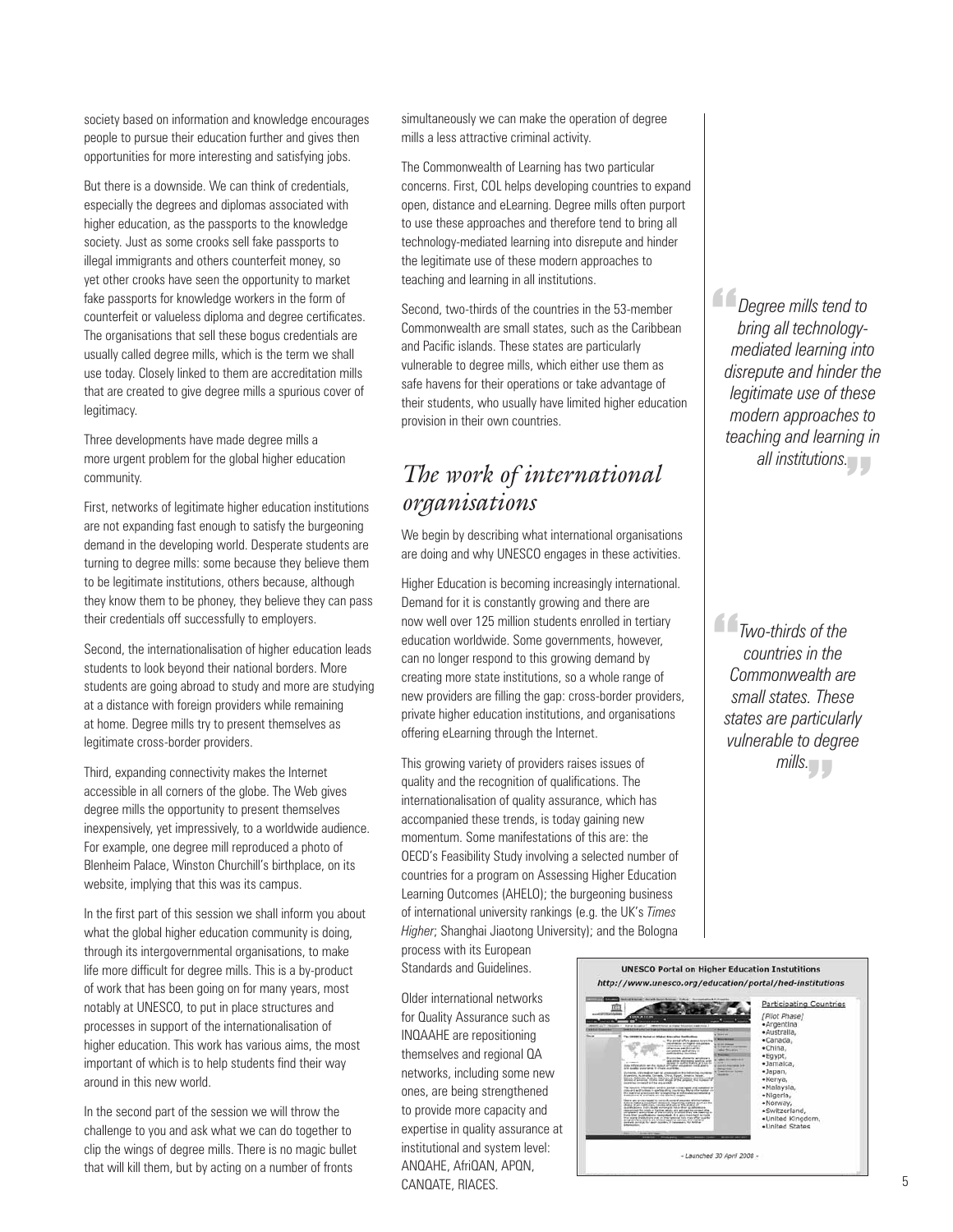Through its different functions UNESCO brings these new developments together at the global level. Its standard-setting instruments, which include six UNESCO Conventions for the Recognition of Degrees and Qualifications in Higher Education, are now being revised to meet the challenges of globalisation. Another example is the 2005 Guidelines for Quality Provision in Cross-Border Higher Education that were developed jointly with the OECD to address the quality issues that arise when higher education crosses national borders.

Capacity-Building activities were developed through UNESCO's Global Forum on Quality Assurance, Accreditation and the Recognition of Qualifications in Higher Education. Meetings held in 2002, 2004, and 2007 provided a platform for policy debate and generated regional capacity-building initiatives. More recently, a UNESCO-World Bank Global Initiative for Quality Assurance Capacity, GIQAC, was launched.

Finally, an important strand of activity, especially designed to help students, occurs through UNESCO's Clearinghouse functions. Examples are the publication *Study Abroad* and the newly launched Portal on recognised higher education institutions. Our involvement in developing effective international practices to combat degree mills builds on this previous work. We will briefly elaborate on some of them.

UNESCO partnered with the OECD to develop Guidelines for Quality Assurance in Cross-Border Higher Education that were adopted by both organisations in 2005 and published by both organisations. The texts are identical but some say that they are implementing "the OECD guidelines, not the UNESCO ones!" We believe in giving people a choice!

Through its global outreach UNESCO has made the Guidelines available in the six UN languages to help with the regulation of quality in CBHE by involving six groups of stakeholders (governments, student bodies, HEIs, recognition bodies, quality assurance bodies and professional bodies). One strong recommendation is better dialogue and collaboration between sending and receiving countries.

A new partnership between UNESCO and the World Bank was created in late 2007 to develop capacity-building in quality assurance in developing and transition countries. Formally launched in January 2008, it covers a wide range of institutions through one international and four regional networks of quality assurance bodies through training, information dissemination, developments of glossaries, staff exchanges. It covers networks in Africa, the Arab states, Asia and the Pacific, Latin America and the Caribbean as well as the international network INQAAHE.

As part of its clearinghouse function UNESCO launched a Portal on recognised higher education institutions in

April 2008. Presently it includes data on 23 countries and he hope to increase this to 60 this year. This Portal is a logical follow up to the UNESCO/OECD Guidelines for Quality Provision in Cross-border Higher Education. It aims to help students, employers, and other interested parties (e.g. credential evaluators) by giving them access to authoritative and up-to-date information on the status of HEIs and QA in participating countries. You could call it a white list of recognised institutions. As well as listing the recognised institutions, each country's entry gives useful information on the organisation of its higher education system.

### *International organisations and degree mills*

#### What about degree mills? How do they operate? How does quality assurance relate to them?

A particular concern is that some Degree Mills misuse UNESCO's name. There are examples of different levels of abuse and use. The claims that these bogus operators make may range from 100% false to not quite untrue. They use a multitude of tricks, all of which try to establish a false connection or misrepresent a real link with UNESCO to give the impression that their outfit is an internationally



recognised provider of higher education. One institution may use several different tricks. These institutions mutate rapidly. We will give a few examples to illustrate this.

This degree mill invites you to verify its bona fides by corresponding with the Embassy of Liberia here in Washington. Or you can call a phone number which happens to be that of the Director of Higher Education at UNESCO.

Here this body calling itself the Educational Accreditation Association says that its accredited institutions accept and adopt T*he Recommendations of the World Conference on Higher Education*, sponsored by UNESCO and the applicable sections of the *UNESCO Guidelines for Quality Provision in Cross-Border Higher Education*. You will also notice web links to UNESCO and WHO.

**Through its different**<br>
functions UNESCO bring<br>
these new developmen *functions UNESCO brings these new developments together at the global level. Its standard-setting instruments, which include six UNESCO Conventions for the Recognition of Degrees and Qualifications in Higher Education, are now being revised to meet the challenges of globalisation.*  "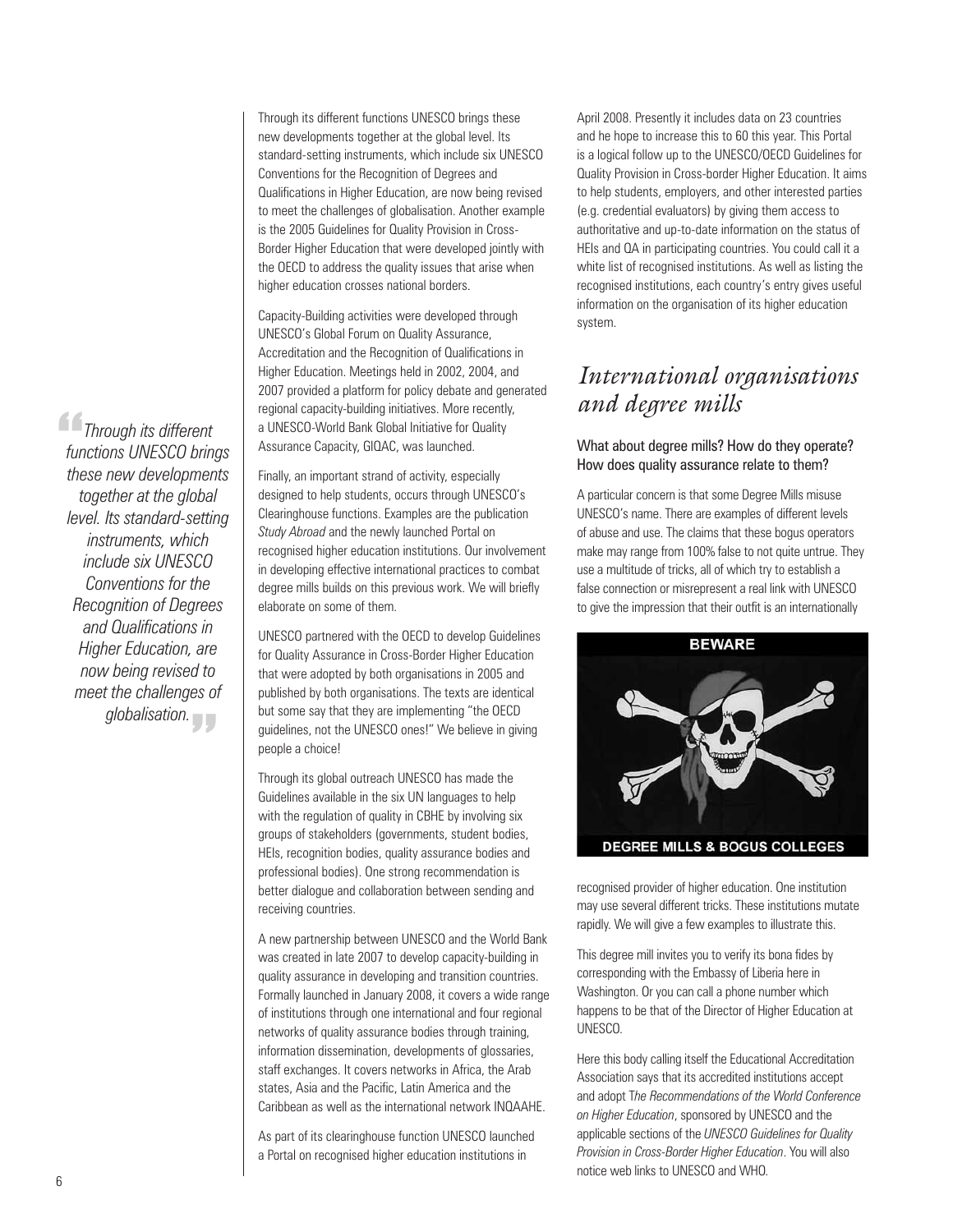#### So how do we tackle the problem?

The Council on Higher Education Accreditation (CHEA) has had a long involvement in UNESCO's activities, in particular the CBHE Guidelines and the Portal on recognised higher education institutions. It was therefore a natural development for the two organisations to set up an expert group in November 2008 to develop suggestions for international effective practice on degree mills. UNESCO and COL are alerting the developing countries to the threat of degree mills. The UNESCO Portal will publicise the statement on international effective practices once the work is finalised.

We have set the stage by informing you of the range of international initiatives that are putting some structure and order into the rapidly growing field of international education. You will have noticed that the focus has been on helping institutions and students to know what is legitimate and also to establish traditions of good practice when legitimate institutions spread their wings across borders.

We are now going to suggest how to address the problem of degree mills more directly. Much of what we shall say is inspired by two meetings on degree mills that have been convened by CHEA and UNESCO. These brought together an impressive range of expertise from various countries and organisations and we shall draw heavily on the conclusions of our discussions.

### *What is a degree mill?*

The lawyers in our group were very keen that we should develop a crisp definition of a degree mill, arguing that you have to charge the criminal with a crime. However, the majority thought that impossible. The most watertight definition is: "A degree mill offers a credential purely in exchange for payment and nothing else".

But this definition misses a host of operations that do require something else: like sending a CV or answering a skill-testing question such as "in which country would you find New York City?"

The way to identify a wider range of degree mills is to run them through a number of filter statements. If any one of the statements applies to an operation further questions are in order. Here is a list:

The operation:

- Does not have legal authority to award degrees in its home jurisdiction.
- Requires little attendance, either in classrooms or online.
- Requires little, if any, coursework or assignments.
- Limits its contact information to a phone number or an e-mail address.
- Makes false claims about external quality assurance or accreditation.
- Issues degrees that are not accepted for licensing or graduate admission in the home jurisdiction.
- Does not provide verifiable faculty lists, or lists faculty with credentials from degree mills.
- Features websites that copy or imitate material from legitimate organisations.
- Has a website with internet domain registration obscured by a privacy service.

### *Moving into attack mode*

How do we close down degree mills? In Nigeria our colleague Peter Okebukola moved in with the riot police on a slew of bogus operations simultaneously, but you may not have enough clout for that.

This list of features of dodgy operations helps us develop strategies to combat them. We recommend seven steps by different actors.

**Step one** is to help the buyer beware. We have described what UNESCO is doing to help students become savvy consumers. The task is to make them aware of the danger signals we have just listed and encourage them to consult the white lists on UNESCO's portal.

**Step two** is to make governments want to protect the integrity of their higher education systems. Happily there are incentives for this. Now that international higher education is big business (it is Australia's third most valuable export after coal and iron ore), countries want to protect the legitimacy of their systems. The UK has closed down hundreds of bogus colleges in recent years. In the US the number of states banning or restricting the use of unaccredited degrees has risen from 2 to 11 in ten years. The number of states still regarded as safe havens for degree mills is now small.

An important step is to protect, through legislation, the use of terms like "university" and "accreditation".

A similar dynamic operates in small states. Last year, when Seychelles introduced legislation to set up a National University of the Seychelles it discovered and closed down several degree mills operating from its territory. A particular challenge for small states is offshore medical schools. Most of these are not out-and-out degree mills but operate in a twilight zone offering students the early years of a medical curriculum from which they can, in theory, move to a medical school with a complete programme. These operations are of considerable economic significance for some small states, which are not eager to create difficulties for them

**COMESCO partnered**<br>
with the OECD to<br>
develop Guidelines fo *with the OECD to develop Guidelines for Quality Assurance in Cross-Border Higher Education.* "

<sup>2</sup> A degree mill offers<br>a credential purely in<br>exchange for paymen *a credential purely in exchange for payment*  and nothing else.<br><u>.</u>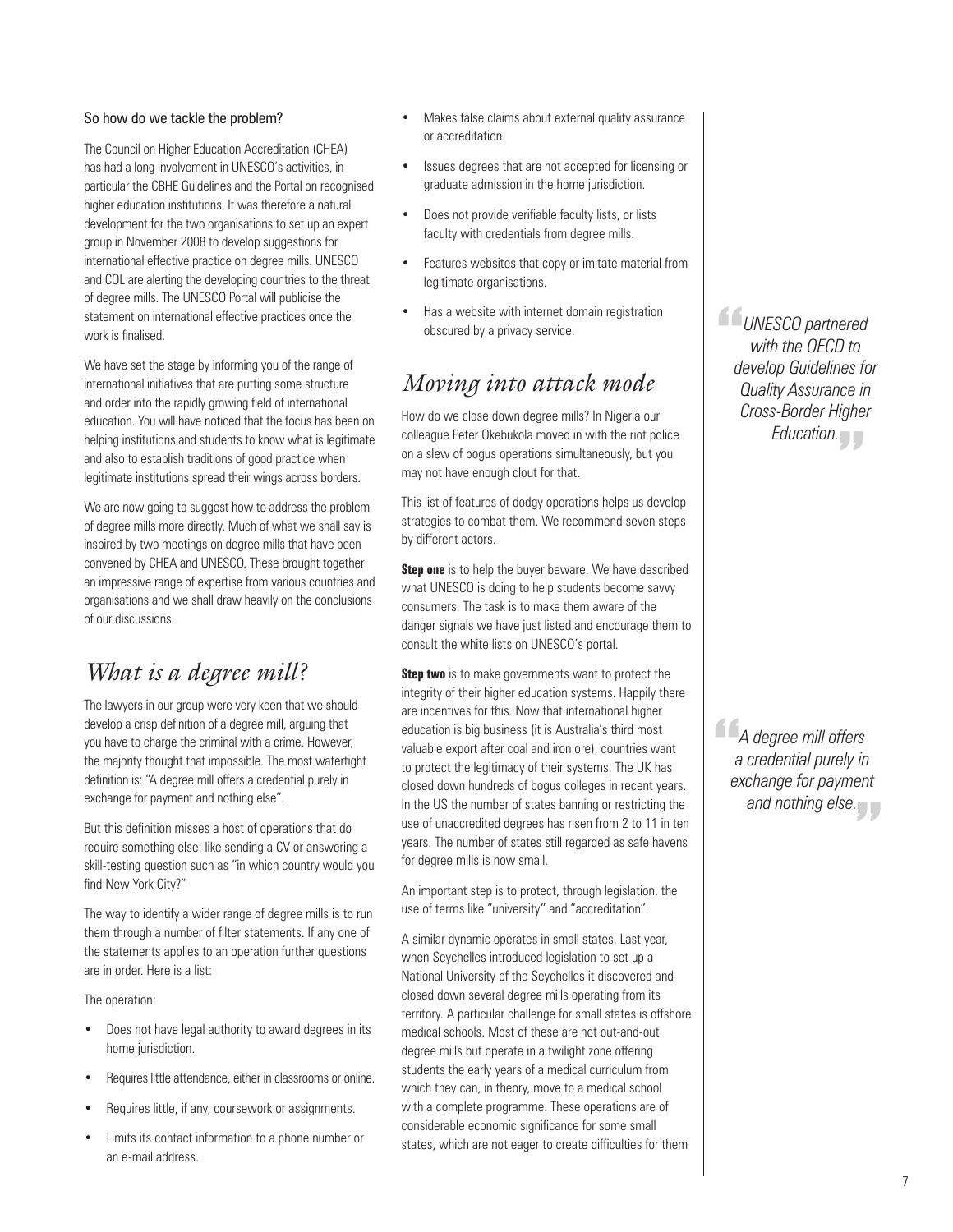unless they undermine the credibility of all the credentials offered by the country's tertiary institutions.

However, as small states like Seychelles become more committed to providing legitimate higher education on their territories, they are taking a closer interest in such offshore operations. Legislation will prevent this medical school from calling itself the University of the Seychelles.

Governments should be more active in prosecuting degree mill operators. All fraudulent credentials are a danger to the public, yet authorities do not yet treat the issuing of phoney degree certificates as seriously as they would the counterfeiting of currency or passports. National HE communities should assist the police and the courts in this regard, as has happened to good effect in Nigeria, where the police closed down dozens of degree mills in a major operation.

**Step three** is for governments to set up transparent structures and processes in support of their legitimate higher education networks. This usually means agencies with responsibilities for quality assurance, accreditation and qualifications frameworks. Depending on national governance traditions these may be public bodies or private bodies (e.g. trade associations) operating with state approval. A number of functions need to be performed.

First, the country should have a list of its accredited/ recognised degree awarding bodies and a mechanism for updating it. We hope there will be a snowball effect whereby more and more countries contribute these lists to the UNESCO portal. Once a critical mass of countries is reached, students will be wary of enrolling in institutions based in countries that do not appear on the portal. It will also make it easier for national authorities to make decisions about recognising the credentials issued by cross-border providers operating in their country. If an institution and its degrees are not recognised or accepted in its home country it is a fair assumption that it is a degree mill.

Second, a quality assurance agency can be very helpful in raising the general level of performance of institutions and reminding the public that the correlation between quality and institutional longevity is not perfect. New institutions sometimes outperform old ones. In the interests of widening access to higher education it is important to encourage low quality institutions operating in the grey zone between out-and-out degree mills and respected institutions to raise their game and become respected. External quality assurance can help with this.

Third, we have been surprised that even small states have a strong interest in qualifications frameworks. The Commonwealth of Learning is helping 32 small states to collaborate on the development and delivery of eLearning through the Virtual University for Small

States of the Commonwealth. The Transnational Qualifications Framework that was developed to facilitate this has attracted great interest. Simply that having a qualifications framework against which to benchmark cross-border programmes also discourages fly-by-night operations.

**Step four** is related to step three but goes slightly wider. We presume that if governments are aware of the distinction between recognised and non-recognised institutions in their jurisdiction they will not give public funds to those that are not recognised – or to the students that enrol in them. However, the term 'recognised' can be ambiguous. The government department that gives licenses for companies to operate must have a mechanism for bringing companies that offer educational credentials to the attention of the education department so that degree mills cannot imply that they are 'accredited' simply on the basis of a licence to operate a business.

The issue becomes more complex when governments, foundations or companies fund students to take courses overseas. Such bodies should verify that they are not inadvertently supporting degree mills. Here again, the development of UNESCO's portal of white lists of accredited institutions will be an invaluable tool.

**Step five** is for everyone to raise their game in checking credentials presented to them. In recent years passport technology and verification has become more sophisticated and similar sophistication needs to be brought to the passports to the knowledge society known as academic credentials. George Gollin estimates that some 200,000 phoney credentials are sold each year in the US alone, including both documents issued by degree mills and counterfeit certificates and transcripts bearing the names of reputable institutions. While some of the people buying these products are gullible and think they are getting the real thing, many know that the qualifications they are buying are phoney but calculate that they can pass them off successfully with employers and others.

The most effective deterrent to crime is the certainty of being discovered and brought to justice. Were the checking of credentials by employers, admissions officers, immigration officials, etc. to become the norm, degree mills would soon be out of business.

Back in 1860 between one-third and one-half of the currency in circulation in the United States was counterfeit. On the last day of his life President Abraham Lincoln ordered that this problem be addressed and the Secret Service was created. We are not suggesting that the higher education community create an international secret service to close down degree mills, but it would not be difficult, in principle, to be much more effective in protecting the integrity of academic certification.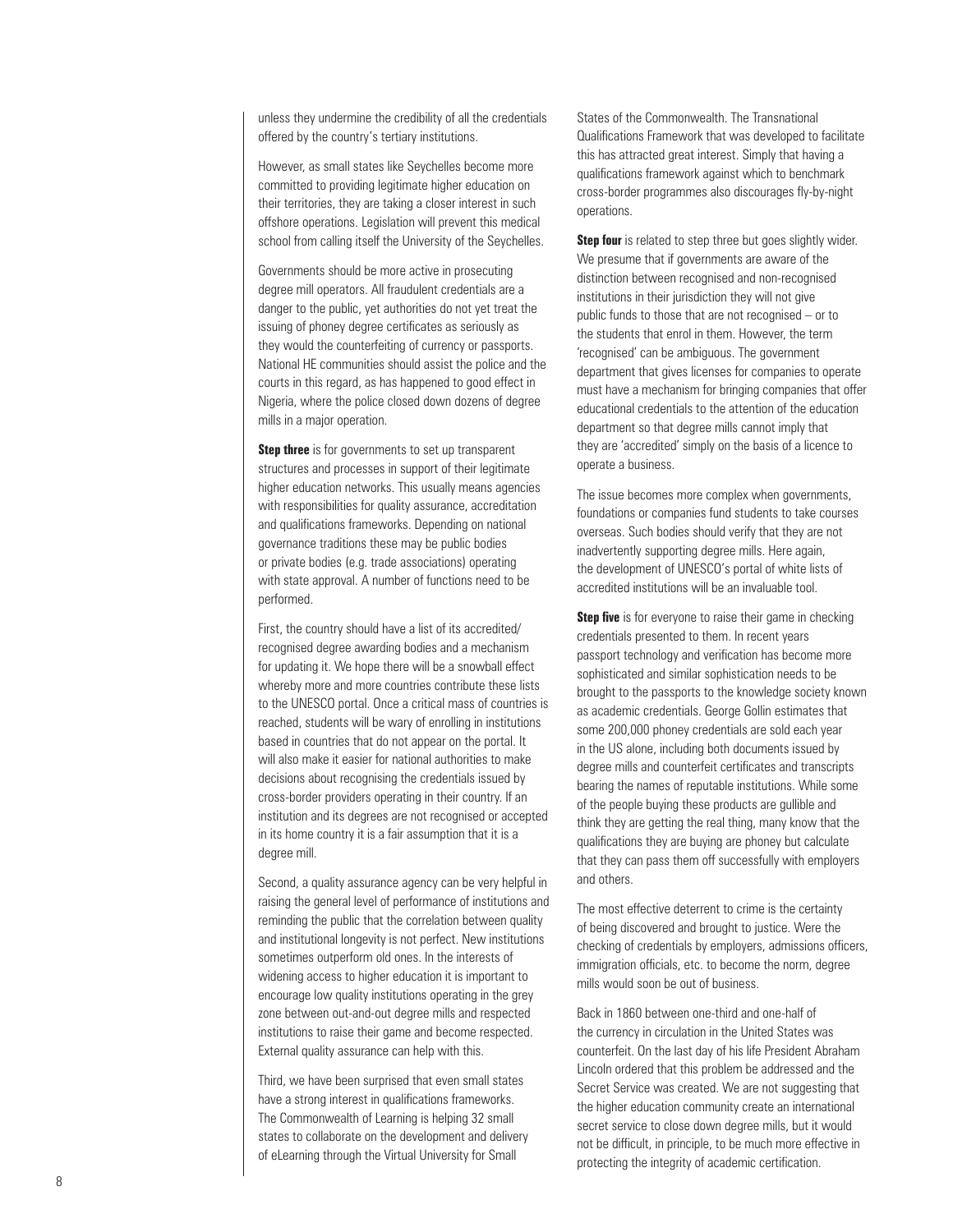Public-key cryptography, the mechanism for conducting secure financial transactions over non-secure communications networks, can provide a technical solution to the challenge of authenticating academic documents such as transcripts and diplomas. It would need an appropriate system to manage universities' public keys so that only legitimate universities are issued keys by a "certificate authority". This technology coupled with reliable portals – such as the UNESCO portal – could drive most counterfeiters and degree mills out of business.

**Step six** is for international organisations, particularly UNESCO and the World Health Organisation (WHO) to take more assertive action against those who misuse their names or logos. We have shown you some slides of phoney degree certificates that claim nonexistent relationships with UNESCO. The World Health Organization has a similar problem with medical schools whose website does not make clear what the claimed recognition by the WHO actually means.

The web is a tool of choice for degree mills. Obviously, to take the real example that we gave, it is cheaper to put on your website a picture of Blenheim Palace, Winston Churchill's birthplace, and imply that it is your campus, than to build a real facility. Let us hope that with the development of Web 2.0, degree mills will be hoisted with their own petard as people use blogs, etc. to expose fraudulent operations.

This should be combined with consistent use of other media. They should be discouraged from carrying advertisements from degree mills and give publicity to court cases involving their prosecution.

**Step seven** is for the international HE community to set up an informal system of alerts and black lists. Such a system is best kept informal for two reasons. First, some degree mill operators are audaciously litigious and try to scare off investigators and suppress unfavourable publicity by instigating large lawsuits. Second, the Internet has made it very easy, if investigators are in hot pursuit, to close a degree mill and restart it with a new name in a different jurisdiction.

Such informal information networks already exist to a considerable extent. Most college registrars usually have a set of documents in a locked drawer that help them make judgements about institutions.

## *Conclusion*

We conclude by reaffirming that degree mills are a significant threat to the integrity of higher education systems. They present problems to students, employers, legitimate higher education providers, quality assurance agencies and governments. They will pose a particular

danger to the expansion of international education if the higher education community does not combine to fight degree mills on a global basis.

We have informed you of what is being done and what you can do to help combat this particular manifestation of academic fraud.

www.col.org/speeches09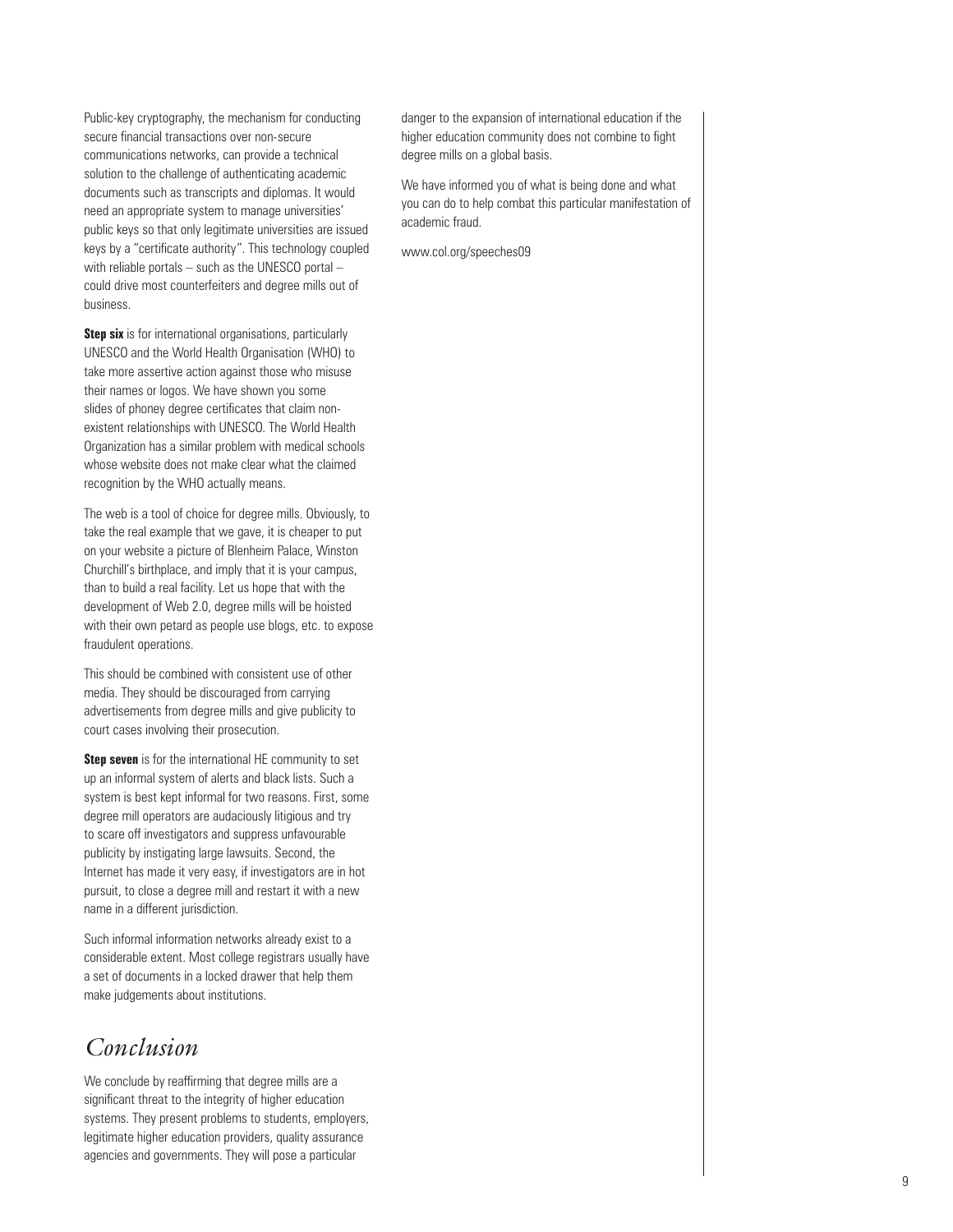# *Creativity in advancing distance learning: models and technologies*

Commonwealth Heads of Government Meeting People's Forum, Theme: Creativity and Innovation Port of Spain, Trinidad – 23-29 November 2009

Sir John Daniel, Professor Asha Kanwar, Mr. Paul West, Dr. Kodhandaraman Balasubramanian, Mr. John Lesperance and Dr. Ramamurthy Sreedher (Commonwealth of Learning)

> It is a pleasure to be with you. Our original intention was that the Vice-President of the Commonwealth of Learning, Asha Kanwar, would address you today but she was called away to India for an urgent family matter at the weekend so I am standing in for her with my colleague Paul West. Other colleagues, who lead the initiatives that we shall describe, have contributed to this short paper. They are Kodhandaraman Balasubramanian and John Lesperance at COL in Vancouver, and Ramamurthy Sreedher, who heads our Commonwealth Educational Media Centre for Asia in Delhi.

Today's theme is *Creativity and Innovation*. This is a particularly appropriate theme for the Commonwealth of Learning to address in the context of CHOGM. COL, as everyone calls it, is celebrating what you might call its 11th CHOGM birthday this year.

We were set up in 1987 when Heads of Government met in Vancouver. They believed that a communications revolution was underway and that the mass media, information technology and new developments in telecommunications had much to contribute to the advancement of education, training and learning. COL was created to help countries to secure that contribution. Our slogan, and the title of our Three-Year Plan, is *Learning for Development*. We focus on the use of educational technology in general and of open and distance education in particular, to advance learning in support of development.

Today, rather than simply outline our work programme we shall focus on the notions of creativity and innovation as applied to the development of distance learning. Our title is *Creativity in advancing distance learning: models and technologies* and we shall flag three models and three technical developments.

The models have either already shown their worth in some Commonwealth countries and over the coming three years we shall apply them more widely in other countries. Let us begin with a few words about models then comment on the technical developments.

Models are very important to COL because the application of technology to learning for development is very context specific. Countries have different development priorities and technological and communications infrastructures vary widely. Just because an approach was successful in one country does not mean it can readily be transferred to the different circumstances of another, even if the new country seeks the same outcome. In order to maximise the likelihood of successful transfer we analyse carefully the elements that made the model successful in country A in order to be able to check whether those key elements of the model can be reproduced in country B.

The technical initiatives that we shall describe are in the development stage. COL does not do basic research on educational technology. However, we do occasionally take readily available technologies and try to apply them in new ways to solve development challenges at low cost. Those are the types of technical developments we shall describe here. Our aim is always to scale up learning for development at the lowest possible cost commensurate with fostering quality learning that makes a difference.

## *Model # 1: Lifelong Learning for Farmers*

The first model we call Lifelong Learning for Farmers (L3F). This is aimed at one of the most crucial and urgent development priorities, which is to improve the prosperity of farmers and the rural population generally. This is being implemented by our colleague Dr Kodhandaraman Balasubramanian.

The model has four elements. It is a grassroots model because we start with the farmers and villagers in a rural community and get them to tell us how they think they might best improve their economic future. This means that step one is to mobilise the farmers to define their vision. We call this process of helping them to identify promising avenues to greater prosperity the creation of

*Models are very*<br> *important to COL*<br> *because the important to COL because the application of technology to learning for development is very context*  specific.<br> *<u>specific.</u>*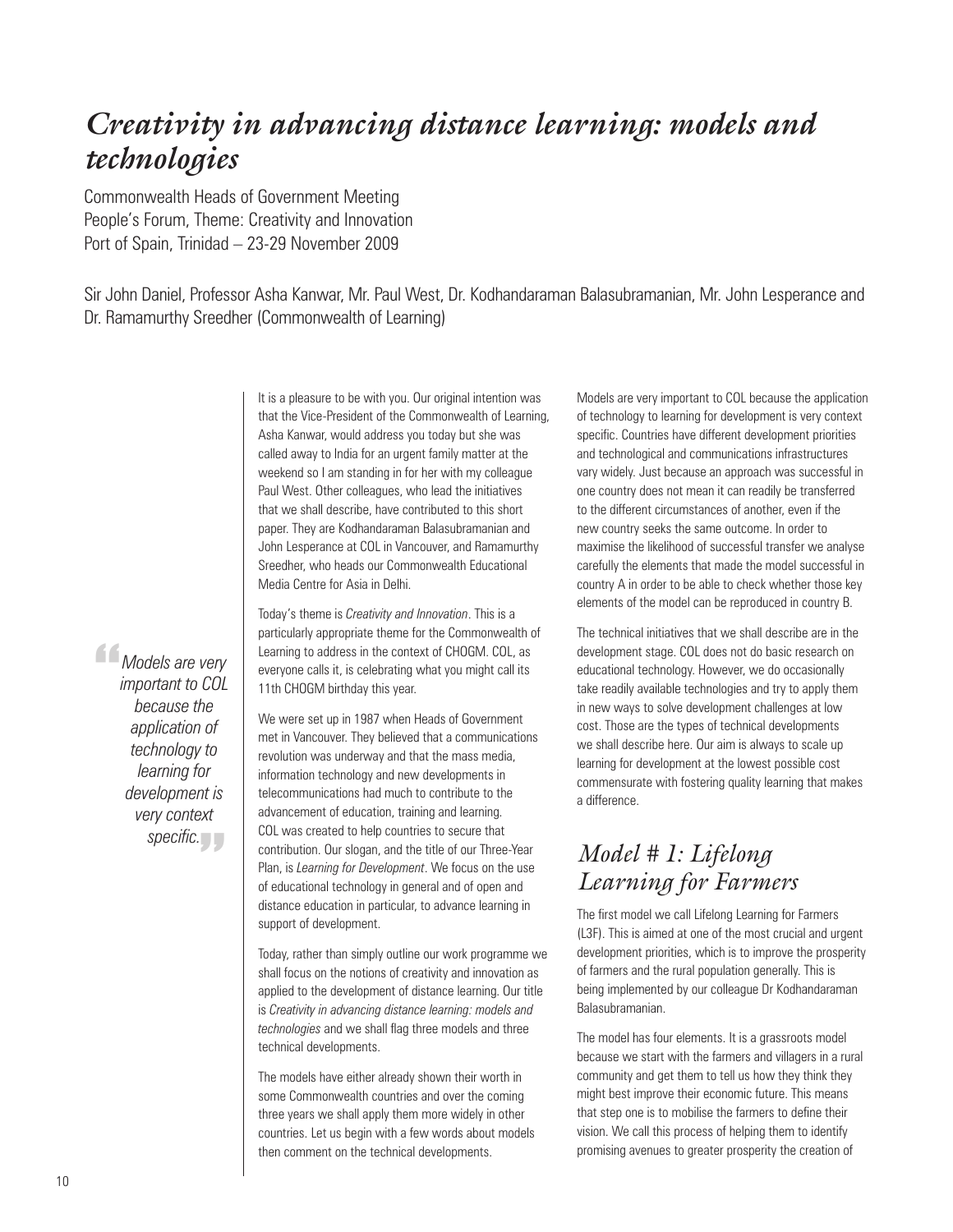*structural social capital* – essentially having them organise to work together. From this might come a decision that the preferred route to greater prosperity is growing a different crop, which was the case in Hambantota in southern Sri Lanka, or improving diary production, an example from western Tamil Nadu in India.

Step two is to link the village with those who have useful information about how to effect the desired change. In India we get a group of tertiary institutions together to work as a consortium to answer the questions – often simple – that the farmers have. For example, how do you to tell the difference between a good milk cow and a poor milk cow? In Sri Lanka the model is implemented a little differently: the community develops a strong link with a particular university that applies its expertise to the change desired.

Step three is to ensure a communications link between the farmers, the sources of information and the wider world. In India we use the commercial ICT kiosks that are present in many villages, but in other places the link might be through community radio. This is an example of the usefulness of models. Having determined that a communications link is essential, we look for an appropriate local link that can feed the process of lifelong learning that is at the heart of the model.

Finally, new ventures require money. COL is not a donor agency and, in any case, both sustainability of the initiative and its potential for replication require that funds be local. So step four is to involve the local banks in the enterprise and, through them, local businesses – such as a dairy company for the village that decided to improve milk production. In a group of villages in India, the L3F process helped 282 poor women to obtain US\$ 255,000- worth of goats and sheep through credit from the bank and within a year, through capacity building and appropriate management, their assets grew to US\$ 625,000.

The slides show examples of the model at work. This Sri Lankan farmer has changed from rice paddy to growing sour bananas. With him in his plot is Kshanika Hirumburegama, the botanist from the University of Colombo (and now the Vice-Chancellor of the University) who guides the project. As a result of the change the farmer increased his income by a factor of six and moved his family from the thatched house on the left to the white house on the right.

Another feature of the project is that girls passing out of the local school have been taught how to grow tissue cultures for the bananas in a sterile laboratory and these are sold to the farmers who wish to grow them.

In a similar way five Sri Lankan universities are helping to transform agriculture in different ways in different regions. Not far from the banana project in southern Sri Lanka, Ruhuna University is helping farmers switch to mushroom cultivation, which has significantly increased their incomes.

The next pictures show the farmers in Tamil Nadu, mostly women, who are getting loans from the banks to improve their dairying, learning how to test the quality of the milk to satisfy the standards of the dairy company that will buy it, and using the village ICT kiosk as part of their ongoing search for useful information. The decision to improve a particular aspect of their farming leads to a whole programme of informal learning, always focused directly on making a success of the change desired.

Having identified the key elements of the Lifelong Learning for Farmers model in India and Sri Lanka it is now being applied in Jamaica, Papua New Guinea, Kenya, Uganda and Mauritius.

## *Technical Development #1: LIVES*

Describing the Lifelong Learning for Farmers programme leads naturally to the first technical development we shall describe. LIVES stands for *Learning through Interactive Voice Educational System*. It is a joint project of COL and the University of British Columbia. The aim is to use mobile phones at scale in rural development.

The LIVES system automates voicemail-based learning materials to reach thousands of farmers in their local language or dialect. It has been enthusiastically adopted by COL, which is in discussions with IKSL-Airtel group in India for a wider roll-out widely in the coming year. By linking a learning management system to the mobile phone network, LIVES has strong feedback and performance tracking features, can accumulate a large data base of audio learning materials in various languages, and can reach more than 1,000 farmers at a time. The slides show a schematic diagram of the system and a woman goat farmer who, along with hundreds of other women, has been provided with a mobile phone along with her loan from the bank and is learning more about goat rearing through several short lessons each day on a prototype of LIVES.

## *Model #2: The Virtual University for Small States of the Commonwealth*

#### Model #3: Transnational Qualifications Framework

Our second and third models are closely linked. The idea of a Virtual University for Small States of the

*Having identified the*<br>
key elements of the<br>
Lifelong Learning for *key elements of the Lifelong Learning for Farmers model in India and Sri Lanka it is now being applied in Jamaica, Papua New Guinea, Kenya, Uganda and Mauritius.* "

**The LIVES system**<br>automates<br>voicemail-based *automates voicemail-based learning materials to reach thousands of farmers in their local language or*  dialect.<br> **T**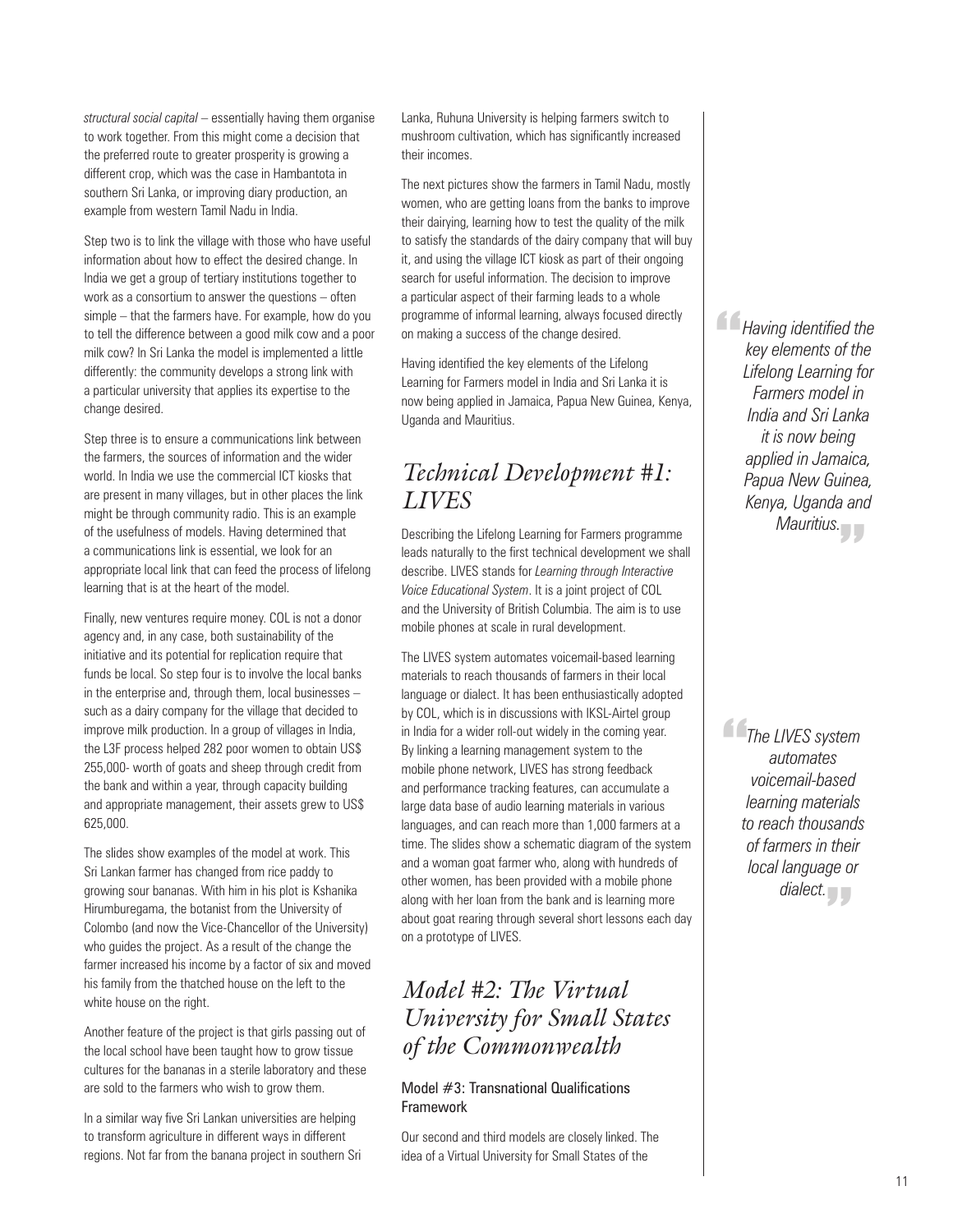Commonwealth began with the Education Ministers of the Small States of the Commonwealth when they met in 2000 amid all the excitement of the dotcom frenzy. They judged that many of their countries did not have the critical mass of trained people or ICT infrastructure to launch confidently into the eWorld. So they decided to work together and called their collaborative venture the Virtual University for Small States of the Commonwealth (VUSSC).

It is really a misnomer, because this is indeed a collaborative network, not a new tertiary institution. Furthermore, because donors were not interested in funding the organisational infrastructure for a new international body, it has to be created as a bootstrap operation from the bottom up. Our colleagues Paul West and now John Lesperance have worked with 32 small states to develop a model that is now gaining real traction and allowing these countries to enrich and expand their tertiary institutions in just the way they hoped back in 2000.

There are two key elements of the model. The first element is the collaborative production of eLearning materials in a range of practical subjects of special relevance to small states. The second element, capacity building, is a requirement for achieving this. Lack of personnel trained in applying ICTs to learning was a major stimulus to the creation of the VUSSC. The VUSSC pursues these two elements simultaneously by organising a three-week course development workshop to initiate the creation of eLearning materials in each new subject. This picture shows the first such workshop, held in Mauritius in 2006. The subjects were ecotourism and small business and experts on these topics attended from 14 small states. They spent three weeks acquiring the skills necessary to develop eLearning material by collaboration online while beginning the process of creating such materials for these subjects.

The participants had two obligations when they got home. The first was to share their ICT training by passing on the skills they had acquired to five other colleagues. The second was to continue to work online with the other workshop participants to complete the development of the course. Since that first workshop six others have been held. The seventh, on the subject of Port Management and Stevedoring, is being held in Samoa at this moment and has attracted experts from sixteen countries. Earlier similar events had been held in Singapore on Teacher Education; in Trinidad & Tobago on Life Skills; in Samoa on Disaster Management; in Seychelles on Fisheries; and in The Bahamas on Construction Safety. It is fair to say these workshops have become progressively more effective and efficient at both their training and their course development functions.

An important feature of the model is the creation of learning materials in the form of Open Educational

Resources that can be freely shared, adapted and reused. In this respect the VUSSC is part of an exciting worldwide movement to assert that knowledge is the common wealth of humankind and must be shared as freely as possible. The OER movement gained momentum when the Massachusetts Institute of Technology made its faculty's lecture notes freely available on the web. In a second development the UK Open University offered a large selection of its self-learning course materials in the same way. The VUSSC, in which academics and experts work collaboratively to create courses for everyone to use, might be considered the third generation of the OER project.

Another important feature of the VUSSC is the ownership and management of the programme by the member countries themselves. A Management Committee chaired by Dr Emma Kruse Vaai from Samoa sets the overall strategy of development, which COL then supports.

A sub-committee of the VUSSC Management Committee looks after the Transnational Qualifications Framework that has been developed as part of the programme. We have identified this Transnational Qualifications Framework, or TQF, as our third model in this paper. Through international collaboration the VUSSC is developing courses that will be used all over the world. It is necessary both to ensure that the courses are credible and to show how they fit into the qualifications frameworks in use in different countries. The VUSSC TQF, which was developed with the help of the South African Qualifications Authority, can be thought of as a conversion table that allows people to see how a course from one region fits into the qualification framework of another.

To ensure credibility a course is only accepted for listing on the VUSSC portal if it has been approved by an accredited institution in the originating country – and by the regional accreditation mechanism if one exists. These precautions are particularly important for courses and qualifications emanating from small states since, regrettably, some of these jurisdictions are home to degree mills and bogus colleges that make other countries doubt the validity of any qualification coming from them.

In summary therefore, the Virtual University for Small States of the Commonwealth, itself a new model for international collaboration for the development of learning material, has other models nested within it like a Russian doll. Open Educational Resources and the Transnational Qualifications Framework are the most striking, but you could also call the format of the course development workshops a model. Furthermore, the use of wikis in course development, which we have not explored in this paper, has also yielded a new model of wiki that attempts to combine open content with the use of public domain material that may have some rights reserved.

*Another important*<br> *feature of the VUSSI*<br> *is the ownership and feature of the VUSSC is the ownership and management of the programme by the member countries themselves.* "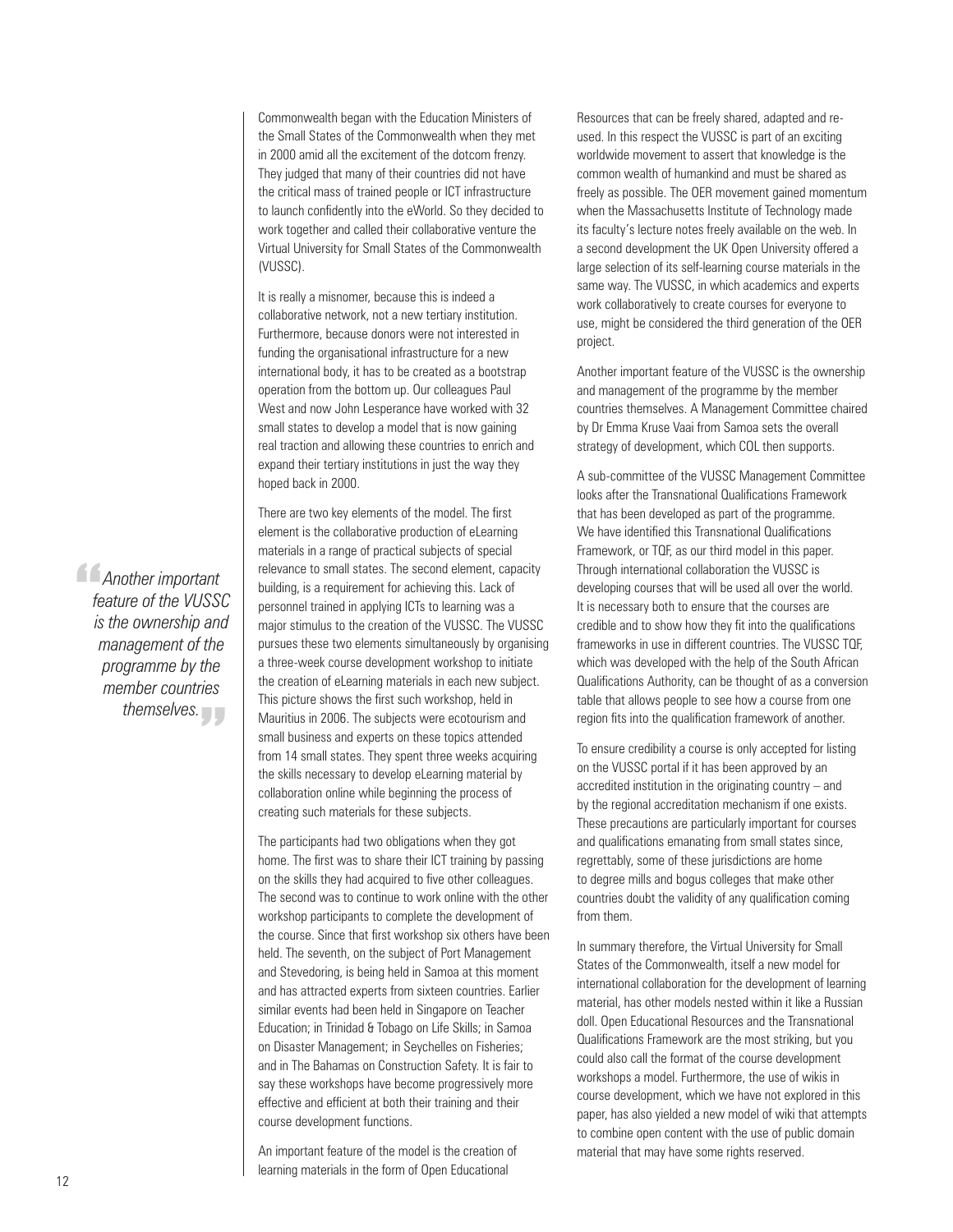## *Technical Development #2: Easy Now*

The second technical development we shall describe is the brainchild of Dr Ramamurthy Sreedher and his team at CEMCA in New Delhi. 'Now' sounds like the Hindi word for nine, and Easy Now Uses open source and ICT tools to create multiple media educational content in nine formats at low cost. Very important is its ease of use by teachers and it is already being used in a number of tertiary institutions in India, Sri Lanka and other Asian countries. It also enables a high degree of compression of materials, so that complex multi-media programmes can be carried on a simple data stick.

This slide shows the nine ways in which learning materials can be configured using Easy Now:

- Text magnification
- Conversion to Braille
- Slide shows
- Web-based Open and Distance Learning
- Text to audio delivery
- Audio streaming
- Audio CD
- Video streaming
- Video CD

The following slides show the four examples of Webbased ODL, an audio CD, a video programme and the Braille version of the courseware.

Interest in using Easy Now is growing steadily in South Asia as teachers discover its ease of use and flexibility.

### *Technical Development #3: Edu-Frame low-cost educational computing device*

The *EduFrame* is an exciting technical development. It is the creation of a really low-cost educational computing device. Given that the pursuit of a cheap laptop for education has created a number of false dawns we make this announcement somewhat hesitantly. A "\$100 laptop" was announced with some fanfare at the Davos World Economic Summit in 2005. However, the "One Laptop per Child" project of Nicholas Negroponte has still not come close to the \$100 price point and, partly for that reason, fewer than a million of the machines are in circulation rather than the tens of millions forecast. A wider issue

is that no one has yet come up with an effective model for putting together children, computers, classrooms and teachers in a way that contributes to the important goal of expanding access to education while at the same time lowering its cost and improving its quality.

However, many governments, such as India's, are determined to put more computers into schools and seek a machine with a price point of \$50 to facilitate this. Dr. Sreedher and his team have taken up the challenge and now have working prototype that costs \$75 to put together with parts purchased retail. With further refinements in the coming months this machine should be capable of being produced in volume for \$50 a unit. COL and CEMCA intend to make the design freely available and encourage firms to manufacture it and continue refining it.

We call the machine *EduFrame* and the prototype is shown being put through its paces in these slides. Technically you could say that it is a blend of a netbook and a digital photo frame. The team is experimenting with a various types of motherboard and software in order to get the best combination of low cost and useful functionality. Already the *EduFrame* can handle all the applications that make useful contributions to education and we hope that the low cost of the machine will lead to wide distribution and the development of many new applications.

The *EduFrame* owes its origins to the widely available digital photo frame, a storage device used primarily to display photos such as a digital photo album. These digital photo frames also have a radio as well a movie button for browsing. The idea of using digital photo frames as a technology for educational purposes was the brain child of the CEMCA IT Consultant, Mr Krishna Moorthy.

The *EduFrame* is neither a low cost lap top nor an upgraded digital photo frame, it borrows from the technology of the Digital Photo frame and makes use of the EasyNow streaming technology to provide not only ready made, customised course ware to learners but also to allow for internet surfing, documentation and office organisation and presentation functions. The *EduFrame* is a computing device that also serves as a teacher/ facilitator to remote learners without internet access. It enables teachers/facilitators to upload material/content on the *EduFrame* as well as on the net, while allowing learners the facility of easy download. It consumes less power (around 10 watts) and is being designed to run on alternative sources of energy apart from electricity. This design would enable even the most remote learner to have access to quality education at their doorstep.

When the prototype is released, it is envisaged that the technical specifications will be as follows:

*Easy Now Uses*<br> *open source and IC*<br> *tools to create multing open source and ICT tools to create multiple media educational content in nine formats at low cost.*  "

*We call the machine*<br>| *EduFrame... Technically*<br>| you could say that it is *EduFrame... Technically you could say that it is a blend of a netbook and a digital photo frame.* "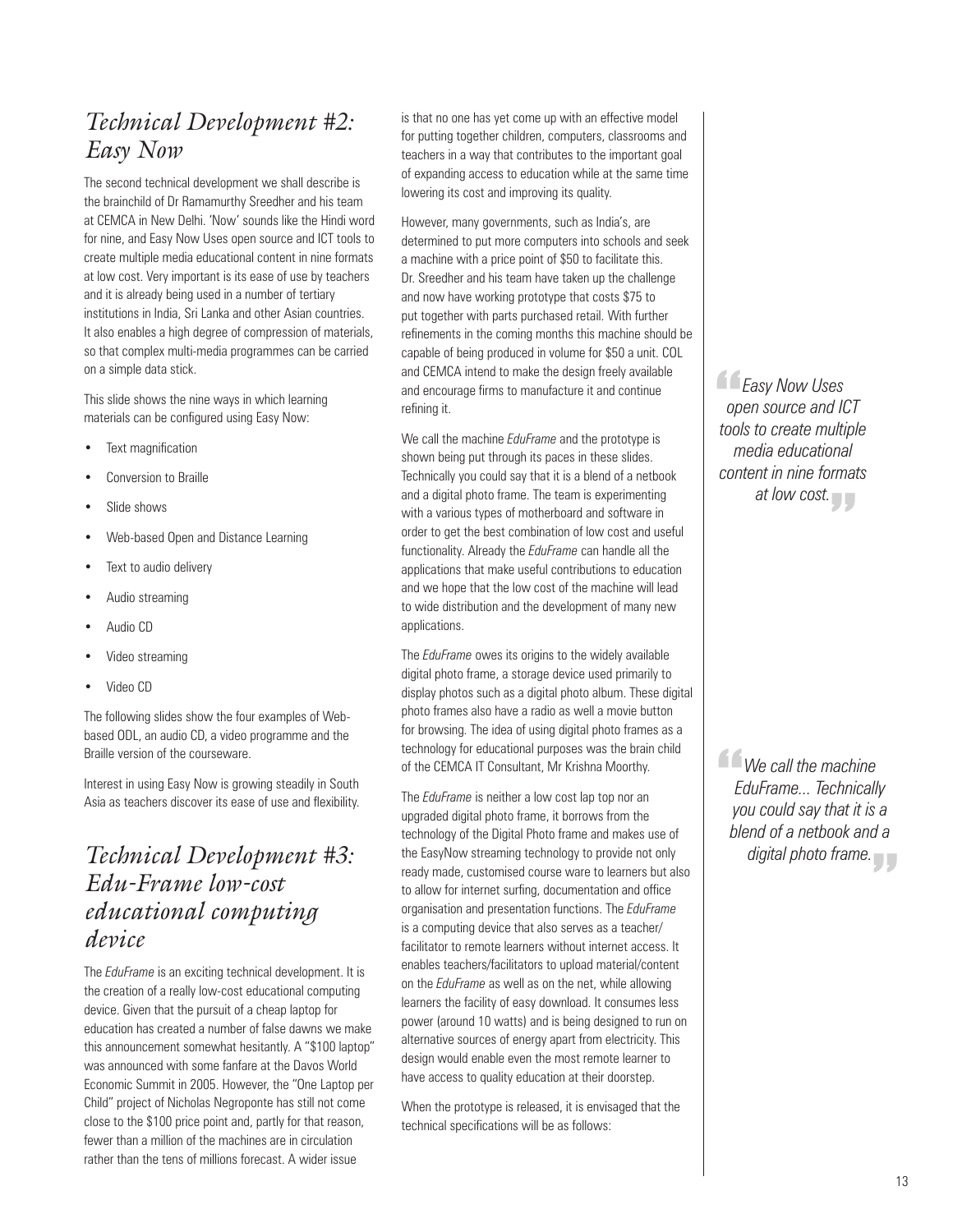8.9 inches WXGA TVT – Touch Screen X BURST 400 MHZ CPU 32 Bit LINUX Support, Office, media, photo, support 256 MB RAM 2 GB NAND Flash 10/100 MB Ethernet Access 802.11 blg Key Board, Mouse

### *Conclusions*

**COL** is not primarily an<br>organisation that works<br>on technical developmen *organisation that works on technical development as its core business. However, when we see new technologies, new hardware and new software that is crying out to be used to improve education we like to work with partners to make that happen.*  "

We hope that this brief account of the advancement of the use of open and distance learning by the Commonwealth of Learning through three models and three technical developments has shown that there is enormous room for creativity in enhancing the reach and impact of educational technology.

By taking as its goal learning for development COL has had to go beyond the well-trodden paths of formal ODL. The three models we have outlined, Lifelong Learning for Farmers, the Virtual University for Small States of the Commonwealth and its Transnational Qualifications Framework are all making education, training and learning available to new audiences.

COL is not primarily an organisation that works on technical development as its core business. However, when we see new technologies, new hardware and new software that is crying out to be used to improve education we like to work with partners to make that happen. We have no intention of getting into the equipment or software manufacturing business. Just as we do in facilitating the development of Open Educational Resources, our aim is to demonstrate where new lowcost applications of technology are possible and to let the market take care of the rest.

www.col.org/speeches09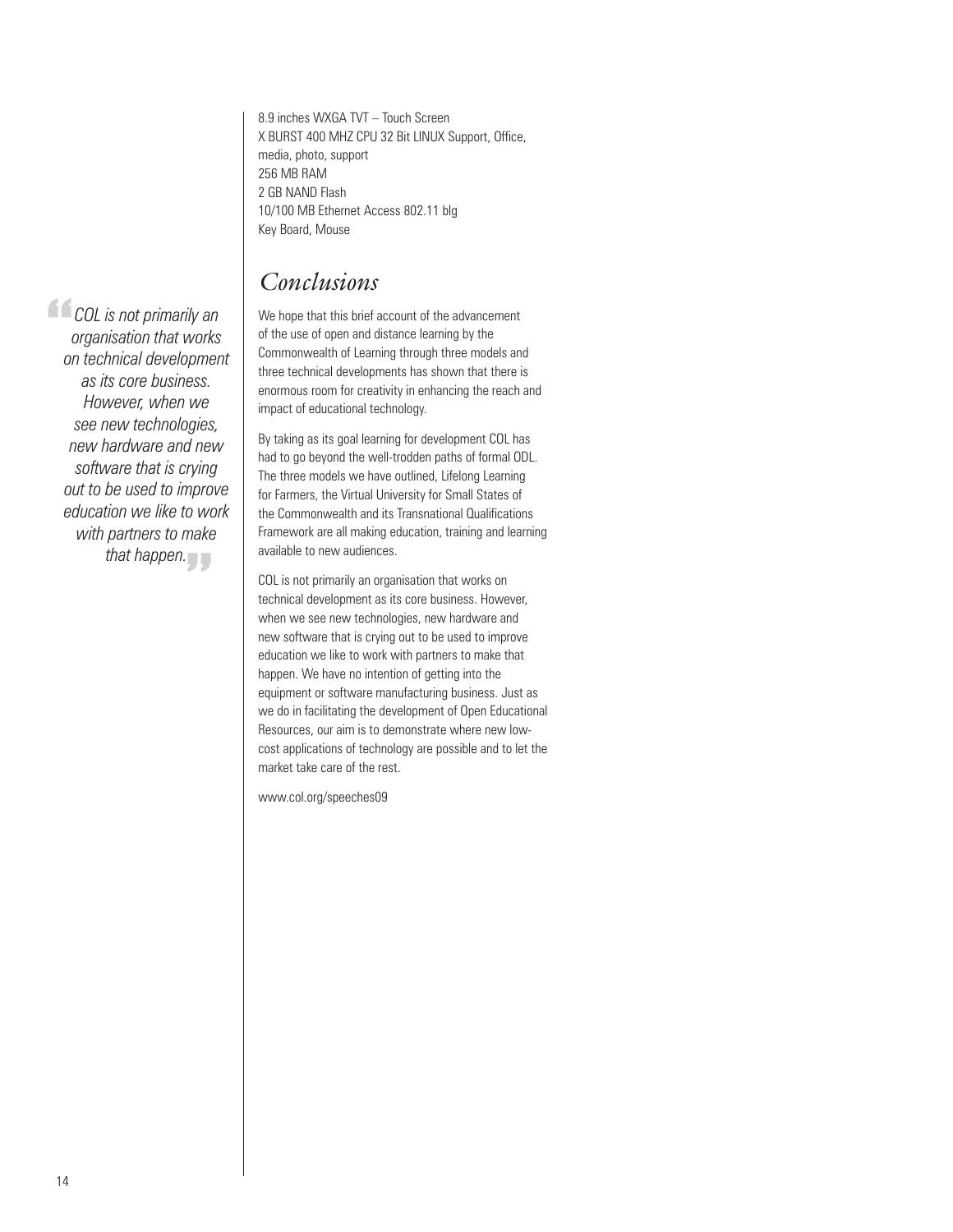# *Challenges of success and failure in the campaign for Universal Primary Education: The secondary surge and the teacher shortage*

ACU Conference of Executive Heads "Universities and the Millennium Development Goals" Cape Town, South Africa – 25–27 April 2010

### Sir John Daniel

### *Introduction*

This conference is about *Universities and the Millennium Development Goals*.

I shall concentrate on one of those goals, number 2, which is to achieve Universal Primary Education, and touch implicitly on number 3, which is to promote gender equality and empower women.

My title is *Challenges of success and failure in the campaign for Universal Primary Education: The secondary surge and the teacher shortage* and what I will say today is a summary of a book I have just published (Daniel, 2010). Its title is *Mega-Schools, Technology and Teachers: Achieving Education for All*. The book argues that the report card on the 20-year global campaign to achieve Universal Primary Education (UPE), which is the keystone of the overall goal of providing Education for All, is a blend of success and failure. Both have consequences and implications.

The success is that we are now making rapid progress towards UPE and many countries have achieved it.

### **SUCCESS!**

Many countries have achieved UPE

#### CONSEQUENCE

Many children seeking secondary school

### **FAILURE!**

Big gaps - 50 million still out by 2015

CONSEQUENCE Millions of new teachers need training The consequence is that there is now a massive surge of children towards secondary school for which many countries are unprepared.

The failure is that there are still some big gaps in the achievement of UPE. Estimates suggest that by 2015, the target date for achievement of the MDGs, there will still be 50 million children, (give or take), still not in primary school. The exact figure will depend on how badly the current economic downturn impacts school budgets and parental attitudes. The particular consequence on which I shall focus is that the millions of new teachers need to be recruited and trained to complete the drive to UPE.

Let me take success and failure in turn, starting with success.

## *The Secondary Surge*

After a period when universities complained that the World Bank and other development agencies were only interested in primary education it is good news that post-basic education is attracting more attention. Tertiary education is already expanding at a dizzy rate in many countries and that will continue.

However, I believe that the secondary surge poses a bigger headache for governments and policy makers for two reasons. First, this is a challenge of scale. There are 400 million children between the ages of 12 and 17 not receiving secondary education (Binder, 2006). Second, giving girls a secondary education may well be the most effective action we can take against devastating climate change.

Since the industrial revolution the world's population has grown by a factor of seven and the demands that each human makes on the earth's resources have also increased by a factor of seven. That represents a fifty-fold increase in the impact of humankind on the planet in two centuries.

*What I will say today*<br>*is a summary of a book*<br>I have just published... *is a summary of a book I have just published...*  Mega-Schools, Technology and Teachers: Achieving Education for All.<br> *T*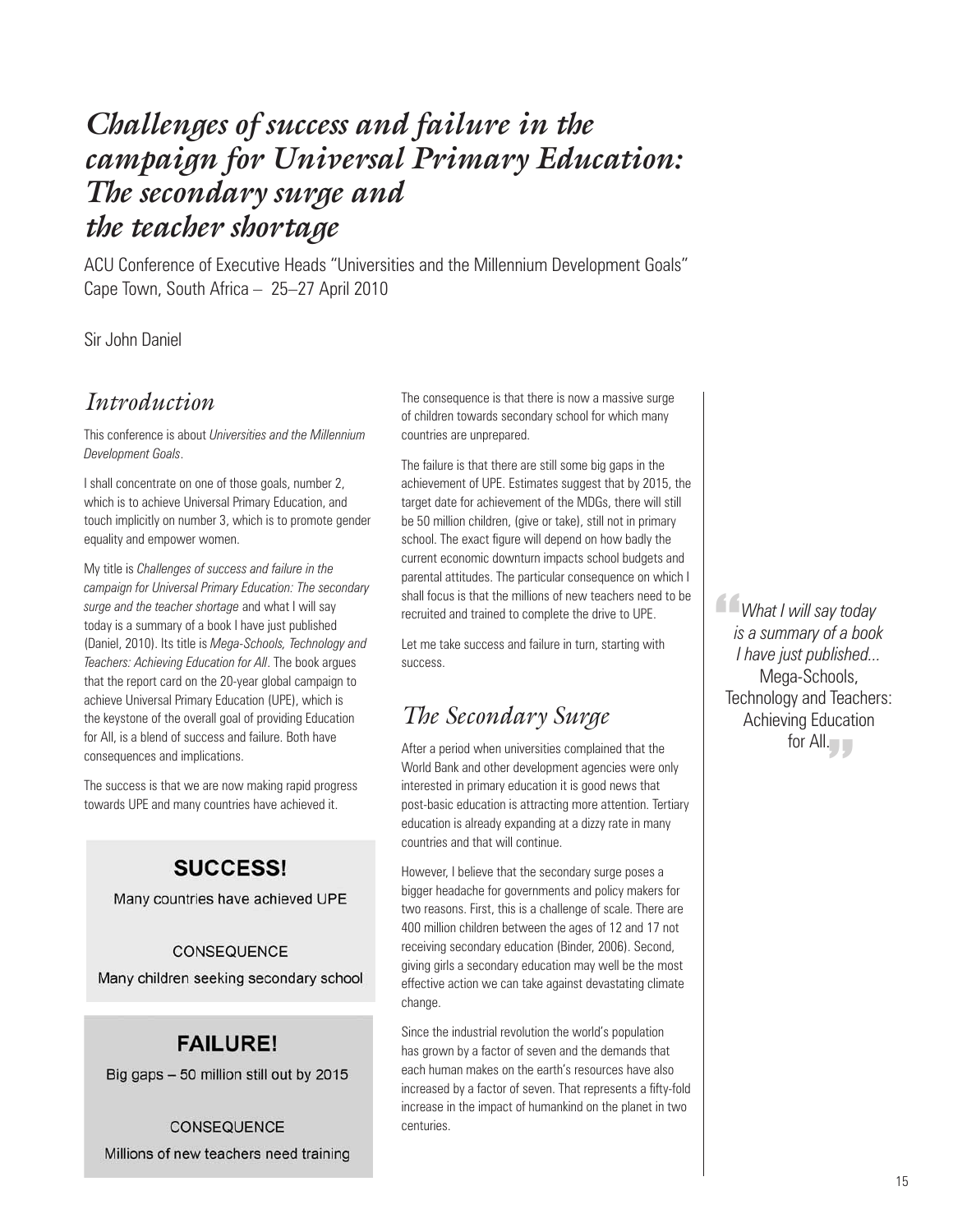Slowing population growth is one way of limiting that impact. Women with secondary education have, on average, 1.5 fewer children than those without. A difference of one child per woman means 3 billion more or fewer people on the planet by 2050. Secondary education for girls must be a priority (Cohen, 2008).

### OBSTACLES TO EXPANDING SECONDARY education

However, the expansion of secondary education faces two related challenges in the developing world. The first is that conventional approaches cost too much and the second is that even if their cost could be brought down it is hard to see where the money would come from. Let's start with the cost.

After devoting much of his career to research on the costs of education, Professor Keith Lewin has concluded that a country will never achieve universal secondary education if the unit costs of secondary education are more than double those of primary education (Lewin, 2008). The problem is that in countries facing the challenge of expanding secondary education the spread of costs is far greater than two, ranging from factors of 3 to 6 and beyond in most African countries compared to between 1.5 and 2 in the Organisation for Economic Cooperation and Development (OECD) countries.

Barring radically new approaches to providing secondary education, the policies required to get these ratios down include paying teachers less and having them teach a fuller timetable. Introducing such policies is not an attractive proposition for hard-pressed ministers of education.

But even if the costs of conventional schooling can be reduced a bit, where would the money would come from? Estimates for the additional cost of getting all children into secondary school range from \$22 billion to \$45 billion annually (Binder, 2006). To put these figures in perspective, note that despite heroic efforts the multidonor Fast-Track Initiative for Universal Primary Education has raised only a few billion dollars since its inception. To achieve such figures low-income countries would need to double their education budgets to bring them to nearly half of total government spending, which is simply not realistic.

### Open schooling: part of the solution

This means that we need radically new approaches to providing secondary education. All credible avenues must be explored. In my new book I review three of them: private schooling for the very poor, which is far more extensive than we tend to think (Tooley, 2009); computers for children; and open schooling.

## The Secondary Surge

Radically new approaches needed:

- ٠ Private schools for the very poor
- $\bullet$ Computers for children
- Open schooling  $\bullet$

Open schooling is by far the most promising of these options at present. It already exists in some countries and enrols millions of secondary pupils worldwide. I have coined the term mega-schools for open schools that enrol over 10,000 pupils. Some, such as India's National Institute for Open Schooling

are much bigger than this, with over one million pupils. But even in a small country like neighbouring Namibia, with a total population of two million, the Namibian College of Open Learning, with 28,000 pupils, accounts for nearly half of all children taking the Grade 12 examinations.

Very importantly, open schooling cuts costs drastically, whereas no one has yet demonstrated a cheaper schooling system based on computers, which tend simply to add costs.

What is the link to universities? Simply that some open universities already run open schools within their corporate structures. This approach could be expanded. The only proviso is that those universities must take the task seriously and do open schooling well.

## *Recruiting and Training Teachers*

So much for the success of the campaign for Universal Primary Education and the secondary surge that accompanies it. Let me now turn to the failure: the projection that by 2015 fifty million children will still not get into primary school.

To address that problem will require action on various fronts. We shall focus on the requirement for recruiting and training teachers. UNESCO calculated in 2008 that the world needs to recruit and train some 10 million teachers by 2015 to meet the goals of Education for All and replace large numbers of retiring teachers. China, India, Indonesia, Nigeria and Pakistan need to recruit, between them, some 5.7 million primary teachers by 2015 and fifteen other countries will each need at least 100,000 new teachers (UNESCO, 2006; 2008).

The supply of trained teachers is increasing, but not fast enough to meet these requirements. One of the consequences is that countries are now recruiting people and sending them into the classroom with

*Very importantly, open*<br> *schooling cuts costs<br>
drastically, whereas schooling cuts costs drastically, whereas no one has yet demonstrated a cheaper schooling system based on computers, which tend simply to add*  costs.<br> *<u>T</u>*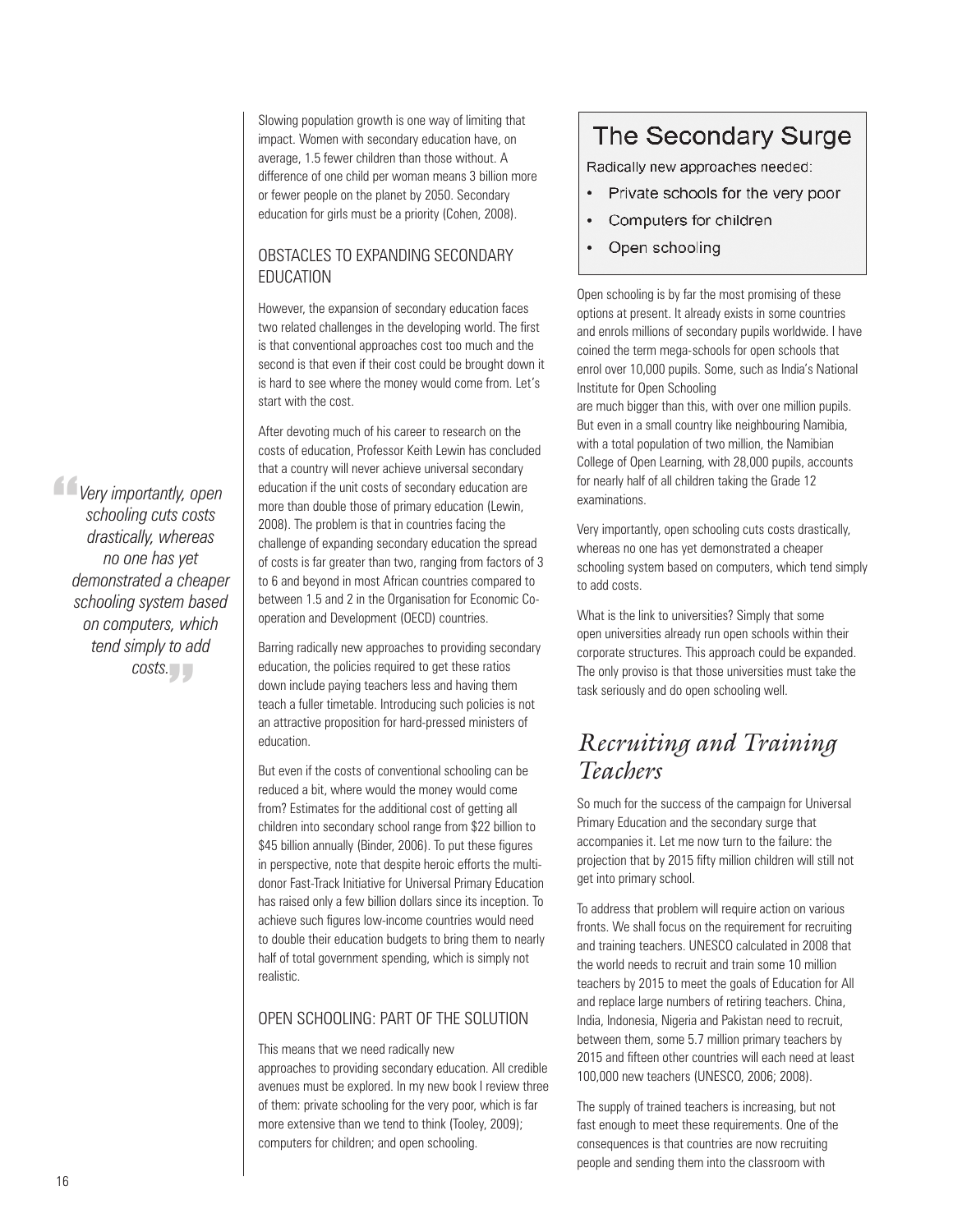minimal training. This is not just a developing country phenomenon. California, for example, employs thousands of untrained teachers to staff its schools.

### Switch from pre-service to in-service teacher education

I argue that we can make a virtue of necessity by standing the conventional approach to teacher education on its head. By moving the emphasis from long preservice training programmes to regular in-service programmes we could achieve several desirable goals.

First, people keen to enter the teaching profession would be able to do so quickly, while their enthusiasm was high. There are two projects, Teach for America in the US and Teach First in the UK, that send top graduates into tough secondary schools with little training as teachers. These people are keen to undertake a challenge. Moreover, they consider the standard pre-service teacher education programmes boring and would not have gone into teaching if that were the only route in. Once they have gained experience however, they do appreciate learning more of educational theory through continuing professional development courses.

Many developing countries also send large numbers of untrained people into the schools as teachers. However, they do not benefit from a structured professional development framework like those in the Teach for America or Teach First programmes but are left to fend for themselves, sometimes labelled as para-teachers.

Second, switching most of the human and financial resources now devoted to pre-service training to inservice training would not only allow these untrained teachers to make their way into the profession with much greater motivation. It would also provide the opportunity to use teacher education to improve the quality of education provided – a vital proviso – that it is conducted with a focus on the classroom.

Teachers' comments on the value of their pre-service training are often unflattering. However, the problem of relevance to classroom practice is not solved simply by providing that training in service.

Lewin (2002) has argued that since much continuing professional development is carried out without reference to school needs – often without the knowledge of the school principal – it encourages teachers to move to other jobs rather than improving their effectiveness in their schools. Furthermore, another study (DFID, 1999) found that even providing teachers with in-service training in local teacher resource centres did not have much impact on their subsequent classroom teaching.

It appears that to be effective in-service teacher education must take place in the schools and be resolutely focused on the classroom. This principle has guided programmes like the UK Open University Post-Graduate Certificate of Education Programme. In the words of Leach and Moon (2000, p. 114): "No activity, reading or observation could be set that did not relate directly to experience in schools" and "the link had to be explicit".

To reach teachers in their schools universities engaged in teacher education must employ the approaches and technologies of open and distance learning. Many have been doing this for decades.

In my new book I give profiles of eight large-scale inservice education programmes for teachers that operate at a distance. One of these is TESSA, a programme for Teacher Education in Sub-Saharan Africa, which operates in nine African countries and is run by a consortium of 13 universities and five international organisations. It creates classroom-focused teacher education materials in the form of open educational resources.

Devereux and Amos (2005) have given a moving account of how TESSA materials have enabled the University of Fort Hare to run a very successful classroom-focused in-service programme in the Eastern Cape Province here in South Africa. I am pleased that representatives of Fort Hare are here at this conference to share their experience. Half-a-million teachers across Africa used TESSA materials last year and, since they are focused on classroom practice, millions of children benefited directly as well.

The 20-year campaign to achieve UNIVERSAL PRIMARY EDUCATION (UPE) is a blend of **SUCCESS** and **FAILURE** 

### *Putting it all together*

Now let me pull all this together.

Governments and international agencies often talk about adopting "a whole-sector and multisectoral approach to achieving education goals", to quote a concept note for the World Bank's 2020 education strategy (World Bank, 2010). Too often, however, education systems are tightly compartmentalised by level and function. I suggest that large open schools and school-based in-service teacher education programmes could act as integrating factors in making the whole-sector approach a reality.

*I I* argue that we<br>
can make a virtue<br>
necessity by standi *can make a virtue of necessity by standing the conventional approach to teacher education on its head. By moving the emphasis from long pre-service training programmes to regular in-service programmes we could achieve several desirable*  goals.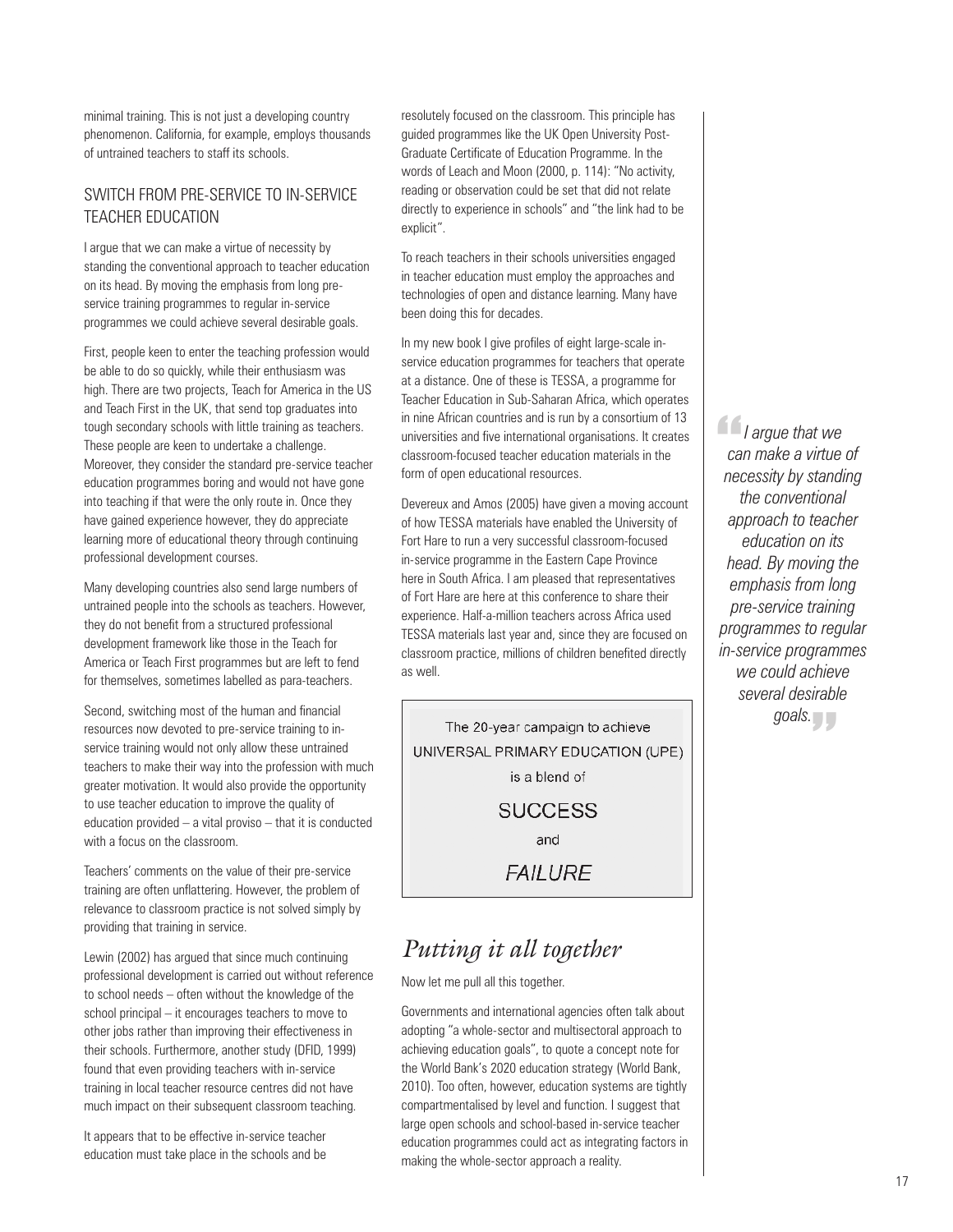In the educational ecosystem fit for the 21st century shown in Figure 1 there is a national school system, including public and private schools and a network of local learning hubs, under the authority of the ministry of education. The ministry is also linked to the open schooling sub-system, particularly through its curriculum and examinations function, and this sub-system also relates to the schools, notably as a source of learning materials, and to the learning hubs where it locates its study centres.



Also linked to the ministry, through its teacher education unit in particular, is the teachereducation institution sub-system. All teacher education institutions have links with the schools and these are particularly strong for school-based teacher education. They will also relate to a national higher education system and to international groupings such as TESSA.

The learning hubs act as resource centres for teachers, giving them access to a richer ICT infrastructure than they have in their schools. Finally, intersecting

with all these systems and subsystems is the community system, which has a highly complex set of sub-systems of its own.

Such an ecosystem would exploit the synergies of open schooling and teacher education with the wider school system, governments and communities and make possible reductions in the cost of schooling and training. For a more detailed discussion of this I refer you to my book.

### *Conclusion*

I conclude where I started. The long campaign to achieve universal primary education has both succeeded and failed. Its success creates a huge task for post-basic education. Its failure challenges universities to train teachers in new ways.

We have a considerable agenda in front of us.

#### References

Binder, Melissa (2006). The Cost of Providing Universal Secondary Education in Developing Countries, in Cohen, Joel E, Bloom, David E & Malin, Martin B (eds) Educating All Children: A Global Agenda, American Academy of Arts & Sciences, 455-491.

Cohen, Joel (2008). Make secondary education universal, Nature 456, pp. 572-573.

Daniel, J S (2010). Mega-Schools, Technology and Teachers: Achieving Education for All, Routledge.

Devereux, Jane & Amos, Sandra (2005). The University of Fort Hare's learner-centred Distance Education Programme, Open Learning 20(3) 277-284.

DFID (1999). The Effectiveness of Teacher Resource Centre Strategy, Knamiller, Gary (ed) London: Department for International Development. Available from http:// www.greenstone.org/.......Browse&p.c=dfid

Leach, Jenny & Moon, Bob (2000) Changing Paradigms in Teacher Education: A Case Study of Innovation and Change, in Scott, Alan & Freeman-Moir, John (eds) Tomorrow's Teachers: International and Critical Perspectives on Teacher Education, Canterbury University Press, Canterbury, New Zealand pp. 106-122.

Lewin, Keith M (2002). The costs of supply and demand for teacher education: Dilemmas for development, International Journal of Educational Development, 22 (3-4), 221-242.

Lewin, K M (2008). Strategies for Sustainable Financing of Secondary Education in Sub-Saharan Africa, World Bank Working Paper No. 136. Washington, DC: World Bank.

Tooley, J (2009). The Beautiful Tree, Washington DC: Cato Institute/ Penguin.

UNESCO (2006). Teachers and educational quality: Monitoring global needs for 2015, Montreal: UNESCO Institute of Statistics.

UNESCO (2008). Overcoming inequality: why governance matters. EFA Global Monitoring Report Summary, UNESCO Publishing, Paris.

World Bank (2010). Concept Note for World Bank Education Strategy 2020, World Bank, Washington DC

www.col.org/speeches10

**Such an ecosystem**<br>
would exploit the<br>
synergies of open *would exploit the synergies of open schooling and teacher education with the wider school system, governments and communities and make possible reductions in the cost of schooling and*  raining.<br> **T**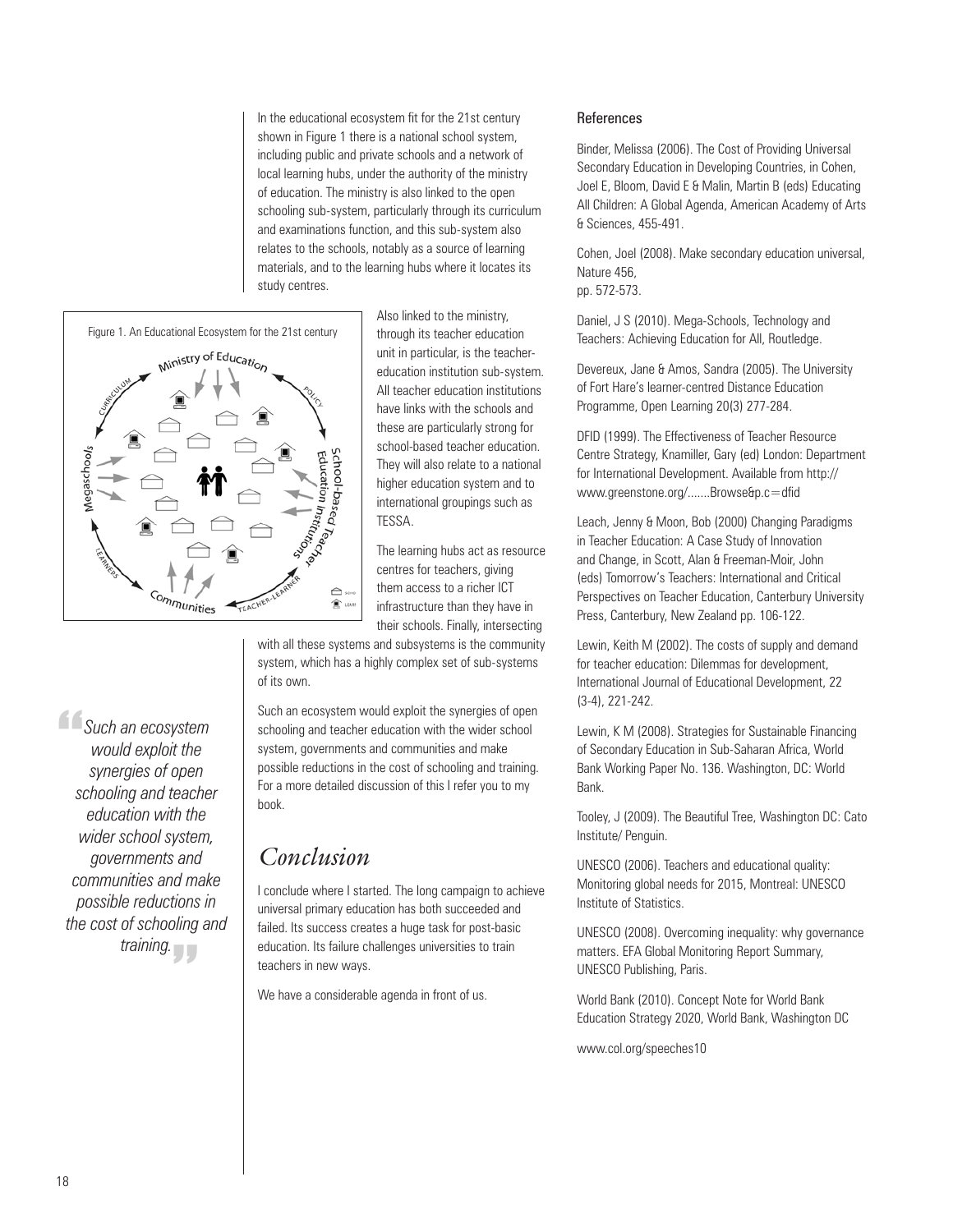# *Quality Assurance and Open Educational Resources*

International Network of Quality Assurance Agencies in Higher Education UNESCO-COL Workshop on Open Education Resources Welcome and Introductory Remarks

Windhoek, Namibia – 3 May 2010

Sir John Daniel (Commonwealth of Learning), and Ms. Stamenka Uvalić-Trumbić (UNESCO)

### *Welcome: John Daniel*

On behalf of the organisers of this workshop, UNESCO and the Commonwealth of Learning, it is a pleasure to welcome you and to thank you for adding a day to your schedule in Windhoek for the INQAAHE Forum to attend this event. We hope that by the end of the day you will be pleased with your decision to come early.

This workshop is part of a joint project between UNESCO and COL whose aim is to spread awareness and understanding of Open Educational Resources, or OERs, beyond the community of practice that has already grown up around them. It is coordinated by our colleagues Zeynep Varoglu at UNESCO and Trudi van Wyk at COL.

We are doing this because UNESCO and COL believe that OERs have considerable potential to widen access to higher education – both numerically and geographically – and to improve the quality of curricula and teaching. Very importantly, in these austere times, OERS can help to achieve these goals at low cost.

For this reason we thought it important to start our project by bringing the concept of OERs to the executive heads of universities, which we did at the Conference of Executive Heads of Commonwealth Universities in Cape Town last week, and also to senior representatives of quality assurance agencies. This is what brings us to this Forum of the International Network of Quality Assurance Agencies in Higher Education. Getting your views on the QA implications of Open Educational Resources is an important aim of our project. The feedback from both these workshops will give us invaluable guidance for taking the rest of the project forward.

I am delighted that Ms Stamenka Uvalić-Trumbić, Chief of the Section for Reform, Innovation and Quality in UNESCO's Division of Higher Education is here with us for the workshop. Stamenka was also the Executive Secretary for the World Conference on Higher Education that UNESCO convened in Paris last July.

Over several days the 1,500 participants in that World Conference identified the most salient trends in higher education and drew up an agenda of change for the decade.

Stamenka will begin our proceedings by recalling some of the conclusions of the World Conference and suggesting how OERS might help us take some of its recommendations forward. After she has spoken I will come back with some brief remarks, based on my 17 years of service as an executive head in two universities, about how OERs can help to advance the scholarship of teaching. We shall then move into our first plenary session.

### *Introductory Remarks: Stamenka Uvalic-Trumbic - -*

UNESCO is delighted to collaborate with the Commonwealth of Learning in organising this workshop, the second one of three, within our joint project on *Taking OERs beyond the OER Community: Capacity Building for Developing Countries*.

We thank INQAAHE for giving us this opportunity to address the quality assurance experts that you are. We believe that OERs will play an increasing role in teaching and learning processes and it is important that quality assurance frameworks can embrace this new approach. More widely, we hope that higher education will see the greater use of OERs as means of improving access to quality higher education, perceiving them as a legitimate alternative to costly books and a way of expanding distance education.

Let me start by clarifying terms, which I shall do by quoting the helpful definitions of Open CourseWare (OCW) and Open Educational Resources (OERs) given by my COL colleague Paul West:

"Open CourseWare refers to publicly available materials that are either a part of or a complete *UNESCO and COL*<br> *Delieve that OERs have*<br> *Considerable potentia believe that OERs have considerable potential to widen access to higher education – both numerically and geographically – and to improve the quality of curricula and teaching. ... OERS can help to achieve these goals at low cost.* "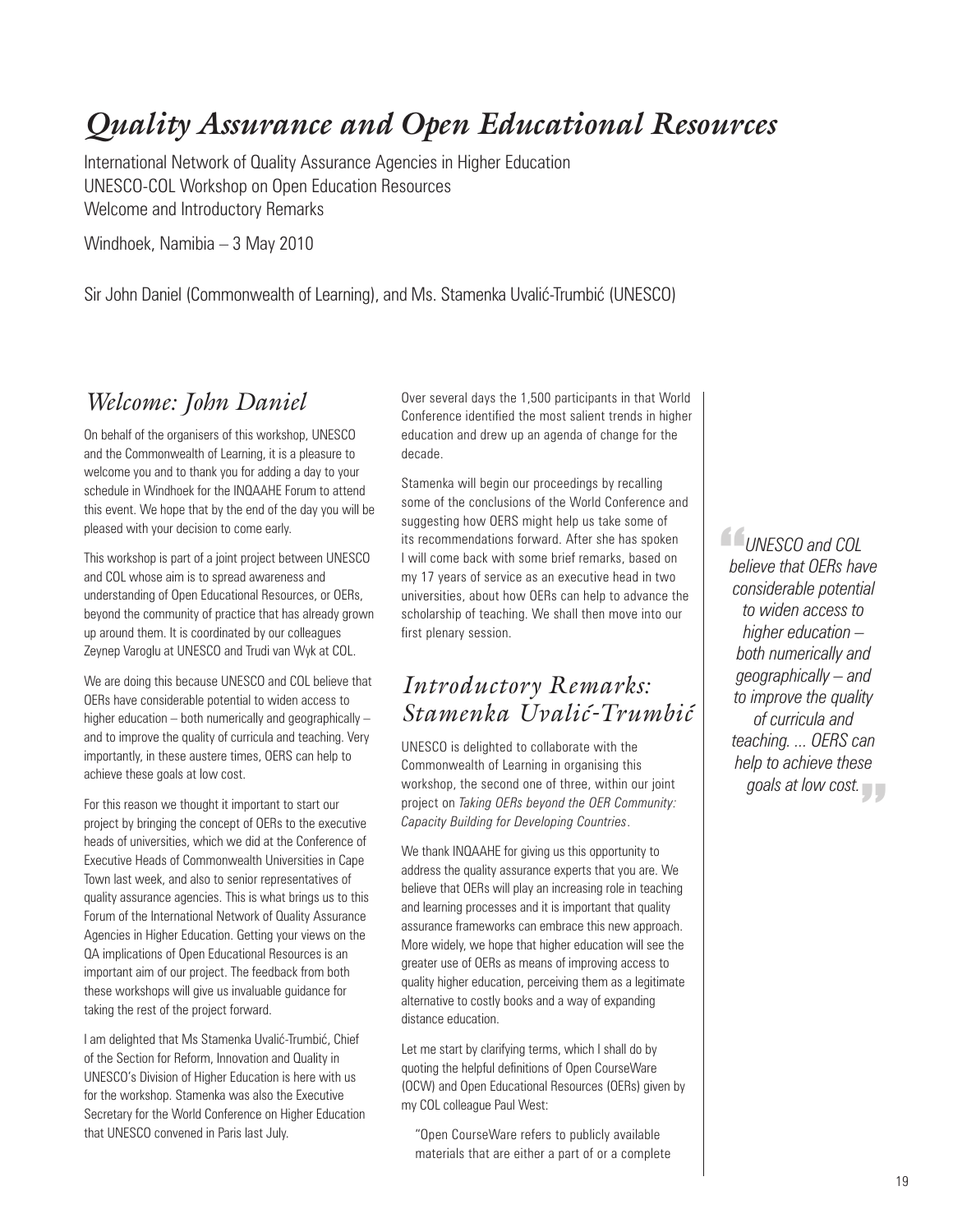course, usually from a higher-education institution such as a university or college."

#### And

"Open Educational Resources are publicly available resources that may be used for educational purposes. The range in types of material is much broader than that for Open CourseWare, from suitability for children to college students to professionals. These materials are more often smaller modules rather than complete lesson plans or complete courses."

In addressing you today my main point of reference is UNESCO's 2009 World Conference on Higher Education.

To achieve global coverage this World Conference was preceded by six regional conferences and many publications were commissioned to set the stage. We were indebted to COL for a paper on *ICTs in Higher Education*. The Conference was a major event that attracted over 1,500 participants from governments, institutions, student associations, civil society, and the private sector.

From the political sphere it brought together leaders from countries big and small. It also attracted many university leaders, professors, quality assurance specialists and scholars, no doubt including some of you. The broad HE community was well represented by students, who were vocal in all the political and professional debates, both as individuals and through their associations.

The recommendations of the World Conference will determine UNESCO's agenda in higher education for the next decade. We shall carry out the work under the guidance of our new Director-General, Irina Bokova from Bulgaria; who is the first woman ever elected to head UNESCO.

The title of the World Conference was *The New Dynamics of Higher Education and Research for Societal Change and Development*. Let me share the three most significant new dynamics in higher education that emerged from the

> Conference and which have particular relevance to today's topic.

The first is *growing demand for access* to higher education. Higher education's role as the foundation of the knowledge society is now acknowledged by all. University degrees and diplomas are seen as passports to a good future.

This dominant trend is now called the "massification" of higher education. Worldwide, age participation rates

have grown from 19% in 2000 to 26% in 2007. There were 150.6 million students enrolled in tertiary education

globally in 2007, which represents a 53% increase over 2000. However, in low income countries age participation rates are still small and rose from 5% in 2000 to a modest 7% in 2007. We can expect to see continuing rapid growth in access to higher education in those countries. At the same time we are aware that traditional institutions are no longer sufficient to respond to this growing demand which gives rise to a diversification of new providers of higher education.

The second trend is the role of new technologies in providing opportunities to expand access to quality learning and to facilitate the tasks of teachers. In particular, the emergence of a growing corpus of Open Educational Resources means that academics and students will be able to draw on a worldwide pool of excellent teaching and learning material that can be fully adapted to local needs.

The third trend is the internationalisation of quality assurance. It is vital to maintain quality as higher education diversifies through greater use of ICTs, more private provision, cross-border delivery and other new approaches.

Allow me now to be more specific what the WCHE had to say about OERs

Drawing on a session on OERs and the outcomes of the conference debates, the 2009 WCHE Communiqué (article 13) states that:

"ODL approaches and ICTs present opportunities to widen access to quality education, particularly when Open Educational Resources are readily shared by many countries and higher education institutions."

The WCHE session demonstrated that OERs may be used by instructors and learners in formal classroom settings, as well as by independent learners in the context of lifelong learning. To ensure that the OER movement gives rise to a true "global knowledge commons" and to mitigate the risk that OERs be perceived as a "neocolonial" threat, it is imperative that all academics and their institutions, whether in developed or developing countries, be enabled to contribute resources.

This will require continuing improvement of infrastructure and bandwidth in developing countries, as well as broadening modes of delivery, particularly through the use of handheld devices and other appropriate – often low-tech – technologies.

However, if OERs are to promote access to quality higher education, including them in quality assurance processes is vital. It is also necessary to include the full range of diverse emerging providers within quality assurance frameworks. Another new dynamic identified by WCHE is the internationalisation of quality assurance.

*Open CourseWare*<br> *refers to publicly*<br> *available materials tha refers to publicly available materials that are either a part of or a complete course, usually from a highereducation institution such as a university or college.*

*Open Educational Resources are publicly available resources that may be used for educational purposes.* "J J<br>mal<br>uhlid es<br>Re<br>ava

#### **Massification**

- o Globally, age participation rates grown from<br>19% in 2000 to 26% in 2007
- o 150.6 million tertiary students globally in 2007, 53% increase over 2000
- o Low income countries: from 5% in 2000 to 7% in 2007
- Inability to meet growing demand in developing countries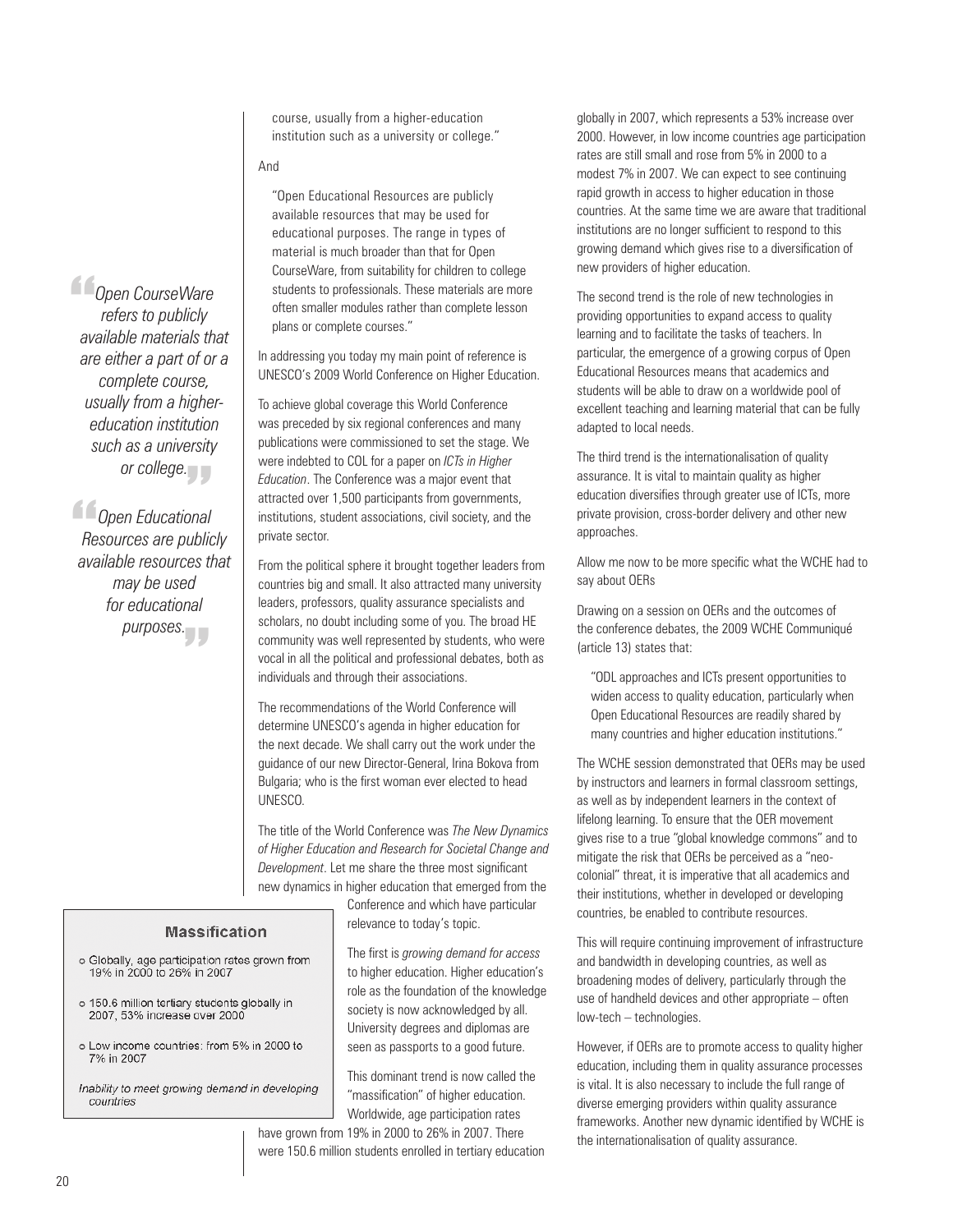The Indian Minister of Human Resource Development, to quote his speech at the WCHE, expressed his approach to internationalising quality assurance rather well:

"The globalisation of higher education has added newer challenges in terms of quality assurance system, issues of mutual recognition and equivalence of degrees and transparency in the regulatory structures of national systems of higher education. (…) Quality Assurance Systems should encourage effective learning processes which are adapted to the needs of various categories of learners. The systems should encompass not merely conventional programmes in higher education but also the borderless, private and continuing education."

The aim of this workshop is to explore how quality assurance should address OERs. We were most encouraged by the outcome of the Cape Town last week. It engaged some 30 institutional leaders in a dynamic discussion of OERs and all those present agreed that OERs are an important development in higher that they will be promoting in their universities. We hope to convince you that OERs can be an important element of quality in developing learning and teaching materials in higher education.

We therefore look forward to the presentations of Dr Antony Stella and Jenny Glennie that will put OERs in context.

## *Introductory Remarks: Sir John Daniel*

Stamenka has recalled the themes and conclusions of last year's World Conference on Higher Education and suggested how Open Educational Resources can help us implement some of its recommendations.

As she mentioned, the Conference Communiqué talked explicitly about the importance of OERs for the future of higher education. Later speakers will elaborate on the simple description of OERs that she quoted.

Before calling on David Woodhouse and moving to our keynote addresses I conclude these welcoming remarks by suggesting that OERs are entirely consistent with the best academic traditions. I start by shooting down the idea that using OERs is just a fancy form of plagiarism – an opportunity for academics to use others' teaching materials because they cannot be bothered to prepare their own.

I ask you to reflect on the contrast between the way that academics conduct research and how they prepare for teaching. When we engage in research we assume that

we will build on the research of others. We cite previous work as background to our own, or to apply it to a new situation, or sometimes to challenge it. We publish our research results so that others can scrutinise our work and build on it in their turn.

Contrast this to the way we prepare for teaching. We usually scan current scholarship to ensure that our teaching is up to date. However,

apart from recommending textbooks, we rarely make much use of others' teaching materials, even if we could access them.

Furthermore, whereas we treat research as a public activity, until quite recently most academics considered teaching to be a private activity – except, of course, for the students present.

Department heads were shy of attending their colleagues' lectures and academics took time to accept student evaluations of their teaching.

These attitudes began to change 20 years ago, thanks in part to the great American educationist, Ernie Boyer, and his book Scholarship Reconsidered. Starting from Aristotle's dictum that teaching is the highest form of understanding, Boyer insisted that knowing and learning are communal acts.

He distinguished four types of scholarship: the scholarship of discovery, which we usually call research; the scholarship of integration, that throws bridges between disciplines; the scholarship of application, that uses knowledge to solve real problems; and the scholarship of teaching – whose role, like research, is to transform and extend knowledge.

As a result of Boyer's work, the way that academics are evaluated for promotion and tenure has evolved from an almost exclusive focus on published research towards a more holistic conception of their work. I took part in this transition when I was vice-chancellor of the UK Open University in the 1990s. We developed a system whereby colleagues aspiring to be promoted to a Chair – i.e. to

Full Professor – had to show excellence in two of the three functions of research, teaching and service to the academic community.

How do OERs fit into this evolutionary process? I return to the statements that teaching is the highest form

Open Educational Resources

## Do they encourage neo-colonialism?

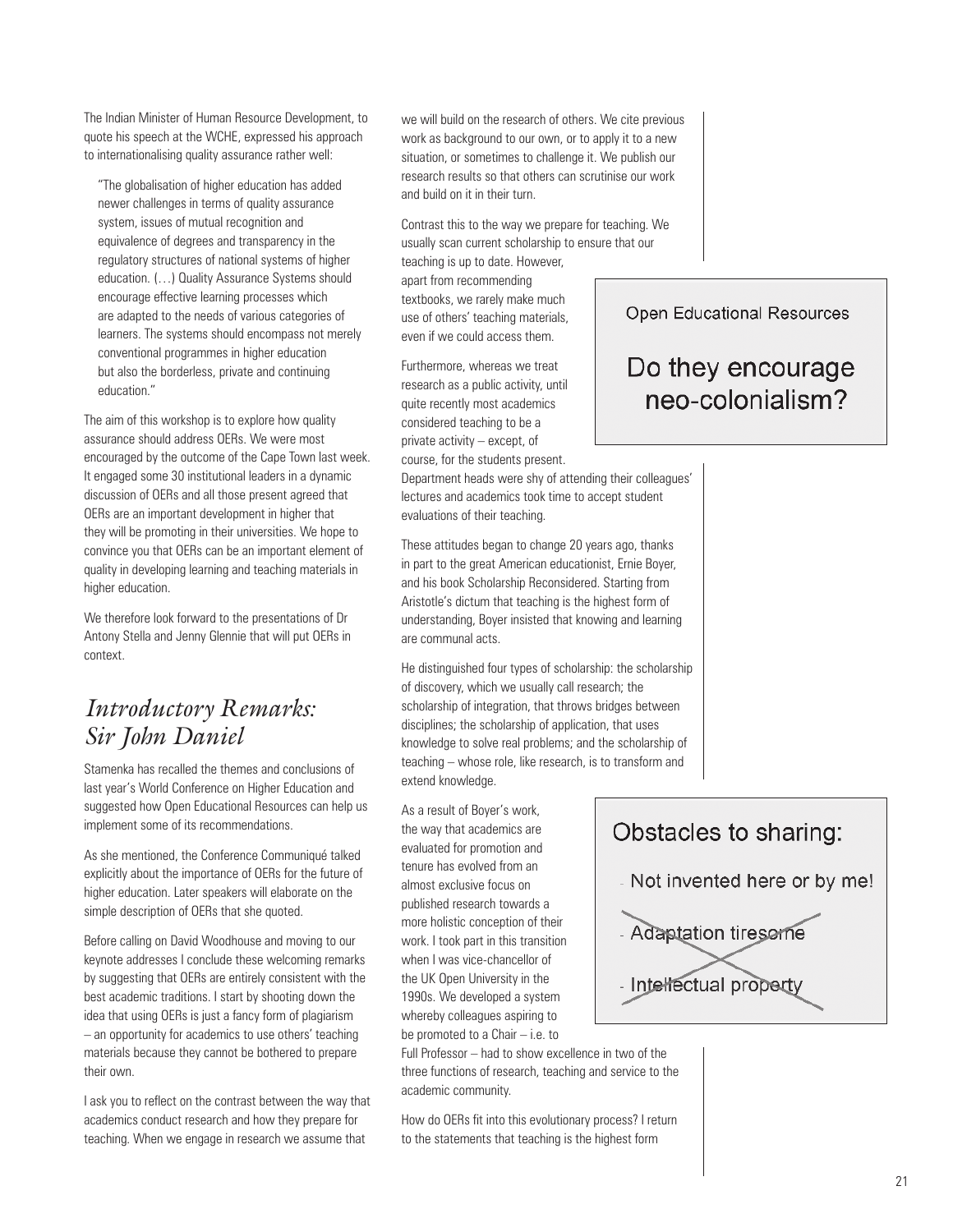of understanding and that knowing and learning are communal acts. Open Educational Resources place teaching in the public domain. OERs can be developed by individuals – what my Vancouver colleague Professor Tony Bates calls the 'Lone Ranger' approach – but more often they are developed by teachers working as a community.

I think of the OERs on the UK Open University's *OpenLearn* website, which derive from courses developed by teams. The Virtual University of Small States of the Commonwealth is an extreme international example. It is a collaborative mechanism through which academics from up to twenty countries work together online to develop teaching and learning materials as OERs, which are then adapted and used by all to support both classroom teaching and distance learning.

OERs offer special advantages for distance learning – and I suspect that there are few universities in the jurisdictions that you represent which are not now engaged in distance learning in some way.

The possibility of sharing teaching and learning materials has long been hailed as an advantage of distance education. Until recently, however, such sharing has encountered three obstacles which OERs now surmount.

First, institutions and their academic staff are prone to the "not invented here" and the "not invented by me" syndromes. The rich resources of the Internet, Google and social software are steadily curing that syndrome.

Second, until the academic world went digital sharing materials was tiresome. They always needed adaptation, and this meant re-keying large amounts of text and changing illustrations.

Third, intellectual property rights were a nightmare. Copyrighted material was often buried in learning materials that claimed to be free of restrictions, and a conscientious institution had to proceed very circumspectly.

OERs are now removing the last two of these obstacles. First, they are almost invariably developed in digital format even if, here in Africa for instance, they often reach students in the form of print. That makes them easy to change and adapt.

Second, the various licences under which OERs are shared, with which you will become familiar at this workshop, mean that you can proceed with confidence both to develop and use OERs.

My final comment is that OERs can facilitate intellectual exchanges that are genuinely multi-directional and multinational. I am delighted that we are holding this workshop in Africa and you will hear about the impressive work of OER Africa.

There are concerns for us to discuss. At the session on OERs at last years World Conference that Stamenka mentioned, the distinguished Vice-Chancellor of the University of South Africa, Professor Barney Pityana, said he feared that OERs would promote a form of intellectual neo-colonialism whereby the rich north rams its OERs down the throats of the poorer south.

That does not have to happen – indeed, it is not happening. At the ACU conference in Cape Town last week we heard about a programme for Teacher Education in Sub-Saharan Africa (TESSA) through which thirteen African universities are working together to produce and use OERs for in-service teacher education. Last year half a million African teachers in ten countries adapted and used these OERs, which are available in Arabic, English, French and Kiswahili.

Coming back to Stamenka's remarks, I can think of no better example than TESSA of how OERs are making it possible to expand access, raise quality and cut costs. They represent a revolution in higher education.

www.col.org/speeches10

22

**Containst year half a**<br>million African<br>teachers in ten *million African teachers in ten countries adapted and used these OERs, which are available in Arabic, English, French and* 

*Kiswahili.* "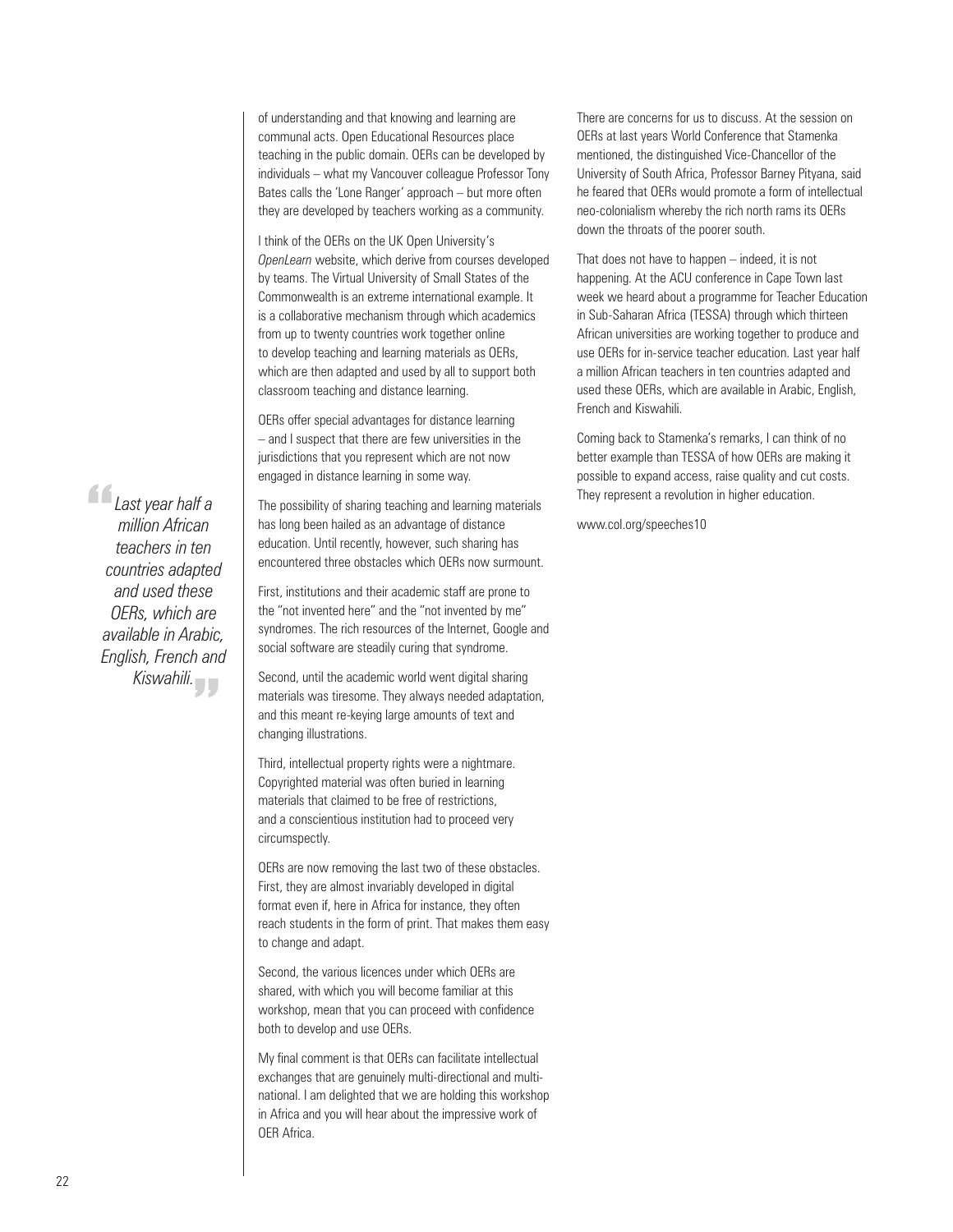# *Confessions of a Part-time Extramural Student*

Massey University Extra-mural Students' Society Dinner Wellington, New Zealand – 13 May 2010

After-dinner remarks by Sir John Daniel

Thank you for inviting me to speak to you tonight. I shall simply add to your own moving accounts of your studies at Massey by sharing my own experiences as a part-time extramural student for 25 years.

I start with some background. I did my full-time university studies in medieval universities with walls. They also had cloisters – a word derived from Latin, meaning closed. Four years of undergraduate work at Oxford University and four years for a doctorate at the University of Paris led me to an appointment as assistant professor of metallurgical engineering at the University of Montreal.

Seeing that my long immersion in intra-mural study had led me into a career as a university teacher I thought that I ought to learn something about education. Before I realised that this was a peculiar idea for an eager young engineering academic, I had enrolled in a part-time master's programme in Educational Technology at another university in Montreal. It required coursework, a research thesis and an internship.

All aspects of the programme were very stimulating, but the internship changed my life. We had to spend three months in an organisation that was using educational technology. When I started thinking about where to do this in 1971, the press was full of reports about an amazing innovation, by the Brits of all people, called the Open University. It was using educational technology at scale and they agreed to take me on for my internship.

That summer of 1972 in the UK was a conversion experience. I saw the future of higher education and wanted to be part of it. Everything was hugely impressive and stimulating.

First there was the scale: the Open University already had 40,000 students in its second year of operation.

Second came the idealism: here were people who walked the talk on access and student-centred pedagogy.

Third, there was palpable love of learning: the students were unbelievably motivated by the opportunity presented to them. I went to one of the residential

summer schools where students spent a full day in labs, seminars and field trips and then most of the night in the bar; continuing the academic discourse.

Fourth, I was captivated by the media and technology: my key task was to help develop computer-marked assignments that tested advanced cognitive skills, but I spent every spare moment viewing the brilliant BBC television programmes.

This exposure to the future of higher education infected me with the virus of open and distance learning. I was thrilled by the vision of openness articulated by Geoffrey Crowther, speaking as the Open University's first chancellor at the inauguration ceremony that took place in the week of the first landing on the moon in 1969. I quote:

"This is the *Open* University. We are open, first, as to *people*. Wherever there is an unprovided need for higher education… there is our constituency. There are no limits on persons.

We are open as to *places*. This University has no cloisters – a word meaning closed. There are no boundaries of space.

We are open as to *methods*. The world is caught in a communications revolution, the effects of which will go beyond those of the industrial revolution of two centuries ago. There is no restriction on techniques.

We are open, finally, as to *ideas*. It has been said that there are two aspects of education, both necessary. One regards the individual human mind as a vessel, of varying capacity, into which is to be poured as much it will hold of the knowledge and experience by which human society lives and moves. But the other regards the human mind rather as a fire which has to set alight and blown with the divine afflatus. This also we take as our ambition."

That is a powerful statement about opening up higher education. It is hard to believe that it was penned – not word-processed – over four decades ago.

*That summer of 1972*<br> *in the UK was a*<br> *conversion experience. in the UK was a conversion experience. I saw the future of higher education and wanted to be part of it. Everything was hugely impressive*  and stimulating.<br>
<del>-</del>

*Seeing that my long*<br> *immersion in intra-muri*<br> *study had led me into immersion in intra-mural study had led me into a career as a university teacher I thought that I ought to learn something about education.* "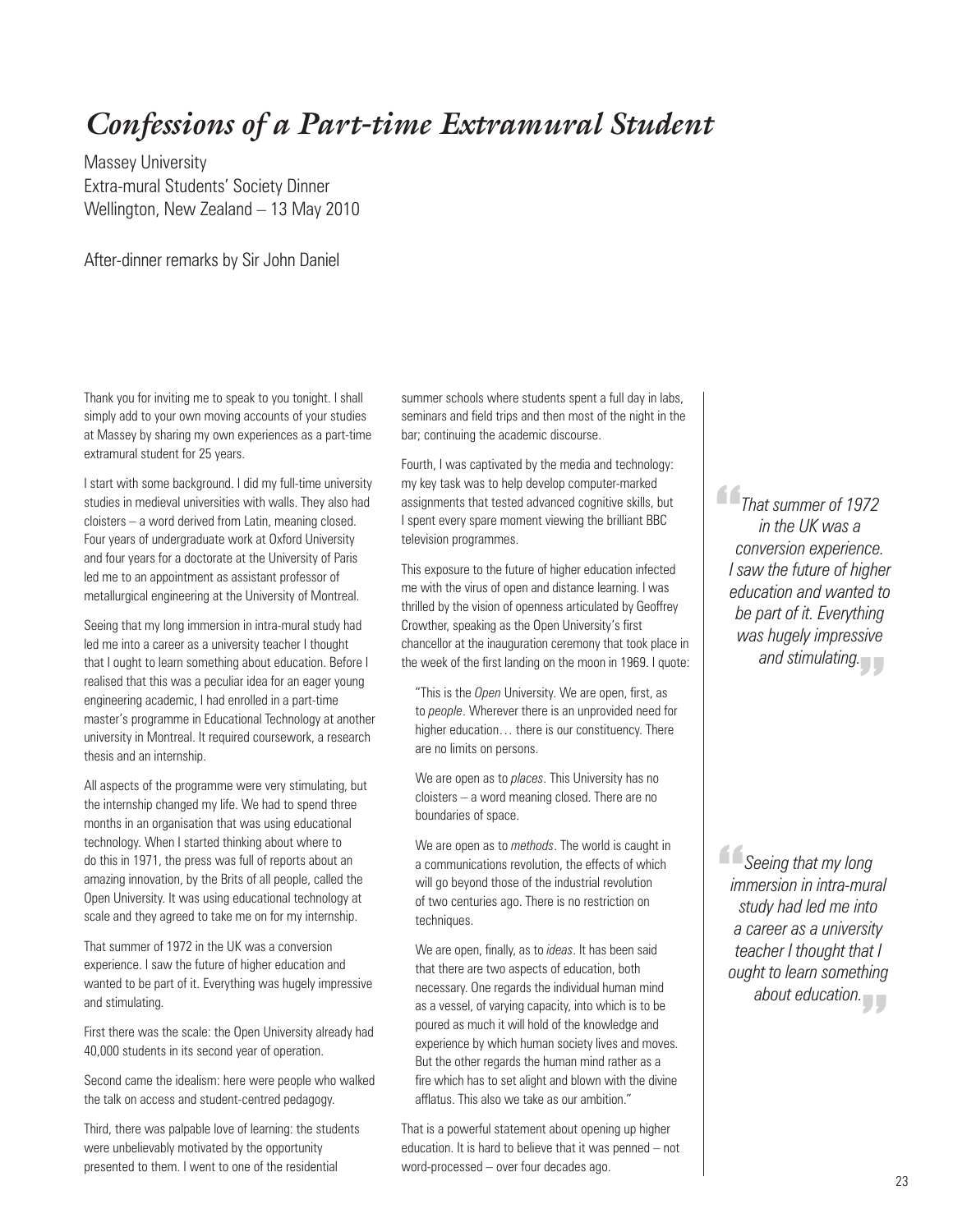For me the direct result of the internship was a move from Montreal to a post at the Télé-université, an open university being set up in Quebec City. Four years later I moved to another new open university: Athabasca University in Alberta.

However, at that time I dropped out of my Master's programme in Educational Technology because doing the thesis no longer seemed very important. But I did continue as an extramural student. I took distance courses in history and information technology from the Télé-université and courses in ancient history and management from Athabasca.

Apart from the interest of the courses themselves, taking them gave me the opportunity to find out directly whether the service to our students was as good as we claimed.

Some years later I found myself president of Laurentian University in Ontario and I enrolled as an extramural student there, taking five years to complete a diploma in theology.

By the time I finished that diploma I had moved to the UK Open University as vice-chancellor and I thought of enrolling for a law degree. At this point my long-suffering wife sat me down and suggested rather robustly that if I wanted to become a student again I should first finish the Master's in Educational Technology that I had abandoned nearly twenty years earlier.

That seemed like a great idea. The university took a little persuading to let me back into the programme after nearly 20 years, but they did. I wrote a thesis on mega-universities and 25 years after my first registration I received my degree at convocation in Montreal in 1996.

I don't know if taking 25 years to get a degree is a record, but I hope it encourages those of you who think your degrees took a long time to complete.

Later I took a couple of distance learning courses in IT and international development from the UK Open University when I was vice-chancellor there. I'm not taking any courses at the moment but I'm sure I will once the pressure of work lets up a bit.

I share two conclusions from my long experience as an extramural student. The first is that it has been a wonderfully varied and enriching part of my life. The second is that my extramural studies have had a greater impact on my career than my original degrees as a full-time student. They are the reason that I am with you tonight.

Thank you.

www.col.org/speeches10

*This exposure to*<br> *the future of highe*<br> *education infected n the future of higher education infected me with the virus of open and distance learning. I was thrilled by the vision of openness articulated by Geoffrey Crowther.*<br>
"

*I I* don't know if taking<br>25 years to get a degre<br>is a record, but I hope i *25 years to get a degree is a record, but I hope it encourages those of you who think your degrees took a long time to complete.*  "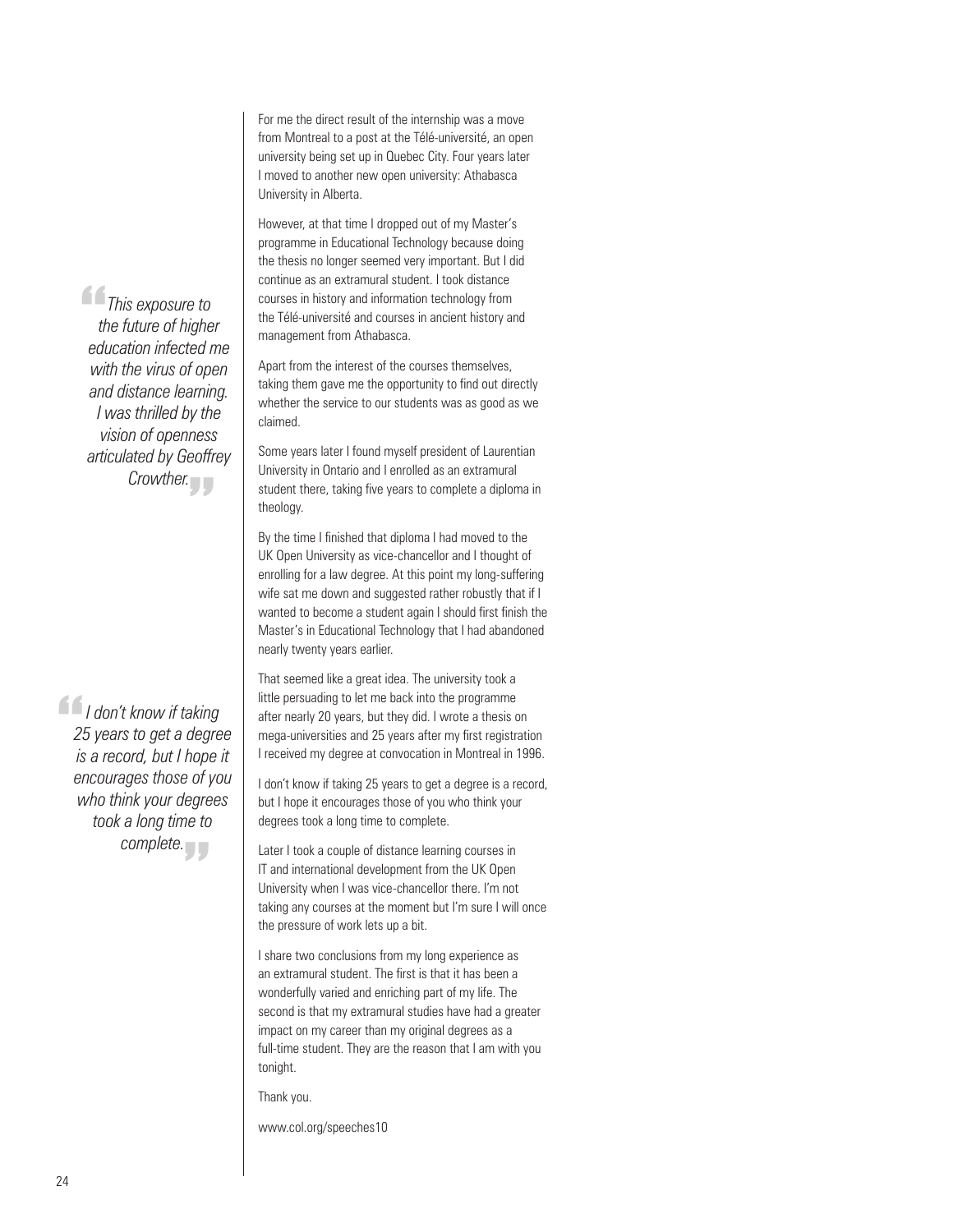# *Small, Successful and not in London: Introducing COL*

Commonwealth of Learning Presentation to Commonwealth Eminent Persons Group (EPG) Audio-conference between Vancouver and London – 19 July 2010

Sir John Daniel

## *Greetings and Introduction*

Good afternoon to you in London and good morning to colleagues here in Vancouver.

I am John Daniel, President of the Commonwealth of Learning, which everyone simply calls COL, and it is a pleasure to greet you.

Although COL's mission is technology, today we are using a simple phone link. Adding video sometimes complicates things unhelpfully.

My international professional colleagues here in Vancouver join me in congratulating the Eminent Persons Group on its appointment and wishing you well.

We hope to interact with you during your work. I already know Senator Segal from the 1980s when his brother and I were both university presidents in Ontario. We warmly invite him to come to Vancouver and assess COL for himself.

I shall speak for ten minutes to give some background for our discussion.

## *The Commonwealth Conversation*

The Commonwealth Conversation must be an important starting point for your work; so let me begin with the only two references to COL in its reports.

First, the interim report, *Common What*? has the following statement:

(I quote) "Official Commonwealth Institutions: It is quite clear that the Commonwealth needs modernisation and reform at the institutional level. With the exception of the Commonwealth of Learning (a small intergovernmental outfit focused on distance learning based in Vancouver, that received considerable praise from those who knew it), we have heard frustrations about the way that these institutions work at every turn." (Unquote)

Then, the very last paragraph of the tenth recommendation of the final report reads:

(I quote again) "Finally, reaching more people could involve making the Commonwealth more polycentric. The vast majority of its intergovernmental and most prominent nongovernmental institutions are based in London, the Commonwealth of Learning in Vancouver and the Commonwealth Human Rights Initiative in New Delhi being two notable and successful exceptions. This not only adds fuel to the fire of colonial myths which surround the Commonwealth. It perpetuates an insular outlook and a limited sphere of direct influence." (Unquote)

Both quotes make three points: COL is small, it is not based in London, and it is successful. Let's take them in turn.

#### Small

First, we are small. COL has 35 staff in Vancouver and seven at our Commonwealth Educational Media Centre for Asia in New Delhi. 42 people cannot represent all 54 Commonwealth countries but we do pretty well. My ten international professional colleagues come from seven countries from India to Seychelles. Our local staff members in Canada reflect the multinational nature of Vancouver and bring links to another ten countries. So we are small but diverse and we punch above our weight.

#### Based in Vancouver and New Delhi

Second, we are not in London. COL was created at the 1987 CHOGM and Canada then bid successfully to host it. We have been in Vancouver ever since, which gives us several advantages. COL demonstrates daily that the Commonwealth need not be London-centric; we are a window for the Commonwealth to expertise in Canada

*42 people cannot*<br> *represent all 54*<br> *Commonwealth represent all 54 Commonwealth countries but we do*  pretty well.<br> *<u>Pretty</u>* 

**COL** demonstrates<br>
daily that the<br>
Commonwealth need *daily that the Commonwealth need not be London-centric; we are a window for the Commonwealth.* "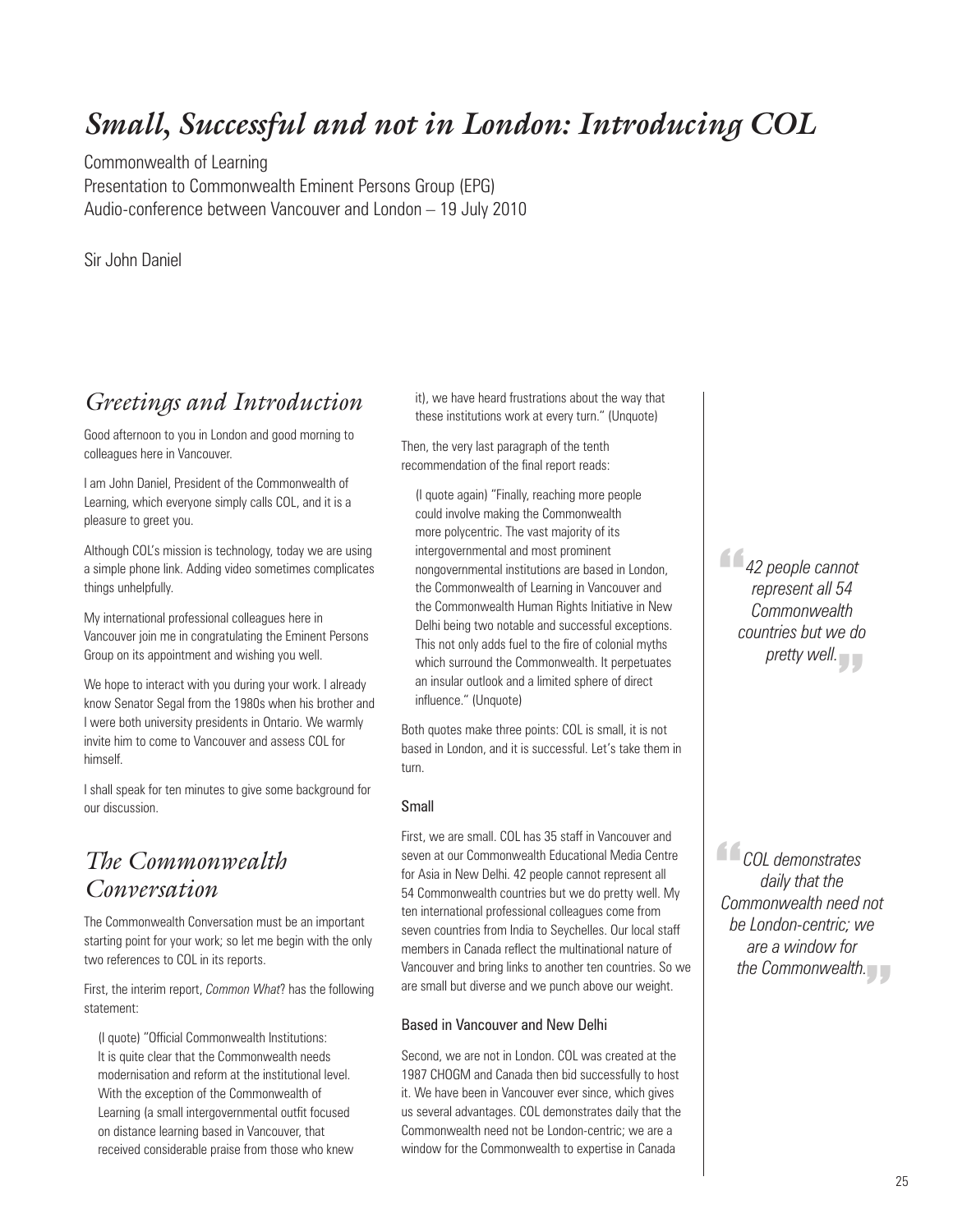*Member*<br>Fovernments<br>Ton a voluntal *Governments fund COL on a voluntary basis – which is a good way of keeping an organisation responsive*  and honest.<br> **The Contract State** 

*We believe that giving*<br> *people the chance to*<br> *learn is the fundamental people the chance to learn is the fundamental route to achieving the international development agenda of the Millennium Development Goals; the Campaign for Education for All; and the Commonwealth values of peace, equality, democracy and good governance.* "

> *<u>We help to expand</u><br>
> the informal learning<br>
> that is essential the informal learning that is essential for improving livelihoods.* "

and North America; and Vancouver and New Delhi are productive places to work partly because, unlike organisations based in London, Paris or New York, we attract only those visitors who really want to do business with us!

#### Successful

Third, people say we are successful. One measure of success is the number of countries that fund us. I stress that Member Governments fund COL on a *voluntary* basis – which is a good way of keeping an organisation responsive and honest.

In the last five years the number of Commonwealth countries making voluntary contributions to COL has risen from 20 to 40. That must mean that most Commonwealth countries like what we do. Thankfully those financial contributions have not slackened off during the economic downturn.

You will also be pleased to know that, with the sad exception of Australia, all the countries represented on your group are making financial contributions to COL. Australia backed out in 2004 but we hope it will soon return. Vanuatu is the only other country in the South Pacific that does not contribute to COL.

But the real test of success is that as well as governments, our hundreds of partner institutions and the hundreds of thousands of individuals affected by our work also value our impact. We invite you, as the Eminent Persons Group, to ask people and institutions about COL and judge for yourselves.

## *What does COL do?*

What does COL actually do? We were created 20 years ago because Heads of Government believed that media and technology, particularly Open and Distance Learning, had an important role in advancing education, training and learning generally. Everything that has happened since indicates that they were correct. Today, millions of people around the Commonwealth are involved in all kinds of technology-mediated learning.

The rapid spread of learning technology does not, of course, prove COL's continuing relevance, but we think we are riding the tiger pretty well.

Our mission is *Learning for Development*. We believe that giving people the chance to learn is the fundamental route to achieving the international development agenda of the Millennium Development Goals; the Campaign for Education for All; and the Commonwealth values of peace, equality, democracy and good governance.

However, the challenge of learning at all levels is so massive that traditional educational methods

cannot cope. Technology has helped respond to other development challenges and is now essential for expanding learning.

#### COL is increasing opportunities for learning on two fronts.

In the first, we help countries to expand formal education. That means using distance learning technology in four areas: first, to expand secondary schooling because 400 million children between 12 and 17 are not in school; second to expand and improve teacher education, because 10 million new teachers are needed; third to improve the quality of higher education and, fourth, to help the Commonwealth's 32 Small States provide postsecondary skills for their people. That last is an exciting programme, called the Virtual University for Small States of the Commonwealth, which was initiated by and is managed by those countries.

On the second front we help to expand the informal learning that is essential for improving livelihoods. That also has four areas: informal approaches to skills development; lifelong learning for better farming; helping communities improve health by using local media; and integrating eLearning wherever appropriate.

We believe this eight-point programme subsumes all important development priorities, such as climate change, and we can explain that later.

## *How does COL work?*

That is what we do. How do we do it? Technology advances relentlessly so innovation is our watchword and scale is our mantra. We help countries and organisations achieve impact by articulating policies, creating partnerships, refining models for technology use, building capacity and developing learning materials.

I give you just one example. This very day thousands of women in India, who have been equipped with mobile phones by their local cell provider, will each receive several short audio messages giving them tips on how better to rear and feed the goats on which their livelihoods depend. The result is goats that are healthier on every dimension, which means more income for the women and their families.

Our third obsession, after innovation and scale, is country focus. We have an individual action plan for each Commonwealth country, and when we report to them at meetings of Education Ministers and Foreign Ministers, each country gets a separate report detailing what we have done to help that country. This is one reason why countries appear to support us with enthusiasm.

Finally, because my ten minutes is up. COL is highly focussed. We doubt that any of the world's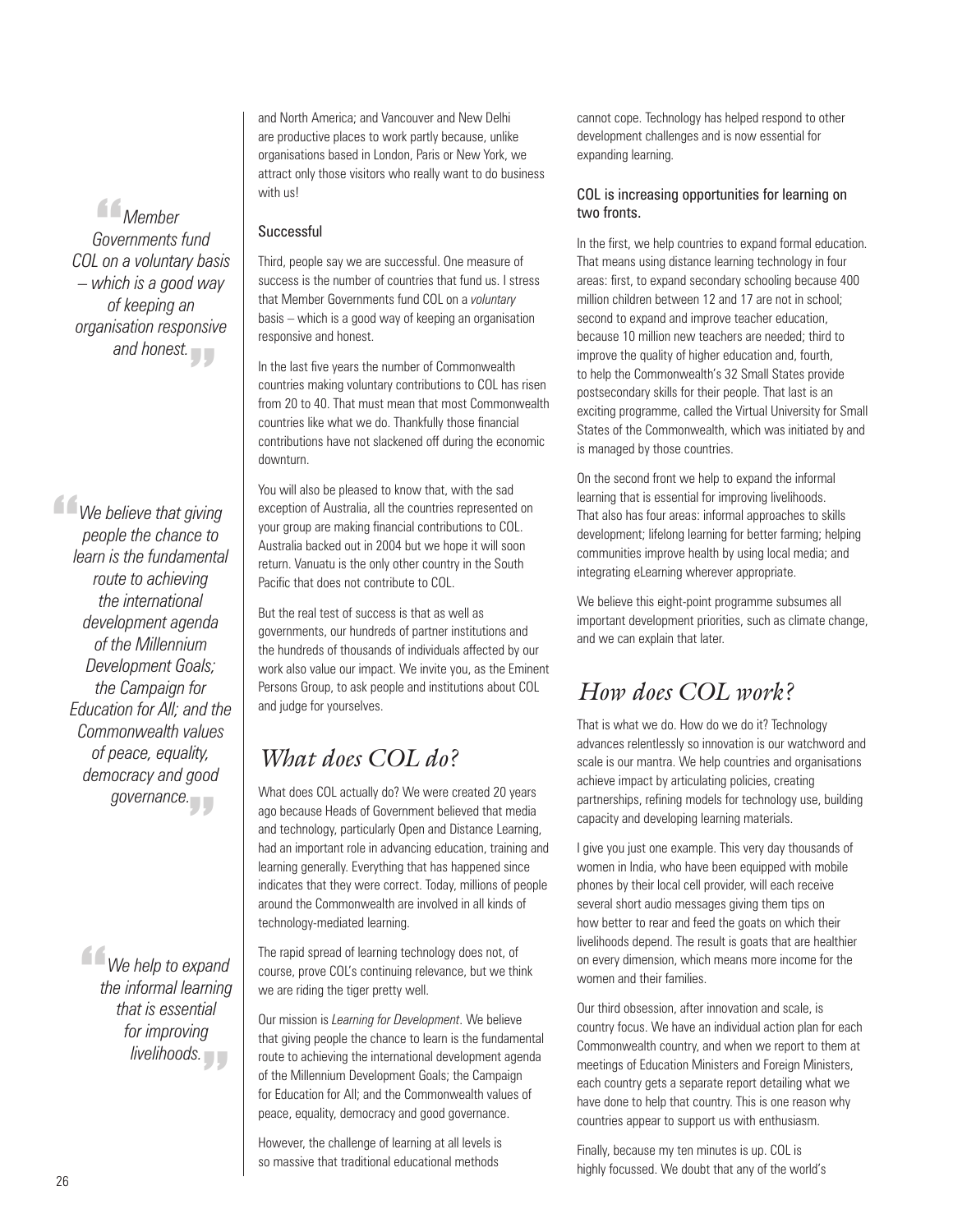intergovernmental agencies applies results-based management better than COL. But results-based management can easily degenerate into an obsession with process. We are obsessed with outcomes and impacts and we can demonstrate those to you.

## *Conclusion*

That's my short introduction to COL. We are well-known and appreciated by our thousands of stakeholders around the Commonwealth. But COL is both distant from and different from the organisations in London. We do not recognise ourselves in some of the comments made about the intergovernmental Commonwealth in the reports of the Commonwealth Conversation.

But we are indebted to the Secretary-General for making COL an integral part of his discourse about the Commonwealth. We hope that you, the Eminent Persons Group, will also come to see us as an exemplar for an effective Commonwealth of the future.

Thank you.

www.col.org/speeches10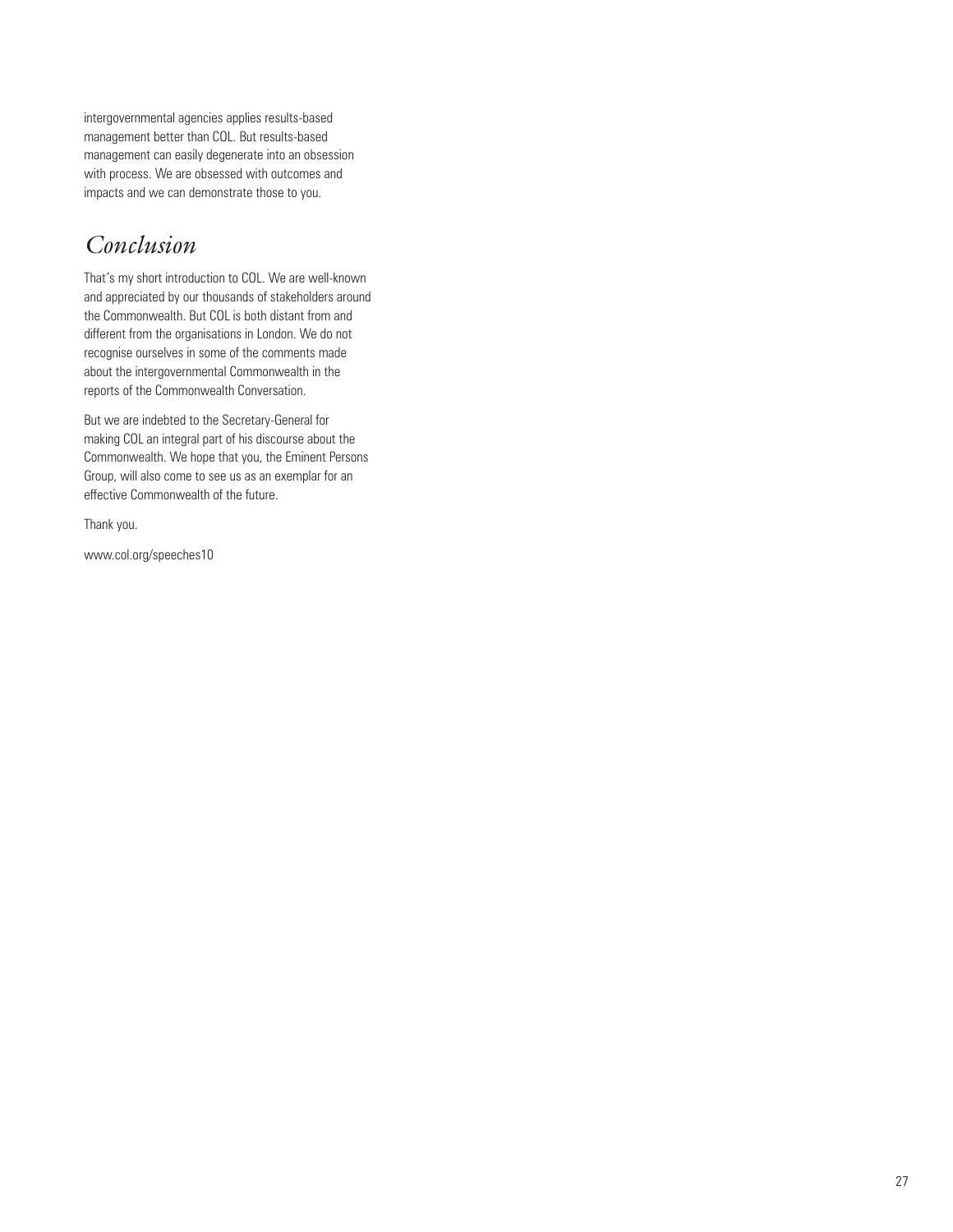# *Blogs*

| <b>PERSONAL PROPERTY AT 18 YEARS</b><br>OMMONWEALTH OF LEARNING                                                                                                |                                                                                                                                                                                                               |                                                                                                                                                                                                                                                         |
|----------------------------------------------------------------------------------------------------------------------------------------------------------------|---------------------------------------------------------------------------------------------------------------------------------------------------------------------------------------------------------------|---------------------------------------------------------------------------------------------------------------------------------------------------------------------------------------------------------------------------------------------------------|
| civic states and the tributation                                                                                                                               | THE RESIDENCE & SERVICES 17 TH STORES<br>14,000<br>accepting<br>$-$                                                                                                                                           | <b>ATE BLIDE</b>                                                                                                                                                                                                                                        |
|                                                                                                                                                                | <b>Brack &amp; City More</b>                                                                                                                                                                                  |                                                                                                                                                                                                                                                         |
| <b>CONTRACTOR</b>                                                                                                                                              | COL Blod                                                                                                                                                                                                      | <b>ROSS Ser</b><br>Why Wo Alle                                                                                                                                                                                                                          |
| <b>HIALFURE</b><br><b>Book Providence</b><br><b>Barristown</b><br><b><i><u>Site behalves</u></i></b>                                                           | The here water gardens is the use Ragnerding?<br>USE ARM WHAT<br><b>Katalin</b><br>COMMAR HEAD OR AN ARCHITECT                                                                                                | To Treasure of Alan Awd 181<br>5. At other government in all or granuables.<br>castel to Compressive made of<br><b>American Is annivista the</b><br>Business of a more of tests<br>become the sea a set control detection<br>resonance and subrastages. |
| <b>Identification</b><br>disease of                                                                                                                            | Transitorials Qualifications Practice and - Question Tracket (TSI 1894)<br>Darkell                                                                                                                            | <b>Blaine in the fact Mind</b>                                                                                                                                                                                                                          |
| <b><i><u>Residie Incorporation</u></i></b><br><b>Taled annual</b><br>Fackulate excess<br><b>Suicide</b><br><b>Leathings</b><br><b>Made Classrooms Pillages</b> | timework contribute on all we two<br>Fortnershee for Teacher Equippent retrocate for COL and OERA like<br>John Starwitz<br>Created: 2020 PM of \$17.67 AM<br>The COLLETINGS THURSDAY INFORM COF \$694 Darkell | <b>Visitars</b><br><b>DE 151</b><br>ac me<br>the<br>tai<br>u<br><br><b>Ski</b>                                                                                                                                                                          |
| two kilometricki communististi<br>m.<br>all fac<br>Ladisdan Robinsky<br>handscar in determining                                                                | Construct Janeirost and Jan 401 Ann<br>Bibulotonial Technisistor, mover a dult mementi (Dr. John Daniel).<br>crashed statute on an ad am-                                                                     | u<br>16<br>19.4<br>.,<br>この利益関                                                                                                                                                                                                                          |
| <b><i>SIX BESERRE</i></b><br><b>Red Water</b><br><b>Guiden Australia</b><br><b>Builder Printerion</b>                                                          | Learning for Elevel (person) - Beginnt reclustors in Maldens (Six Suts<br>Thermall 1<br>classed appropriate plans and                                                                                         |                                                                                                                                                                                                                                                         |
| <b>Salt retrain</b><br>No function and                                                                                                                         | Eminers' Persons Violection the Commoderable (Sir 3pht Sano) -<br>Creamed: Janet (6) Jul the lot one                                                                                                          |                                                                                                                                                                                                                                                         |
| <b>Scott Bo Bar</b>                                                                                                                                            | TORIZ - Haans a cream contributor (St. 3444 David).<br>transact Attainist Ly at 14 AM                                                                                                                         |                                                                                                                                                                                                                                                         |

www.col.org/blog

*In my view the genius of*<br> *technology, in education*<br> *as in other areas of life, technology, in education as in other areas of life, is to allow us to achieve scale, quality and low cost simultaneously. We must not turn our backs*  on that revolution.<br>
<del>"</del>

*However, we now find*<br> *ourselves unprepared*<br> *for a tsunami of children ourselves unprepared for a tsunami of children emerging from primary school and wanting to continue their schooling.* "

# *Learning Management Systems and eLearning*

COL Blog – 14 March 2010

### Sir John Daniel

The other day a colleague made the remark "the glory days of Learning Management Systems are over". I think he was making the point that with today's social software it is possible to organise eLearning in more informal ways, without having recourse to highly structured systems. Is this true and, if it is, is it a good thing? The nub of my own anxiety is the issue of scale. I have devoted my career to the proposition that the more students you can educate, the better. Although the world is still strongly influenced by the insidious assumption that quality and exclusiveness are two sides of the educational coin, we have been making great progress, thanks mainly to the multimedia systems of distance learning that have made possible the emergence of mega-universities and mega-schools. I have a growing worry that the shift to eLearning may erode these gains because of its tendency to take us back to the cottage-industry style of course development that preceded the organisation of learning at scale. I was reassured, however, that the use of Learning Management Systems did encourage the ambition of operating at scale and made it possible to manage scale operations, not least by linking pedagogical activities to student records. Are the newer generations of web technologies reinforcing the return to cottage industry methods or am I missing something? In my view the genius of technology, in education as in other areas of life, is to allow us to achieve scale, quality and low cost simultaneously. We must not turn our backs on that revolution.

*What is the world's greatest educational challenge?*

COL Blog – 31 March 2010

### Sir John Daniel

You might think there would be wide agreement on the answer to this question but I find that it evokes many different responses. My own answer is "expanding secondary education". Melissa Binder estimated in 2006 that there were 400 million children between the ages of 12 and 17 in developing countries who were not in secondary school. I doubt that those numbers have decreased by much in the last four years.

People have been slow to appreciate the seriousness of this challenge. There was no mention of secondary education in the Dakar Goals of *Education for All* that were articulated in 2000. One understandable reason for this reticence was that development agencies did not want countries and donors to take their eye off the ball of achieving Universal Primary Education (UPE). However, we now find ourselves unprepared for a tsunami of children emerging from primary school and wanting to continue their schooling. Most countries consider that they have now achieved UPE even though they admit that quality is wanting and too many children drop out. All the same, the eyes of many ministers of education glaze over when you berate them about the importance of UPE today. They feel they have been there and done that – and now see other tough challenges looming.

Secondary education is the largest of these challenges. In future blog entries I shall ask why secondary education is so important, describe it as a complex reality, suggest that our concepts of formal and non-formal education are outdated, and argue that most countries will never achieve universal secondary education without radically new approaches.

(See: www.col.org/mega-schools)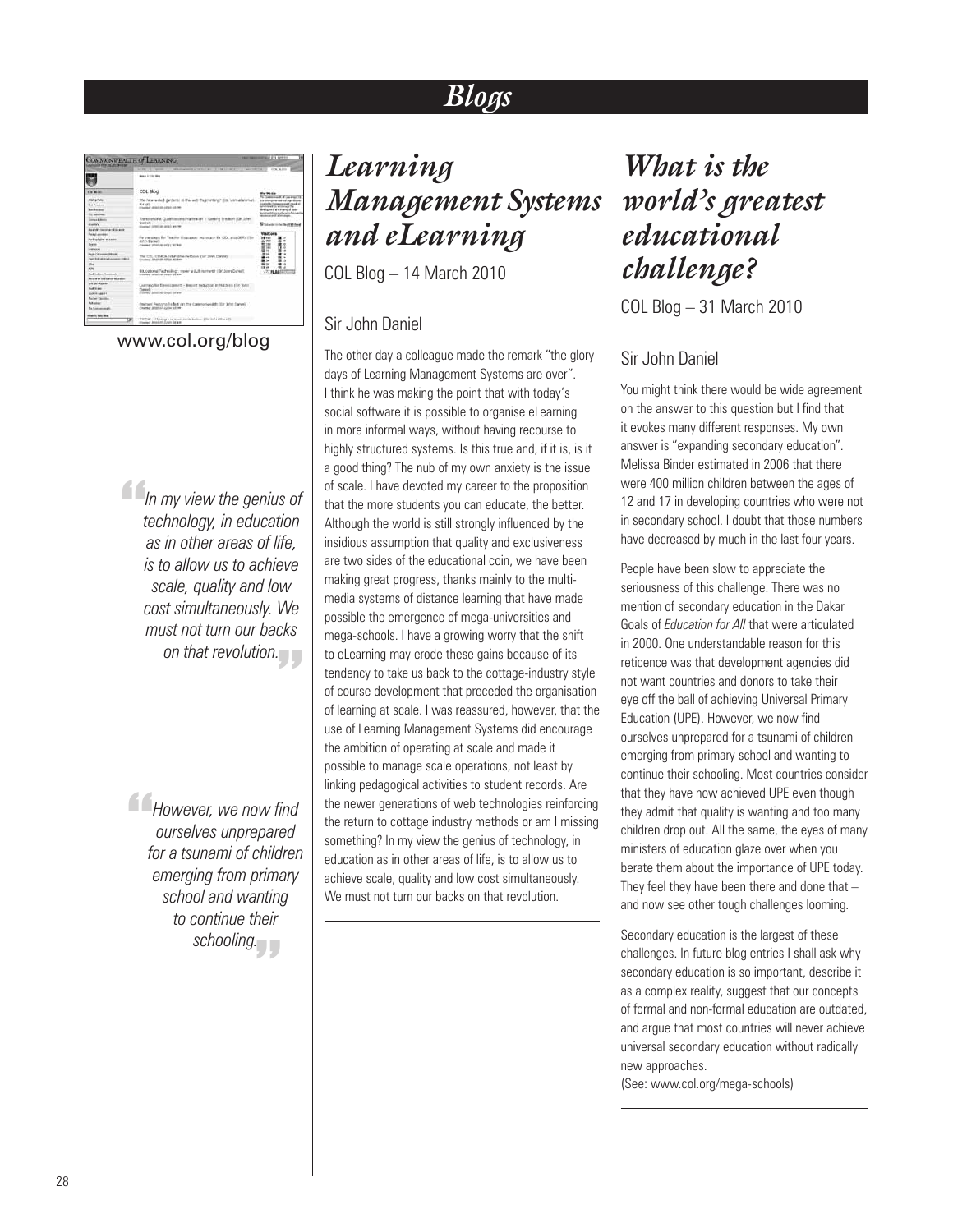# *Why is secondary education important?*

COL Blog – 1 April 2010

### Sir John Daniel

Many are surprised when you suggest that secondary education is the most powerful weapon against climate change, but this has been argued strongly by Joel Cohen and his colleagues. They argue that educating girls to secondary level is the most promising way of reducing population growth. Since the industrial revolution the world's population has grown by a factor of seven and each person's impact on the environment is now, on average, seven times greater than it was two centuries ago. This means that the impact of the human population on the planet has grown by a factor of fifty. Curbing population growth is the fastest way to reduce it.

Cohen estimates that giving children, especially girls, 10 to 12 years of quality education could well reduce fertility rates sufficiently to make a population scenario of 7.8 billion people by 2050 more likely than the 12 billion projected from current rates of growth. Women with secondary education have, on average, 1.5 fewer children than those with only primary schooling. A onechild difference per woman represents three billion more or fewer people on the planet by the middle of the century.

A second reason for its importance is that secondary education is essential for creating the pool of people with the cognitive skills to become the teachers, nurses and health workers on which society depends. Third, parents realise that primary schooling is only a foundation and that the real benefits to their children accrue from continuing their education at secondary level and beyond. There could even be a "knockback" effect if secondary education does not become available. Without the possibility of progression to that level, parents might be less keen to send their children to primary school, putting at risk the gains already made. (See: www.col.org/mega-schools)

# *Universal Secondary Education: Mission Impossible?*

COL Blog – 4 April 2010

### Sir John Daniel

I have argued that expanding secondary education is the world's greatest educational challenge. Even though it is a complex conceptual mess, post-primary education is vital to the future of humankind. Yet it will be impossible to achieve universal secondary education without new approaches.

The key to understanding this dilemma has been provided by Keith Lewin, who has spent much of his career studying the costs of education. From his research on the economics of the expansion of public secondary schooling he concluded that no country has achieved universal secondary schooling if the cost per pupil of secondary schooling is much more than double that of primary schooling. In the OECD countries that have achieved universal secondary education (ignoring the growing problem of drop-out) the primary to secondary cost ratio is around 1:1.5. However, in the countries that now aspire to expand secondary schooling the ratios are far greater than this. In much of sub-Saharan Africa unit costs of lower secondary education are three times those of primary, a factor that increases to six for upper secondary and to ten or more for specialised technical and vocational education.

Lewin has analysed the options for getting these ratios down and making the expansion of secondary schooling affordable. Some of the approaches with most economic leverage are: reducing teacher salaries; increasing pupil-teacher ratios and classteacher ratios; and increasing teachers' time on task. Inevitably, such policy reforms are most pressing in those countries with the lowest enrolments. The least one can say is that such policy reforms will take time to promulgate and implement. So what can be done? Watch this space! (See: www.col.org/mega-schools)

**Cohen estimates**<br>
that giving children<br>
especially girls, 10 to *that giving children, especially girls, 10 to 12 years of quality education could well reduce fertility rates sufficiently to make a population scenario of 7.8 billion people by 2050 more likely than the 12 billion projected from current rates of growth.*<br>
<del>\_\_</del>

*<u><i>A* Yet it will be<br>mpossible to achi</u><br>universal second *impossible to achieve universal secondary education without new*  approaches.<br> *<u>Product</u>*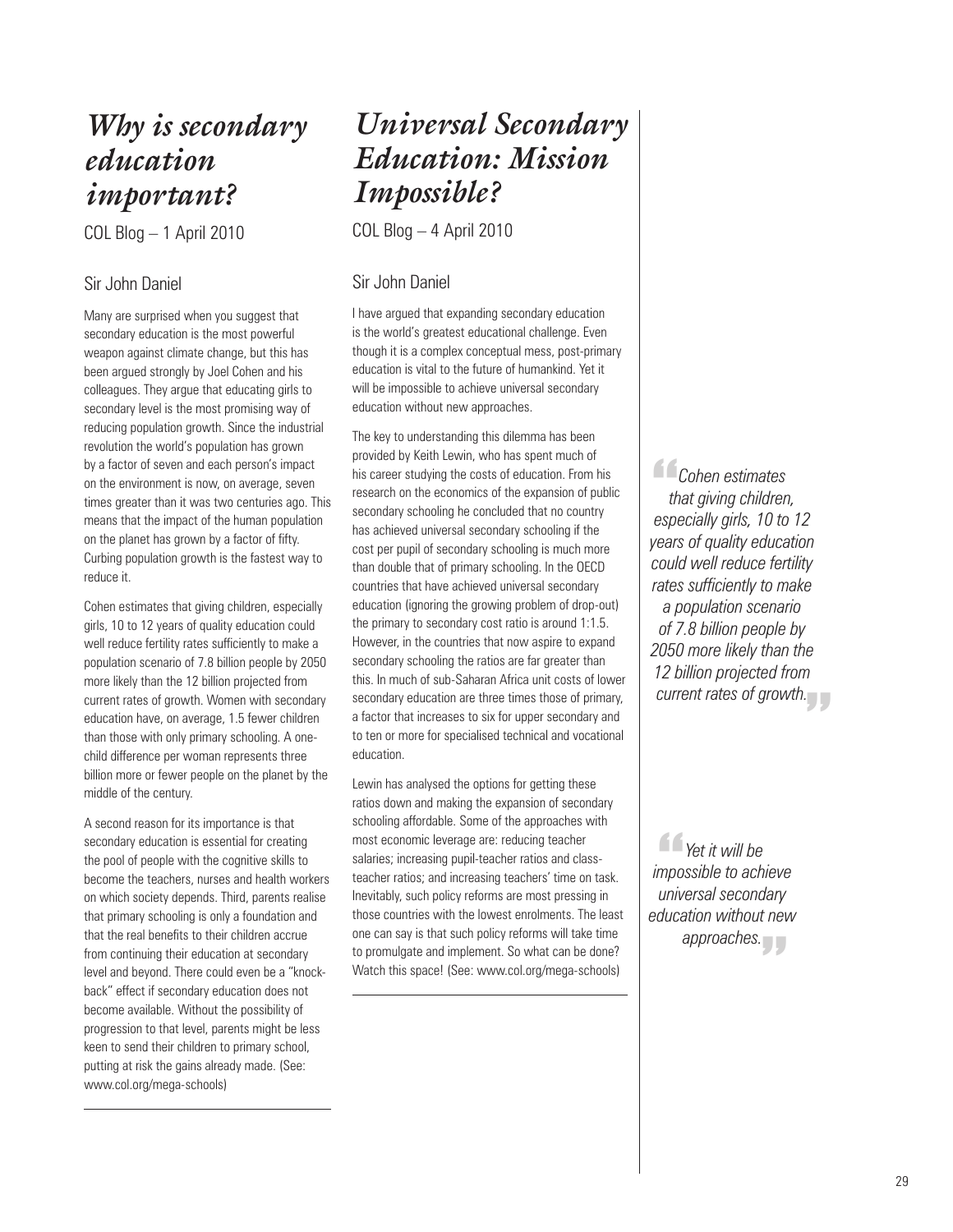# *Resistance to distance education*

COL Blog – 2 June 2010

### Sir John Daniel

Yesterday I had a most interesting chat with Dr. Frits Pannekoek: a wise observer of the global distance education scene from his twin vantage points as President of Athabasca University and President of the International Council of Open and Distance Education (ICDE). Like me Frits had recently returned from China, where he is developing partnership agreements. I had been there for the 50th anniversary celebrations of the Shanghai TV University (STVU), to take part in a forum organised by the UNESCO Institute for Lifelong Learning, and to launch the Chinese version of my new book *Mega-Schools, Technology and Teachers: Achieving Education* for All. (www.col.org/megaschools)

Comparing notes on our trips to China, we noted the paradox that although China professes to be an egalitarian society it keeps ODL in a very subservient role in its hierarchy of higher education, despite having some very large providers like STVU.

Many of the world's distance teaching universities combine open or liberal admissions policies with more demanding standards than conventional universities when they examine students' knowledge and competence as they progress through their programmes. But China still places major importance on entrance exams to higher education, which determine which programmes and institutions students can enter. The TV universities simply provide a safety valve for the students who do less well in these exams and they are largely confined to non-degree study in these institutions. The official view seems to be that "real" universities are places where you sit in classrooms at the feet of masters and absorb what they say.

This is a curious waste of potential assets, both institutions and people, in a country that still has a long way to go to achieve developed-country participation rates in higher education.

# *Legislative barriers to distance education*

COL Blog – 2 June 2010

### Sir John Daniel

My conversation yesterday with Dr. Frits Pannekoek (Athabasca University and ICDE) took us beyond the situation in China to discuss wider hindrances to distance learning. He detects a rising tide of anti-ODL legislation around the world. The ICDE is in the process of mapping this in order to propose counter measures.

Some of the legislation, such as the prohibition of federal loans for US students taking distance learning courses from foreign providers, appeals for its justification to the dangers of degree mills. This seems to be a spurious pretext for what is really a protectionist measure to favour local providers, since plenty of degree mills are alive and well in the US.

China applies a rather different restriction on cross-border study by maintaining a list of foreign universities whose graduates are eligible for graduate study in China. Distance teaching universities are absent from this list, as are other reputable universities that have displeased China in other ways.

The irony, of course, is that conventional universities are egging legislators on in campaigns against ODL at the same time as they are expanding their own distance offerings in attempts to cut costs and boost enrolments. They risk being hoisted by their own petard as they are then obliged to present their ODL courses as face-to-face instruction in order to get around any restrictions. Yet one imagines that students who elect face-to-face teaching will not be best pleased to find themselves in large halls looking at video screens or taking seminars that meet twice in a classroom and then on the web for the rest of the semester.

I'm sure ICDE would welcome information about restrictions on ODL in readers' jurisdictions. E-mail: icde@icde.org

*China professes*<br> *to be an egalitaria*<br> *society it keeps ODL to be an egalitarian society it keeps ODL in a very subservient role in its hierarchy of higher education, despite having some very large providers like STVU.*<br>

**The irony, of course, is<br>
that conventional universition<br>
are egging legislators on in** *that conventional universities are egging legislators on in campaigns against ODL at the same time as they are expanding their own distance offerings in attempts to cut costs and boost enrolments.* "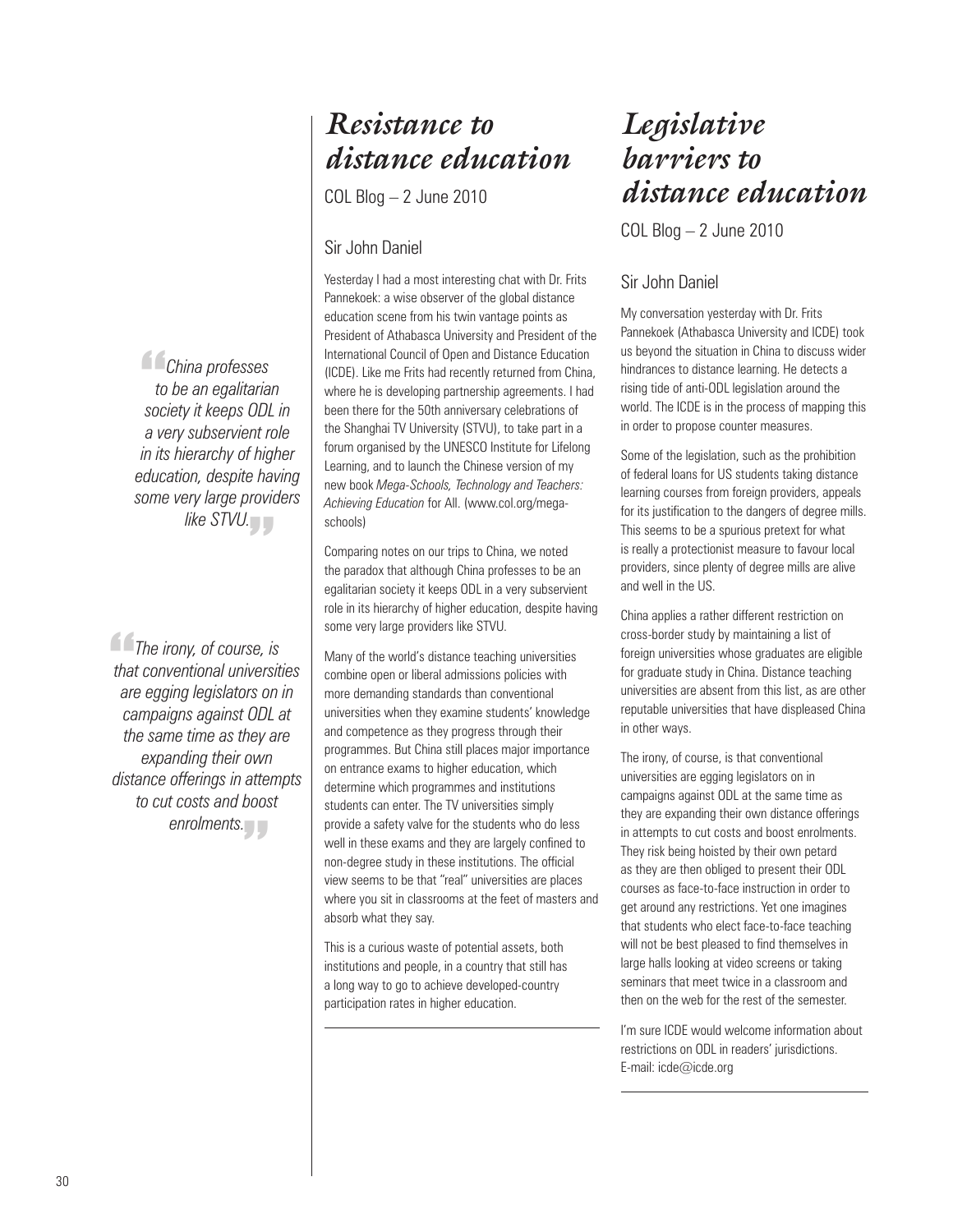## *How much openness?*

COL Blog – 9 July 2010

### Sir John Daniel

I am grateful for the thoughtful response from Rolf Reinhardt to my pithy blog of 4 June about open educational practices and also for being invited to get closer to the OPAL project. My thinking about openness – like my views on distance education generally – was strongly influenced by Walter Perry, the founding Vice-Chancellor of the UK Open University. His book The Open University, which describes the challenge of setting up the UKOU in the late 1960s and early 1970s, contains much wisdom. In those days there was no map to guide the setting up an open university and, although the planners visited various institutions overseas and picked up ideas from them, Perry and his team had to invent many of the OU's systems on the basis of common sense and hunch. Those systems have stood the test of time amazingly well.

Perry's team also needed courage. At one point Perry was personally liable for the cost of hundreds of thousands of dollars worth of steel that he had pre-ordered to ensure supply in advance of the approval of a campus building. He also simply ignored advice from civil servants to begin with a pilot project of 300 students and opened instead with a first intake of 25,000. He knew that a small pilot would be the kiss of death to a project that depended for its success on economies of scale.

But he did not throw caution to the winds. He realised that to innovate in too many ways at once would undermine the credibility of the new University. Eliminating all academic pre-requisites for entry was such a radical step, in 1960s Britain, that he chose to be fairly conservative in other ways, for example by operating a paced system rather than letting students come and go as they pleased. He did, however, introduce the credit system to England, another major element of openness.

We should think of openness much as engineers aim for structures that are tough. Make them too rigid and they will break; make them too flexible and they will fall down. Make everything in a study programme open and the winds will simply blow through it. Button it all down and the intellectual streams will simply flow around it. As so often, the trick is to get the balance right.

# *Feeding and weighing goats – measuring development success*

COL Blog – 11 July 2010

### Sir John Daniel

There's a famous development quote, which I haven't been able to find again, that reminds us that it's important to feed the goat as well as weighing it constantly. It's a warning to us not to get so carried away by results-based management that we lose sight of the overall objective of development, which is to increase health and prosperity.

I've just been reading a splendid report commissioned from Dr. Henry Francis by my COL colleague Dr. K. Balasubramanian. It set out to measure the impact of an exciting new development in our Lifelong Learning for Farmers (L3F) initiative, which is the use of audio messages on cell phones to help rural women in India improve their goat rearing skills.

COL had already measured the (very positive) financial impact of L3F. In one region of Tamil Nadu a very small input of resources by COL (\$ 50k) had generated \$ 1.7 million of economic activity and increased the prosperity of the villagers markedly.

In assessing the impact of learning by cell phone on thousands of illiterate and semi-literate women involved in goat rearing, my colleagues decided to look directly at the effect on the goats.

Dr. Francis, a Veterinary Surgeon and retired banker, compared the health of the goats owned by L3F participants and non-L3F participants, selecting 15 households in each category in the same region through random sampling. Most of the non-L3F households had better economic status than the L3F respondents. Interestingly, it took some time to convince the participants, particularly the non-L3F households, that the outsider studying their goats would not cast an evil eye on the animals.

In each household, animals of same age were selected and studied. Data was collected on physical

*We should think of*<br>penness much as enging<br>aim for structures that *openness much as engineers aim for structures that are tough. Make them too rigid and they will break; make them too flexible and they*  will fall down.<br><u>.</u><br>.

**Con all measures the goats<br>
in the L3F sample were<br>
bigger, healthier and more** *in the L3F sample were bigger, healthier and more fertile, with statistically significant differences on*  most measures.<br>|<br>|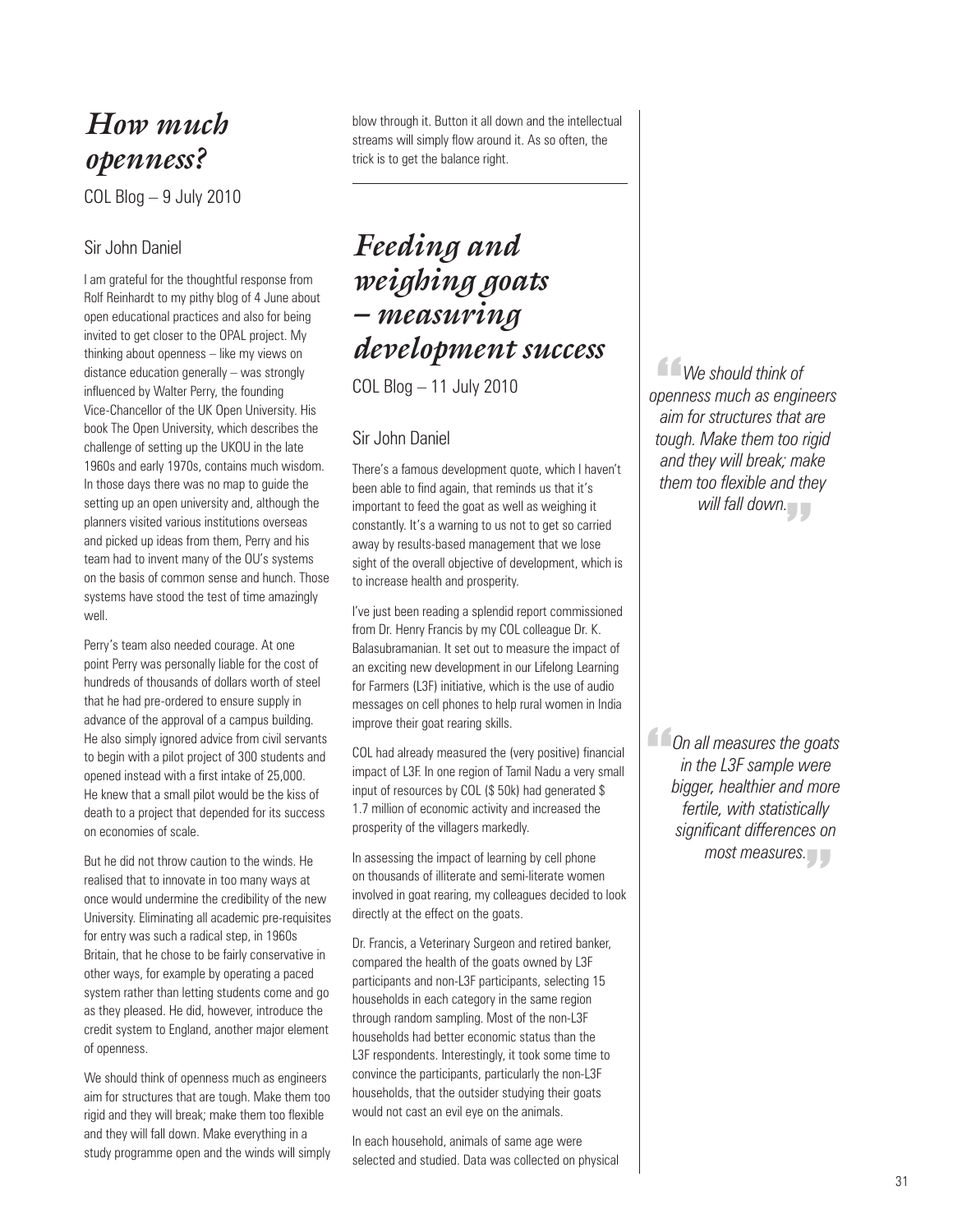parameters, reproduction details, morbidity, and mortality parameters. On all measures the goats in the L3F sample were bigger, healthier and more fertile, with statistically significant differences on most measures. Dr. Francis attributed the differences to better feed management and health management by the women in the L3F group. He believes that voicemail based learning has contributed substantially to this process – though the statistical significance of this contribution needs further study.

I find this a fascinating vindication of a new and inexpensive application of technology in learning for development. The use of cell phones in rural development has a great future.

# *Educational Technology: never a dull moment!*

COL Blog – 5 August 2010

### Sir John Daniel

Educational technology has few dull moments and nowhere is this truer than in India. The intriguing history of India's love-hate relationship with the onelaptop-per-child idea now has a new chapter with the announcement of a \$35 laptop by the Minister of Human Resource Development, Kapil Sibal.

In 2006 the late Sudeep Banerjee, then Education Secretary, said categorically that India disapproved of Negroponte's one-laptop-per-child (OLPC) project. Calling it "pedagogically suspect" he urged that the money be spent on universal secondary education instead. "The OLPC may actually be detrimental to the growth of creative and analytical abilities of the child", he said, "we need classrooms and teachers more than fancy tools".

Yet in the same year that it rejected Negroponte's American OLPC, the Indian Government claimed that it began working with its high-powered institutes of science and technology on a road map leading to a \$10 laptop. It seems that by following this map they have now reached the milestone of the \$35 laptop.

I am proud to say that COL, through my colleagues Ramamurthy Sreedher and V. Krishnamoorthy of our Commonwealth Educational Media Centre for Asia (CEMCA) in New Delhi, has travelled part of the way with the Government of India on this journey. I report on our own functional cheap laptop in another blog.

Meanwhile, the announcement of the \$35 laptop has been received with a mixture of scepticism and hostility. Criticisms come from three perspectives:

- Sour grapes from the original Negroponte "\$100-dollar laptop" (OLPC) project;
- Questions about the functionality of the machine – what is really "under the hood" for that price? Just as stone soup requires more ingredients to make a nourishing meal, critics suspect that this machine needs more features – and more money spent – to be useful;
- Observations that the issue in computing for children is not the price of the hardware but rather the thought and infrastructure required to make it educationally effective at scale.

These laptop projects follow a similar pattern. In the early days of OLPC, Negroponte insisted that it was "about (constructivist) learning, not laptops"; yet today his project is engaged in a desperate effort to sell the machines. Similarly, India seems to have forgotten Sudeep Banerjee's doubts about pedagogy.

As the World Bank's Mike Trucano, a wise observer of the educational technology scene, has noted:

"A disconnection is apparent between the rationales most often presented to advance the use of ICT in education (to introduce new teaching and learning practices and to foster '21st century thinking and learning skills'), and their actual implementation (predominantly for use in computer literacy and dissemination of learning materials)".

*Meanwhile, the*<br># *Meanwhile, the*<br># aptop has been rece *announcement of the \$35 laptop has been received with a mixture of scepticism*  and hostility.<br>
<del>-</del>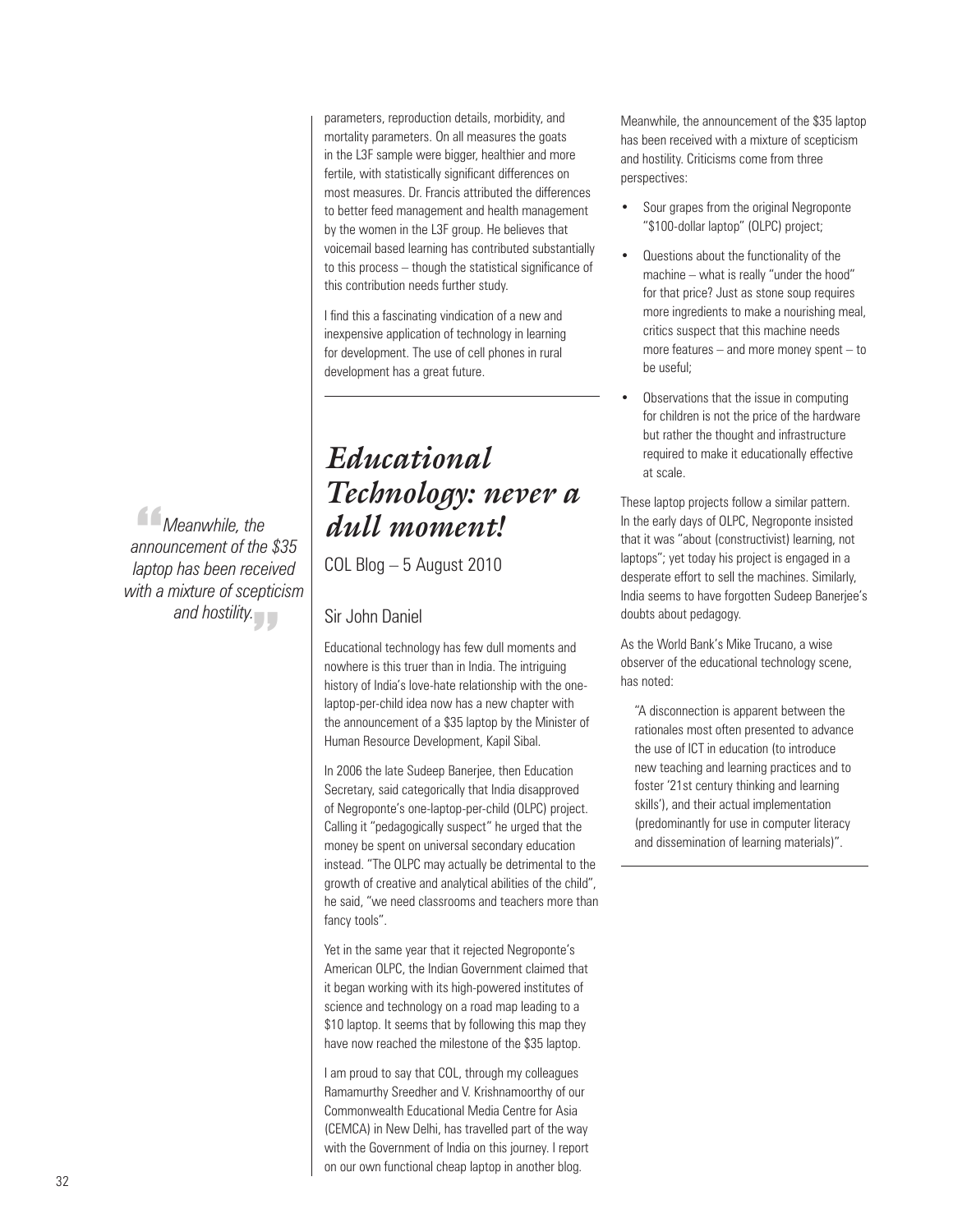## *The COL-CEMCA EduFrame netbook*

COL Blog – 5 August 2010

### Sir John Daniel

Former US President Ronald Reagan used to say that you can achieve anything provided you don't mind who takes the credit. The Commonwealth of Learning, through its Commonwealth Educational Media Centre for Asia (CEMCA) in New Delhi, is pleased to have had an unacknowledged background role in the recent announcement of a \$35 laptop by India's Minister for Human Resource Development.

With the encouragement of the Government of India my CEMCA colleagues Ramamurthy Sreedher and V. Krishnamoorthy have been working on the development of an inexpensive educational computing device for the last year. COL and CEMCA have no intention of entering the computer marketing business, but we develop hardware and software in the same spirit that we create Open Educational Resources – in order to share developments that promote learning.

Given our open attitude to intellectual property my colleagues were unconcerned at sharing prototypes and ideas with notoriously 'leaky' Chinese designers and manufacturers. It has been interesting to see several very similar 'laptops' with price points of around \$65 hitting the market at the same time.

Our device, which we call *EduFrame* and is marketed by M/S Orbit Peripherals Pte Ltd, Singapore as the Datamini Netbook, is available at US \$73.80 ex Hong Kong (plus customs duty and other charges). The plans for the device, which are freely available to anyone who wants to take this further can be obtained at www.cemca.org/eduframe/eduframereport.pdf.

Design began by merging a Netbook with a digital photo frame and has proceeded from there. 55 sets (copies) of the current machine have recently been manufactured at a unit cost of US\$73.80. The functionality and capabilities of the machine are: Internet browsing, e-mail, reading texts, working on spread sheets, almost all of Office functions, watching CDs/ DVDs. The main catch is that the memory is sufficient only

for booting the machine. However, memory can be incorporated via an external hard drive/ a flash drive/ SD Card.

COL's and CEMCA's aims are educational and 30 of these EduFrame machines are now being used by Grade 3 primary school children on one of the atolls (Villigille) in the Republic of Maldives. Thirteen courses have been scanned and are available on pen drives for the students to use. The Republic of Maldives has a special challenge. Since the country is composed of many atolls and islands, the student population is scattered as are the teachers. In some islands there may be only ten pupils and it is not cost-effective to appoint a teacher for them. The Ministry of Education came up with the idea of using the *EduFrame* to impart quality education to students in remote atolls after seeing the demonstration of a digital photo frame in May 2009.

We consider this a pilot research project to test the ICT skills of the students as well as the user friendliness of the *EduFrame*, while also making quality education available to students across the country. The 13 courses on the machines are: Arabic 1, 2 and 3; English 1, 2, 3, 4, and 5, Environmental Studies 3 A, 3 B, Primary Maths 3 A, 3 B, and the New English Pupils' Book.

I look forward to giving an update on this pilot in due course.

# *Transnational Qualifications Framework – Gaining Traction*

COL Blog – 6 August 2010

### Sir John Daniel

In a previous blog entry (June 4), I wrote about the Transnational Qualifications Framework (TQF) that has been developed for the Virtual University for Small States of the Commonwealth (VUSSC). This initiative is steadily gaining traction – so much so that those managing it now worry about it being appropriated more widely. The TQF reflects the collective efforts of 32 countries, which must make it the most international instrument of its kind and therefore of interest to other, larger states. This is not a problem in principle, but the VUSSC group wants the TQF to

**Configure 1**<br>*Design began by merging a*<br>*frame and has proceeded Netbook with a digital photo frame and has proceeded from there.*<br>  $\begin{bmatrix} \bullet & \bullet & \bullet \end{bmatrix}$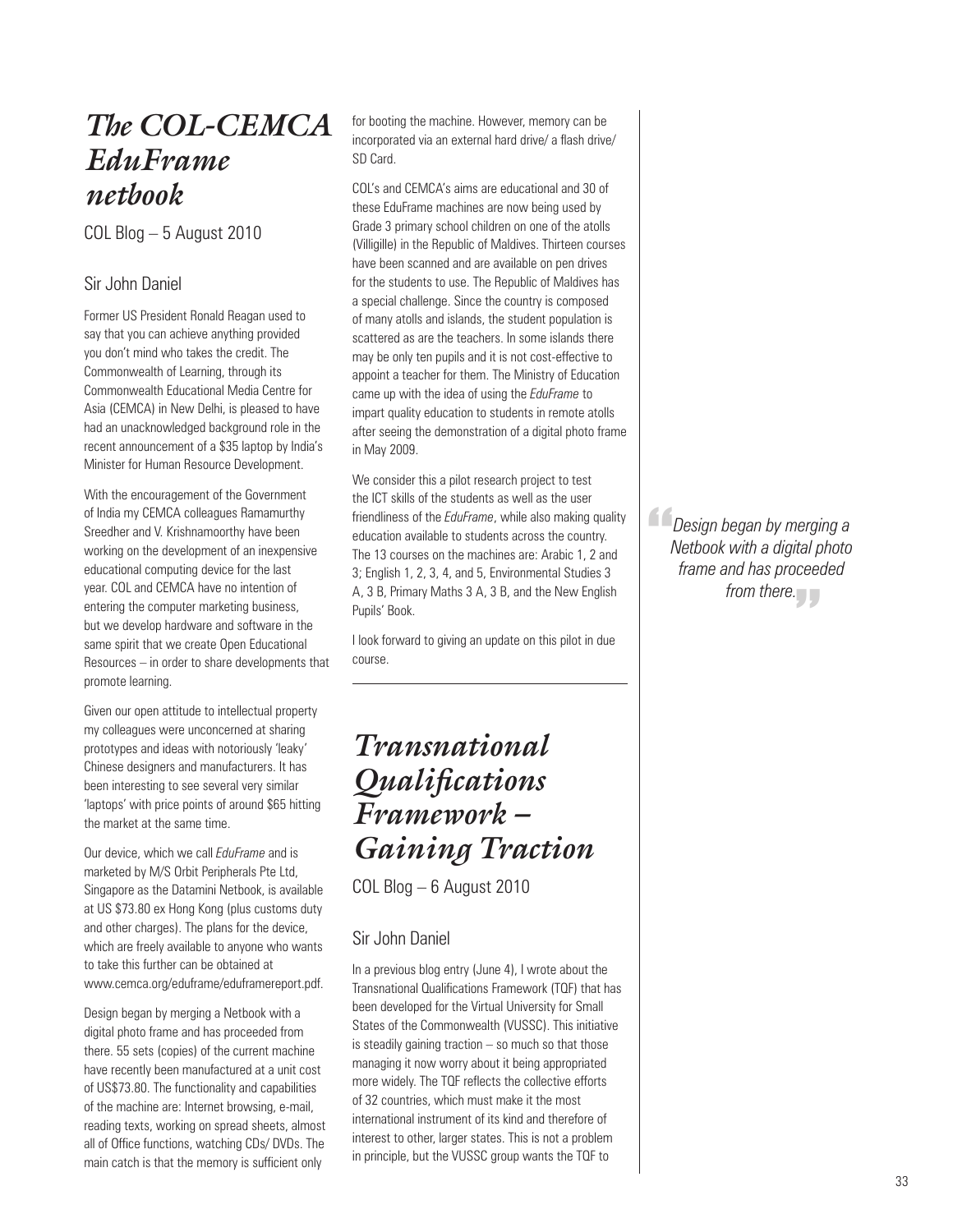The TQF reflects the<br>collective efforts of 32<br>countries, which must m " *larger states.collective efforts of 32 countries, which must make it the most international instrument of its kind and therefore of interest to other,*  preserve its essential simplicity, which is one of its virtues and something that other attempts to develop similar instruments have found it difficult to achieve.

My colleague John Lesperance, who facilitates the VUSSC project for the 32 small states from COL, is doing a nice job ensuring that the TQF is owned and managed by the states themselves. In February 2008, senior officials from qualifications authorities and quality assurance agencies in the small states came to a first TQF consultation meeting in Singapore to discuss a proposed transnational qualifications framework for the VUSSC based on a draft concept document developed by the South African Qualifications Authority. They agreed that when the work on the TQF was completed a meeting for senior officials designated by their ministers would meet again to discuss its implementation.

That meeting of senior officials  $-27$  of them from 26 countries – took place in Kuala Lumpur in July. COL is indebted to the Open University of Malaysia, which takes a close interest in this work even though Malaysia is not a small state, for hosting the meeting. During the three-day meeting the officials learned how to reference their national qualifications frameworks to the TQF, discussed its regional implications, agreed on the TQF portal, and talked about the process for registering both VUSSC and non-VUSSC courses on the TQF. One of the first courses to be registered that was developed outside the VUSSC framework is the Commonwealth Computer Navigators Certificate, a free course covering the content of the International Computer Driving Licence.

This meeting was very well timed. The VUSSC is now taking off as a variety of courses, developed collectively or by individual institutions, are becoming available. The TQF will facilitate their offering around the world.

www.col.org/blog